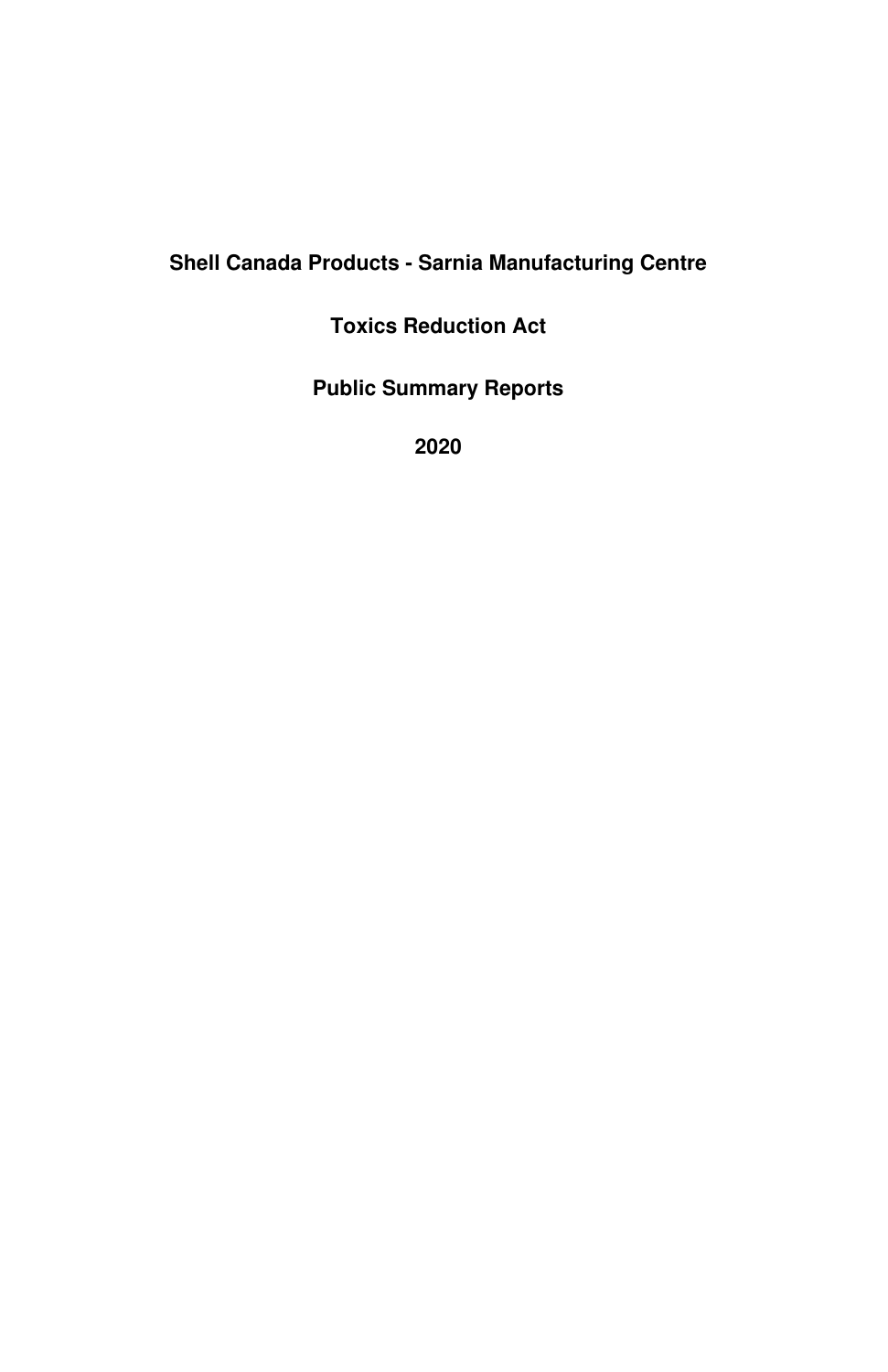## **Toxics Reduction Act - Public Report**

| The legal and trade names of the owner and the operator of the<br>facility, the street address of the facility and, if the mailing address<br>of the facility is different from the street address, the mailing<br>address.(See below) | <b>Shell Canada Products</b><br>Sarnia Manufacturing Center<br>150 St.Clair Parkway<br>Corunna, ON N0N1G0 |                  |                      |
|----------------------------------------------------------------------------------------------------------------------------------------------------------------------------------------------------------------------------------------|-----------------------------------------------------------------------------------------------------------|------------------|----------------------|
| <b>Facility NPRI identification number</b>                                                                                                                                                                                             |                                                                                                           | 3962             |                      |
| The identification number assigned to the facility by the Ministry of<br>the Environment for the purposes of Ontario Regulation 127/01.                                                                                                |                                                                                                           | 7043             |                      |
| Number of full-time employees                                                                                                                                                                                                          |                                                                                                           | 395              |                      |
| North American Industry Classification System (NAICS) - 2, 4, and<br>6 digit codes                                                                                                                                                     | 31-33                                                                                                     | 3241             | 324110               |
| If applicable, the name, position and telephone number of the<br>individual who is the contact at the facility for the public:                                                                                                         |                                                                                                           |                  |                      |
| Public Contact (if applicable)<br>Title<br><b>Phone Number</b><br>Email                                                                                                                                                                | Mr. Bryant Bird<br><b>External Relations Advisor</b><br>(519) 481-4447<br>Bryant.Bird@shell.com           |                  |                      |
| Address of each person below if not the same as the facility<br><b>Facility Name</b><br>Address <sub>1</sub><br>Address 2<br>City<br>Province<br>Postal Code                                                                           |                                                                                                           | Same as facility |                      |
| UTM coordinates<br>Zone                                                                                                                                                                                                                | E: 381730                                                                                                 |                  | N: 4751235<br>17T    |
| Legal name of Canadian parent company, if your facility is a<br>subsidiary of a Canadian parent company<br>Parent company name<br><b>Address</b><br>City<br>Province<br>Postal Code<br>Percent Ownership                               | Shell Canada Ltd<br>400 4th Avenue<br>Calgary                                                             |                  | AB<br>T2P 0J4<br>100 |

As of September 30, 2021, I certify that I have read the report on the toxic substance reduction plan(s) for benzene, ethylbenzene, naphthalene, toluene, xylene, cadmium, lead, mercury, benzo(a)anthracene, benzo(b)fluoranthene, phenanthrene, pyrene, benzo(a)pyrene, benzo(e)pyrene, fluorene, methanol, tetrachloroethylene, sulphuric acid, asbestos, 1,2,4-trimethylbenzene, ammonia, isopropyl benzene, cyclohexane, diethanolamine, ethylene, n-hexane, hydrogen sulphide, iso-propanol, propylene, total reduced sulphur, fluorene, light aliphatic naphtha, propane, butane, butene, heptane, octane, pentane, pentene, acetone, total particulate matter, PM10-particulate matter, PM2.5-particulate matter, nitrogen oxides, sulphur dioxide and carbon monoxide, and I am familiar with their contents, and to my knowledge the information contained in the report(s) is factually accurate and complies with the Toxics Reduction Act, 2009 and Ontario Regulation 455/09 (General) made under that Act.

**Pauline Buitink Date** General Manager - Shell Sarnia Manufacturing Center

23 September 2021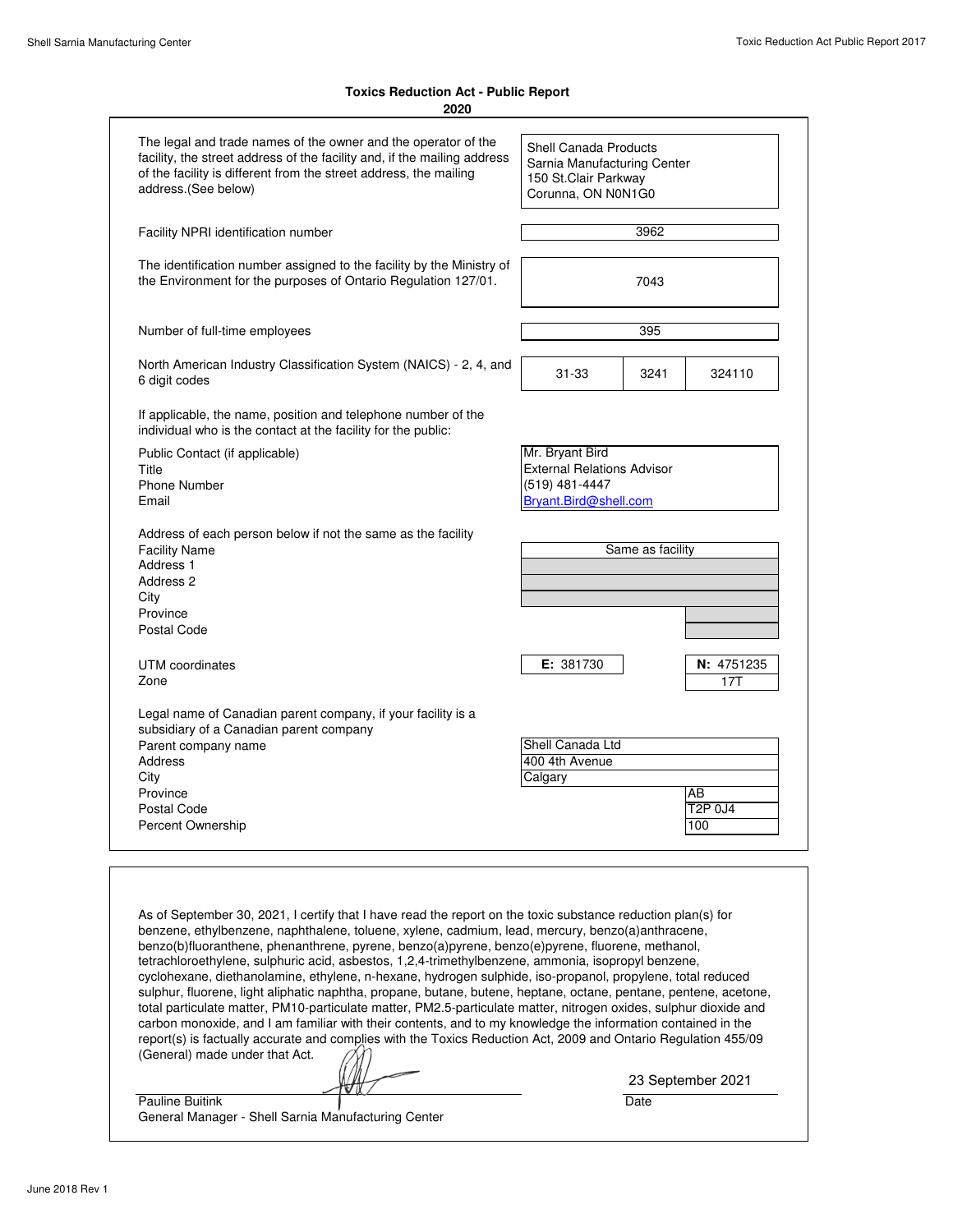June 2018 Rev 1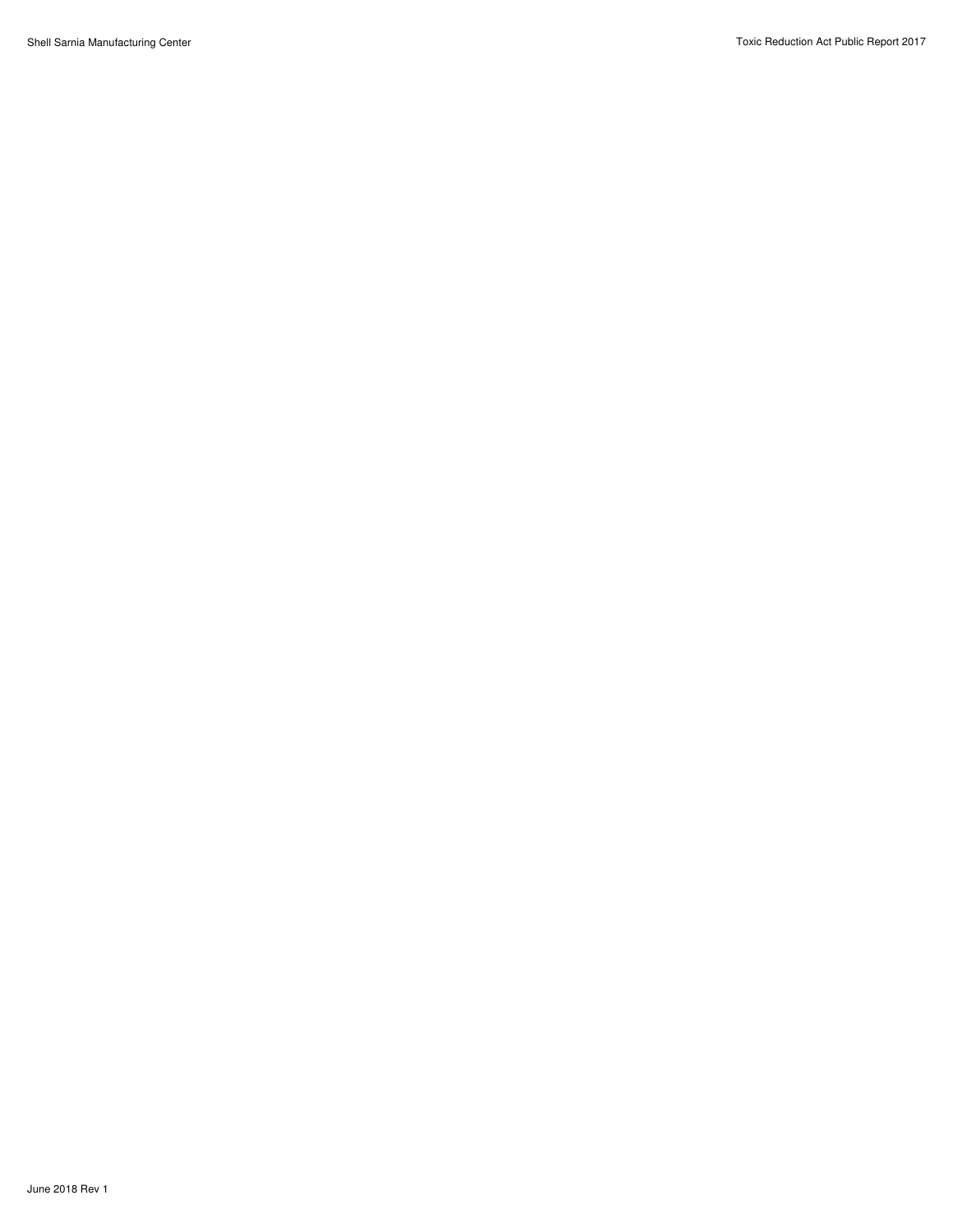| <b>Substance Information and Plan Objective</b>                                                                                                                                                                         |                                                                                                                                                                                                                                                                                                                                                                             |                       |                        |         |  |
|-------------------------------------------------------------------------------------------------------------------------------------------------------------------------------------------------------------------------|-----------------------------------------------------------------------------------------------------------------------------------------------------------------------------------------------------------------------------------------------------------------------------------------------------------------------------------------------------------------------------|-----------------------|------------------------|---------|--|
| Substance Name                                                                                                                                                                                                          | <b>Benzene</b>                                                                                                                                                                                                                                                                                                                                                              |                       |                        |         |  |
| CAS#                                                                                                                                                                                                                    | 71-43-2                                                                                                                                                                                                                                                                                                                                                                     |                       |                        |         |  |
| Report Date:                                                                                                                                                                                                            | 30-Sep-21                                                                                                                                                                                                                                                                                                                                                                   |                       |                        |         |  |
| Plan Date:                                                                                                                                                                                                              | 31-Dec-12                                                                                                                                                                                                                                                                                                                                                                   |                       |                        |         |  |
| <b>Plan Objectives and Targets</b>                                                                                                                                                                                      | While Shell SMC does not intend to reduce the use or creation of Benzene, the<br>plan was developed with the following objectives. We will continue to operate in full<br>compliance with all applicable environmental regulations; and we will continue to<br>manage releases of Benzene through current and future pollution prevention and<br>best management practices. |                       |                        |         |  |
| <b>Toxics Substance Accounting and Comparison</b>                                                                                                                                                                       |                                                                                                                                                                                                                                                                                                                                                                             |                       |                        |         |  |
| <b>Pathways</b>                                                                                                                                                                                                         | 2019                                                                                                                                                                                                                                                                                                                                                                        | 2020                  | <b>Delta</b>           | Delta % |  |
| Units reported                                                                                                                                                                                                          | Tonnes                                                                                                                                                                                                                                                                                                                                                                      | Tonnes                |                        |         |  |
| U - Enters the Process (Raw Materials)                                                                                                                                                                                  | >10,000 to 100,000                                                                                                                                                                                                                                                                                                                                                          | >10,000 to 100,000    | $> -1000$ to $-10,000$ | $-7%$   |  |
| C - Created                                                                                                                                                                                                             | >10,000 to 100,000                                                                                                                                                                                                                                                                                                                                                          | >10,000 to 100,000    | >100 to 1000           | 7%      |  |
| P - In a product that leaves the process                                                                                                                                                                                | >10,000 to 100,000                                                                                                                                                                                                                                                                                                                                                          | >10,000 to 100,000    | > -100 to -1000        | $-1%$   |  |
| Summary of reasons for changes between current<br>year and previous year.                                                                                                                                               | Insignificant changes                                                                                                                                                                                                                                                                                                                                                       |                       |                        |         |  |
| On-site releases from the facility to air, water and land, as well as on-site and off-site disposal and recycling, can be viewed by searching<br>for this facility at http://www.ec.gc.ca/inrp-npri/default.asp?lang=en |                                                                                                                                                                                                                                                                                                                                                                             |                       |                        |         |  |
| <b>Progress in Implementing Plan</b>                                                                                                                                                                                    |                                                                                                                                                                                                                                                                                                                                                                             |                       |                        |         |  |
| Summary of steps taken during the previous calendar year to implement the<br>plan and a summary of the toxics reductions achieved as a result of the steps<br>taken.                                                    |                                                                                                                                                                                                                                                                                                                                                                             | No Steps              |                        |         |  |
| Summary of additional actions taken during the previous calendar year that<br>impacted the toxic, and a summary of the steps and toxics reductions<br>achieved as a result of those actions.                            |                                                                                                                                                                                                                                                                                                                                                                             | No additional actions |                        |         |  |
| Summary of differences between steps taken and those set out in the plan.                                                                                                                                               |                                                                                                                                                                                                                                                                                                                                                                             | No differences        |                        |         |  |
| Description of amendments to the plan.                                                                                                                                                                                  |                                                                                                                                                                                                                                                                                                                                                                             | No amendments         |                        |         |  |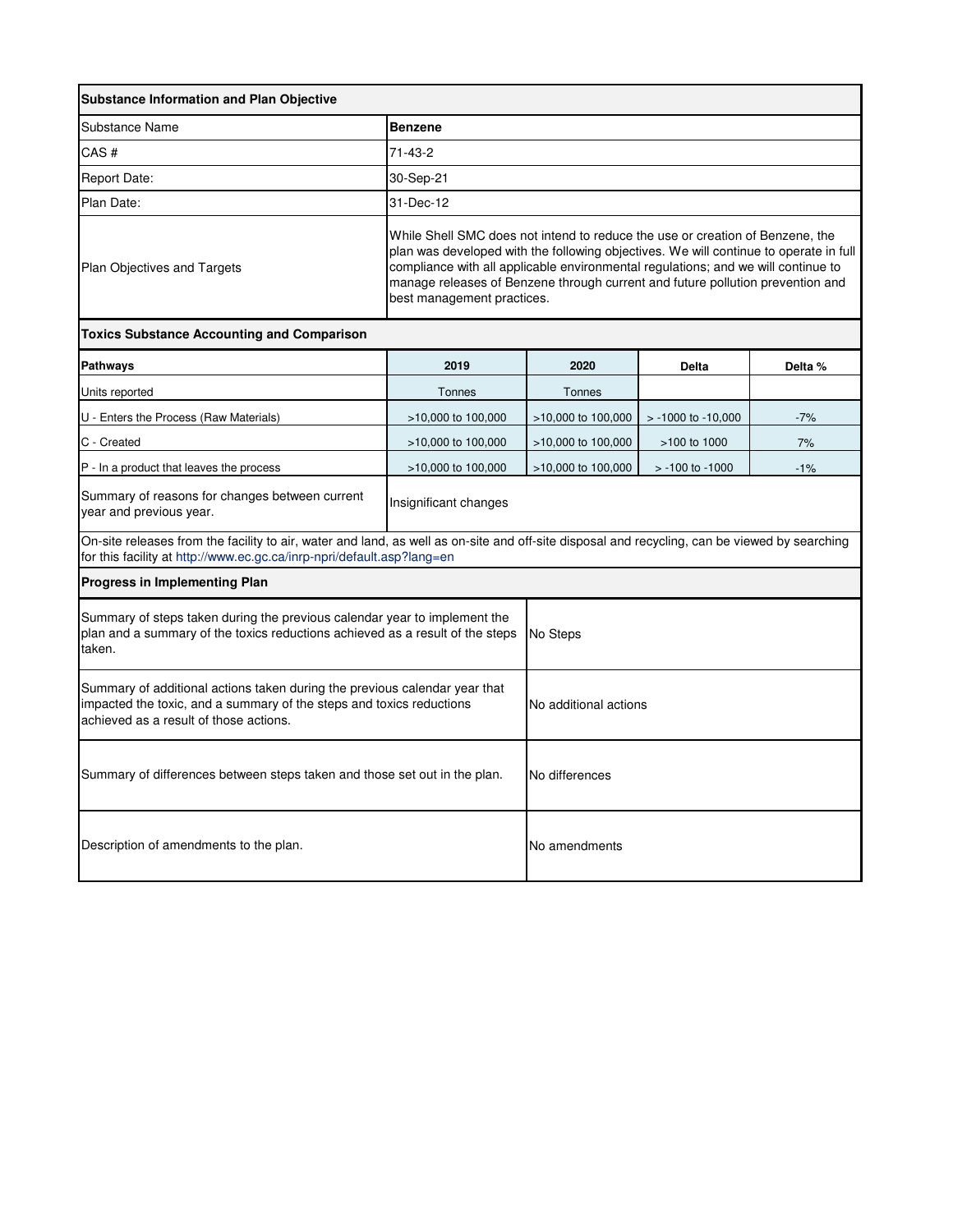| <b>Substance Information and Plan Objective</b>                                                                                                                                                                         |                                                                                                                                                                                                                                                                                                                                                                                       |                       |                        |         |  |
|-------------------------------------------------------------------------------------------------------------------------------------------------------------------------------------------------------------------------|---------------------------------------------------------------------------------------------------------------------------------------------------------------------------------------------------------------------------------------------------------------------------------------------------------------------------------------------------------------------------------------|-----------------------|------------------------|---------|--|
| Substance Name                                                                                                                                                                                                          | Ethylbenzene                                                                                                                                                                                                                                                                                                                                                                          |                       |                        |         |  |
| CAS#                                                                                                                                                                                                                    | 100-41-4                                                                                                                                                                                                                                                                                                                                                                              |                       |                        |         |  |
| <b>Report Date:</b>                                                                                                                                                                                                     | 30-Sep-21                                                                                                                                                                                                                                                                                                                                                                             |                       |                        |         |  |
| Plan Date:                                                                                                                                                                                                              | 31-Dec-12                                                                                                                                                                                                                                                                                                                                                                             |                       |                        |         |  |
| <b>Plan Objectives and Targets</b>                                                                                                                                                                                      | While Shell SMC does not intend to reduce the use or creation of Ethylbenzene,<br>the plan was developed with the following objectives. We will continue to operate in<br>full compliance with all applicable environmental regulations; and we will continue<br>to manage releases of Ethylbenzene through current and future pollution<br>prevention and best management practices. |                       |                        |         |  |
| <b>Toxics Substance Accounting and Comparison</b>                                                                                                                                                                       |                                                                                                                                                                                                                                                                                                                                                                                       |                       |                        |         |  |
| <b>Pathways</b>                                                                                                                                                                                                         | 2019                                                                                                                                                                                                                                                                                                                                                                                  | 2020                  | <b>Delta</b>           | Delta % |  |
| Units reported                                                                                                                                                                                                          | Tonnes                                                                                                                                                                                                                                                                                                                                                                                | Tonnes                |                        |         |  |
| U - Enters the Process (Raw Materials)                                                                                                                                                                                  | >10,000 to 100,000                                                                                                                                                                                                                                                                                                                                                                    | >10,000 to 100,000    | $> -1000$ to $-10,000$ | $-10%$  |  |
| C - Created                                                                                                                                                                                                             | >1000 to 10,000                                                                                                                                                                                                                                                                                                                                                                       | >1000 to 10,000       | $> -1$ to $-10$        | 0%      |  |
| P - In a product that leaves the process                                                                                                                                                                                | >10,000 to 100,000                                                                                                                                                                                                                                                                                                                                                                    | >10,000 to 100,000    | $> -1000$ to $-10,000$ | $-9%$   |  |
| Summary of reasons for changes between current<br>year and previous year.                                                                                                                                               | Insignificant changes                                                                                                                                                                                                                                                                                                                                                                 |                       |                        |         |  |
| On-site releases from the facility to air, water and land, as well as on-site and off-site disposal and recycling, can be viewed by searching<br>for this facility at http://www.ec.gc.ca/inrp-npri/default.asp?lang=en |                                                                                                                                                                                                                                                                                                                                                                                       |                       |                        |         |  |
| <b>Progress in Implementing Plan</b>                                                                                                                                                                                    |                                                                                                                                                                                                                                                                                                                                                                                       |                       |                        |         |  |
| Summary of steps taken during the previous calendar year to implement the<br>plan and a summary of the toxics reductions achieved as a result of the steps<br>No Steps<br>taken.                                        |                                                                                                                                                                                                                                                                                                                                                                                       |                       |                        |         |  |
| Summary of additional actions taken during the previous calendar year that<br>impacted the toxic, and a summary of the steps and toxics reductions<br>achieved as a result of those actions.                            |                                                                                                                                                                                                                                                                                                                                                                                       | No additional actions |                        |         |  |
| Summary of differences between steps taken and those set out in the plan.                                                                                                                                               |                                                                                                                                                                                                                                                                                                                                                                                       | No differences        |                        |         |  |
| Description of amendments to the plan.                                                                                                                                                                                  |                                                                                                                                                                                                                                                                                                                                                                                       | No amendments         |                        |         |  |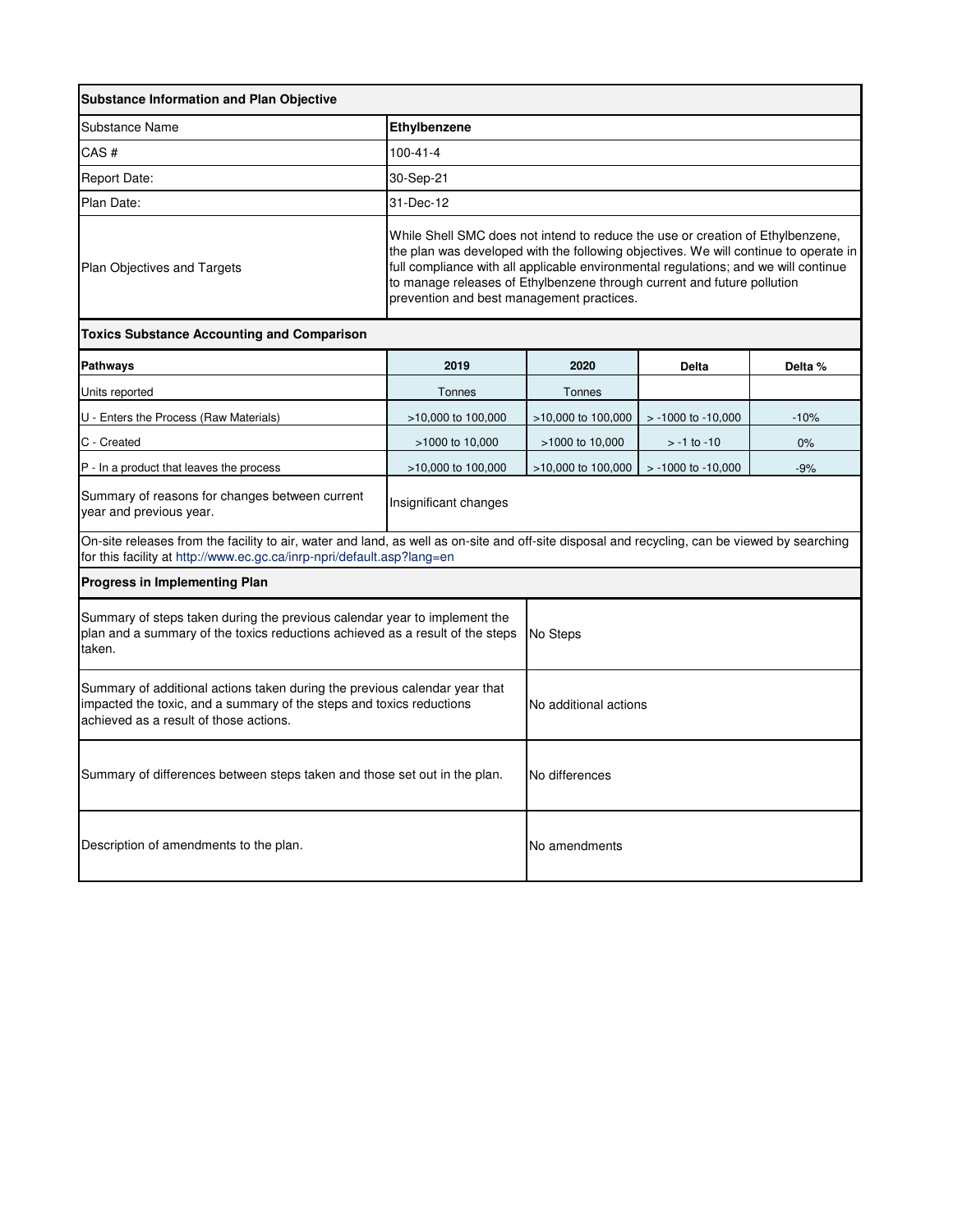| <b>Substance Information and Plan Objective</b>                                                                                                                                                                         |                                                                                                                                                                                                                                                                                                                                                                                     |                       |                     |         |  |
|-------------------------------------------------------------------------------------------------------------------------------------------------------------------------------------------------------------------------|-------------------------------------------------------------------------------------------------------------------------------------------------------------------------------------------------------------------------------------------------------------------------------------------------------------------------------------------------------------------------------------|-----------------------|---------------------|---------|--|
| Substance Name                                                                                                                                                                                                          | Naphthalene                                                                                                                                                                                                                                                                                                                                                                         |                       |                     |         |  |
| CAS#                                                                                                                                                                                                                    | $91 - 20 - 3$                                                                                                                                                                                                                                                                                                                                                                       |                       |                     |         |  |
| Report Date:                                                                                                                                                                                                            | 30-Sep-21                                                                                                                                                                                                                                                                                                                                                                           |                       |                     |         |  |
| Plan Date:                                                                                                                                                                                                              | 31-Dec-12                                                                                                                                                                                                                                                                                                                                                                           |                       |                     |         |  |
| Plan Objectives and Targets                                                                                                                                                                                             | While Shell SMC does not intend to reduce the use or creation of Naphthalene, the<br>plan was developed with the following objectives. We will continue to operate in full<br>compliance with all applicable environmental regulations; and we will continue to<br>manage releases of Naphthalene through current and future pollution prevention<br>and best management practices. |                       |                     |         |  |
| <b>Toxics Substance Accounting and Comparison</b>                                                                                                                                                                       |                                                                                                                                                                                                                                                                                                                                                                                     |                       |                     |         |  |
| <b>Pathways</b>                                                                                                                                                                                                         | 2019                                                                                                                                                                                                                                                                                                                                                                                | 2020                  | Delta               | Delta % |  |
| Units reported                                                                                                                                                                                                          | Tonnes                                                                                                                                                                                                                                                                                                                                                                              | Tonnes                |                     |         |  |
| U - Enters the Process (Raw Materials)                                                                                                                                                                                  | >1000 to 10,000                                                                                                                                                                                                                                                                                                                                                                     | >1000 to 10,000       | $> -100$ to $-1000$ | $-16%$  |  |
| C - Created                                                                                                                                                                                                             | >100 to 1000                                                                                                                                                                                                                                                                                                                                                                        | >1000 to 10,000       | >100 to 1000        | 134%    |  |
| P - In a product that leaves the process                                                                                                                                                                                | >1000 to 10,000                                                                                                                                                                                                                                                                                                                                                                     | >1000 to 10,000       | >100 to 1000        | 26%     |  |
| Summary of reasons for changes between current<br>year and previous year.                                                                                                                                               | Increased amount created in process and leaving in products. Decreased amount<br>in entering process.                                                                                                                                                                                                                                                                               |                       |                     |         |  |
| On-site releases from the facility to air, water and land, as well as on-site and off-site disposal and recycling, can be viewed by searching<br>for this facility at http://www.ec.gc.ca/inrp-npri/default.asp?lang=en |                                                                                                                                                                                                                                                                                                                                                                                     |                       |                     |         |  |
| <b>Progress in Implementing Plan</b>                                                                                                                                                                                    |                                                                                                                                                                                                                                                                                                                                                                                     |                       |                     |         |  |
| Summary of steps taken during the previous calendar year to implement the<br>plan and a summary of the toxics reductions achieved as a result of the steps<br>No Steps<br>taken.                                        |                                                                                                                                                                                                                                                                                                                                                                                     |                       |                     |         |  |
| Summary of additional actions taken during the previous calendar year that<br>impacted the toxic, and a summary of the steps and toxics reductions<br>achieved as a result of those actions.                            |                                                                                                                                                                                                                                                                                                                                                                                     | No additional actions |                     |         |  |
| Summary of differences between steps taken and those set out in the plan.<br>No differences                                                                                                                             |                                                                                                                                                                                                                                                                                                                                                                                     |                       |                     |         |  |
| Description of amendments to the plan.<br>No amendments                                                                                                                                                                 |                                                                                                                                                                                                                                                                                                                                                                                     |                       |                     |         |  |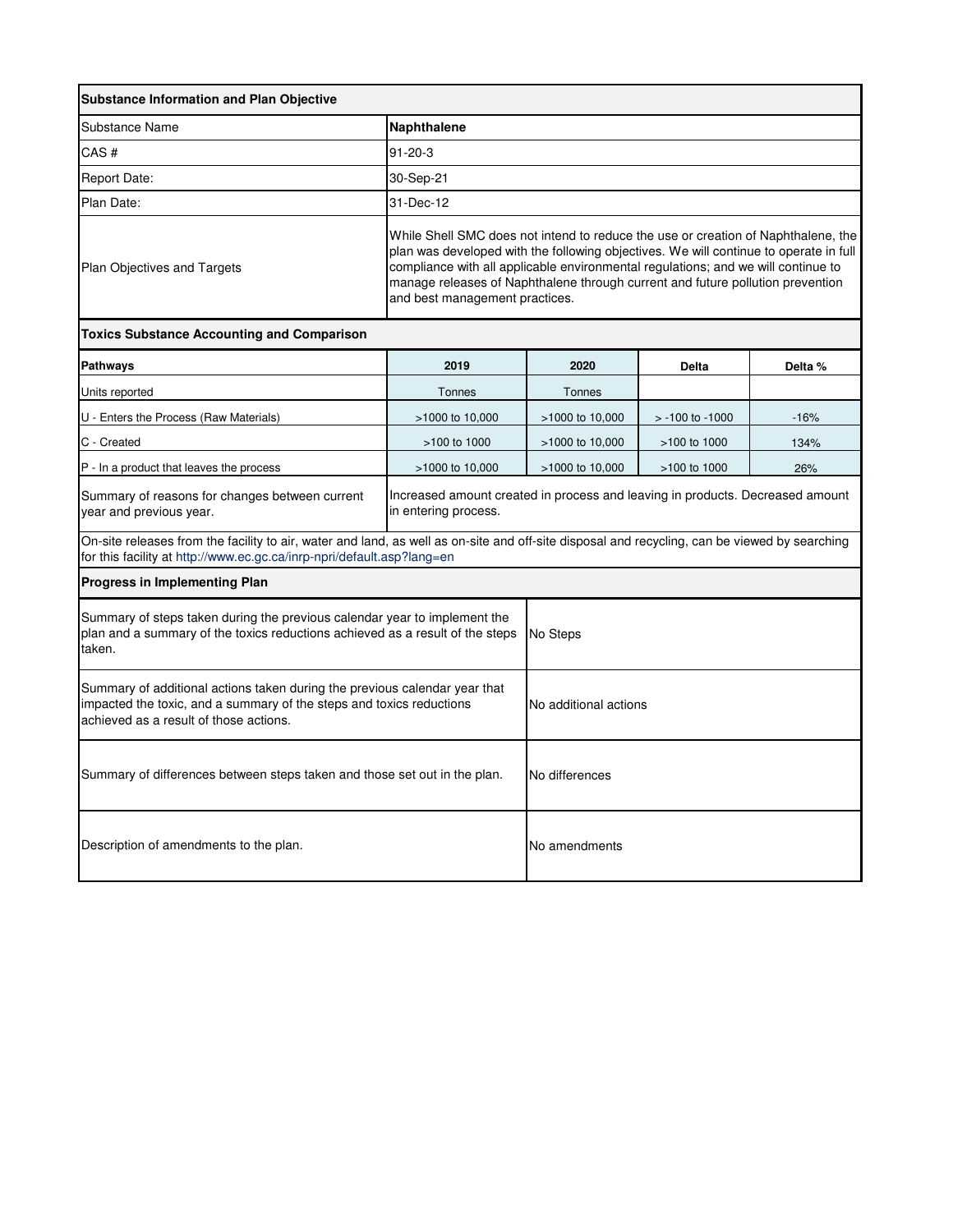| <b>Substance Information and Plan Objective</b>                                                                                                                                                                         |                                                                                                                                                                                                                                                                                                                                                                             |                       |                        |         |
|-------------------------------------------------------------------------------------------------------------------------------------------------------------------------------------------------------------------------|-----------------------------------------------------------------------------------------------------------------------------------------------------------------------------------------------------------------------------------------------------------------------------------------------------------------------------------------------------------------------------|-----------------------|------------------------|---------|
| Substance Name                                                                                                                                                                                                          | Toluene                                                                                                                                                                                                                                                                                                                                                                     |                       |                        |         |
| CAS#                                                                                                                                                                                                                    | 108-88-3                                                                                                                                                                                                                                                                                                                                                                    |                       |                        |         |
| <b>Report Date:</b>                                                                                                                                                                                                     | 30-Sep-21                                                                                                                                                                                                                                                                                                                                                                   |                       |                        |         |
| Plan Date:                                                                                                                                                                                                              | 31-Dec-12                                                                                                                                                                                                                                                                                                                                                                   |                       |                        |         |
| Plan Objectives and Targets                                                                                                                                                                                             | While Shell SMC does not intend to reduce the use or creation of Toluene, the plan was<br>developed with the following objectives. We will continue to operate in full compliance<br>with all applicable environmental regulations; and we will continue to manage releases<br>of Toluene through current and future pollution prevention and best management<br>practices. |                       |                        |         |
| <b>Toxics Substance Accounting and Comparison</b>                                                                                                                                                                       |                                                                                                                                                                                                                                                                                                                                                                             |                       |                        |         |
| <b>Pathways</b>                                                                                                                                                                                                         | 2019                                                                                                                                                                                                                                                                                                                                                                        | 2020                  | <b>Delta</b>           | Delta % |
| Units reported                                                                                                                                                                                                          | Tonnes                                                                                                                                                                                                                                                                                                                                                                      | Tonnes                |                        |         |
| U - Enters the Process (Raw Materials)                                                                                                                                                                                  | >10,000 to 100,000                                                                                                                                                                                                                                                                                                                                                          | >10,000 to 100,000    | $> -1000$ to $-10,000$ | $-27%$  |
| C - Created                                                                                                                                                                                                             | >10,000 to 100,000                                                                                                                                                                                                                                                                                                                                                          | >10,000 to 100,000    | >1000 to 10,000        | 5%      |
| P - In a product that leaves the process                                                                                                                                                                                | >100,000 to 1,000,000                                                                                                                                                                                                                                                                                                                                                       | >100,000 to 1,000,000 | $> -1000$ to $-10,000$ | $-5%$   |
| Summary of reasons for changes between current<br>year and previous year.                                                                                                                                               | Decrease in entering process.                                                                                                                                                                                                                                                                                                                                               |                       |                        |         |
| On-site releases from the facility to air, water and land, as well as on-site and off-site disposal and recycling, can be viewed by searching for<br>this facility at http://www.ec.gc.ca/inrp-npri/default.asp?lang=en |                                                                                                                                                                                                                                                                                                                                                                             |                       |                        |         |
| <b>Progress in Implementing Plan</b>                                                                                                                                                                                    |                                                                                                                                                                                                                                                                                                                                                                             |                       |                        |         |
| Summary of steps taken during the previous calendar year to implement the<br>plan and a summary of the toxics reductions achieved as a result of the<br>steps taken.                                                    |                                                                                                                                                                                                                                                                                                                                                                             | No Steps              |                        |         |
| Summary of additional actions taken during the previous calendar year that<br>impacted the toxic, and a summary of the steps and toxics reductions<br>achieved as a result of those actions.                            | No additional actions                                                                                                                                                                                                                                                                                                                                                       |                       |                        |         |
| Summary of differences between steps taken and those set out in the plan.<br>No differences                                                                                                                             |                                                                                                                                                                                                                                                                                                                                                                             |                       |                        |         |
| Description of amendments to the plan.<br>No amendments                                                                                                                                                                 |                                                                                                                                                                                                                                                                                                                                                                             |                       |                        |         |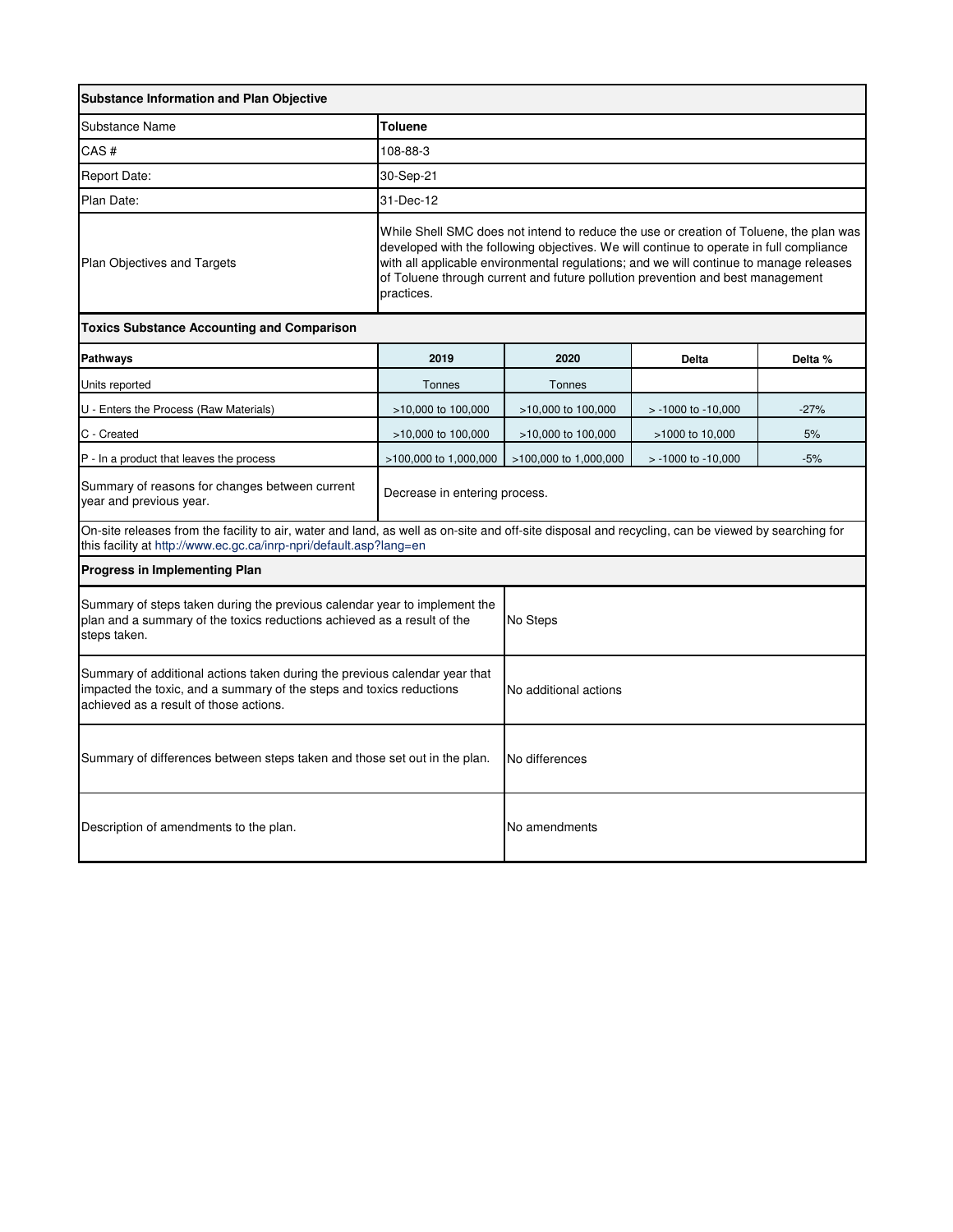| <b>Substance Information and Plan Objective</b>                                                                                                                                                                         |                                                                                                                                                                                                                                                                                                                                                                           |                                                               |                         |         |
|-------------------------------------------------------------------------------------------------------------------------------------------------------------------------------------------------------------------------|---------------------------------------------------------------------------------------------------------------------------------------------------------------------------------------------------------------------------------------------------------------------------------------------------------------------------------------------------------------------------|---------------------------------------------------------------|-------------------------|---------|
| Substance Name                                                                                                                                                                                                          | Xylene (all isomers)                                                                                                                                                                                                                                                                                                                                                      |                                                               |                         |         |
| CAS#                                                                                                                                                                                                                    | 1330-20-7                                                                                                                                                                                                                                                                                                                                                                 |                                                               |                         |         |
| Report Date:                                                                                                                                                                                                            | 30-Sep-21                                                                                                                                                                                                                                                                                                                                                                 |                                                               |                         |         |
| Plan Date:                                                                                                                                                                                                              | 31-Dec-12                                                                                                                                                                                                                                                                                                                                                                 |                                                               |                         |         |
| Plan Objectives and Targets                                                                                                                                                                                             | While Shell SMC does not intend to reduce the use or creation of Xylene, the plan was<br>developed with the following objectives. We will continue to operate in full compliance<br>with all applicable environmental regulations; and we will continue to manage releases<br>of Xylene through current and future pollution prevention and best management<br>practices. |                                                               |                         |         |
| <b>Toxics Substance Accounting and Comparison</b>                                                                                                                                                                       |                                                                                                                                                                                                                                                                                                                                                                           |                                                               |                         |         |
| Pathways                                                                                                                                                                                                                | 2019                                                                                                                                                                                                                                                                                                                                                                      | 2020                                                          | Delta                   | Delta % |
| Units reported                                                                                                                                                                                                          | Tonnes                                                                                                                                                                                                                                                                                                                                                                    | Tonnes                                                        |                         |         |
| U - Enters the Process (Raw Materials)                                                                                                                                                                                  | >10,000 to 100,000                                                                                                                                                                                                                                                                                                                                                        | >10,000 to 100,000                                            | $> -1000$ to $-10,000$  | $-17%$  |
| C - Created                                                                                                                                                                                                             | >10,000 to 100,000                                                                                                                                                                                                                                                                                                                                                        | >10,000 to 100,000                                            | $> -1000$ to $-10,000$  | $-7%$   |
| P - In a product that leaves the process                                                                                                                                                                                | >10,000 to 100,000                                                                                                                                                                                                                                                                                                                                                        | >10,000 to 100,000                                            | $>10,000$ to $-100,000$ | $-11%$  |
| Summary of reasons for changes between current<br>year and previous year.                                                                                                                                               |                                                                                                                                                                                                                                                                                                                                                                           | Decreased amount entering process, and contained in products. |                         |         |
| On-site releases from the facility to air, water and land, as well as on-site and off-site disposal and recycling, can be viewed by searching for<br>this facility at http://www.ec.gc.ca/inrp-npri/default.asp?lang=en |                                                                                                                                                                                                                                                                                                                                                                           |                                                               |                         |         |
| <b>Progress in Implementing Plan</b>                                                                                                                                                                                    |                                                                                                                                                                                                                                                                                                                                                                           |                                                               |                         |         |
| Summary of steps taken during the previous calendar year to implement the<br>plan and a summary of the toxics reductions achieved as a result of the<br>steps taken.                                                    |                                                                                                                                                                                                                                                                                                                                                                           | No Steps                                                      |                         |         |
| Summary of additional actions taken during the previous calendar year that<br>impacted the toxic, and a summary of the steps and toxics reductions<br>achieved as a result of those actions.                            |                                                                                                                                                                                                                                                                                                                                                                           | No additional actions                                         |                         |         |
| Summary of differences between steps taken and those set out in the plan.<br>No differences                                                                                                                             |                                                                                                                                                                                                                                                                                                                                                                           |                                                               |                         |         |
| Description of amendments to the plan.                                                                                                                                                                                  |                                                                                                                                                                                                                                                                                                                                                                           | No amendments                                                 |                         |         |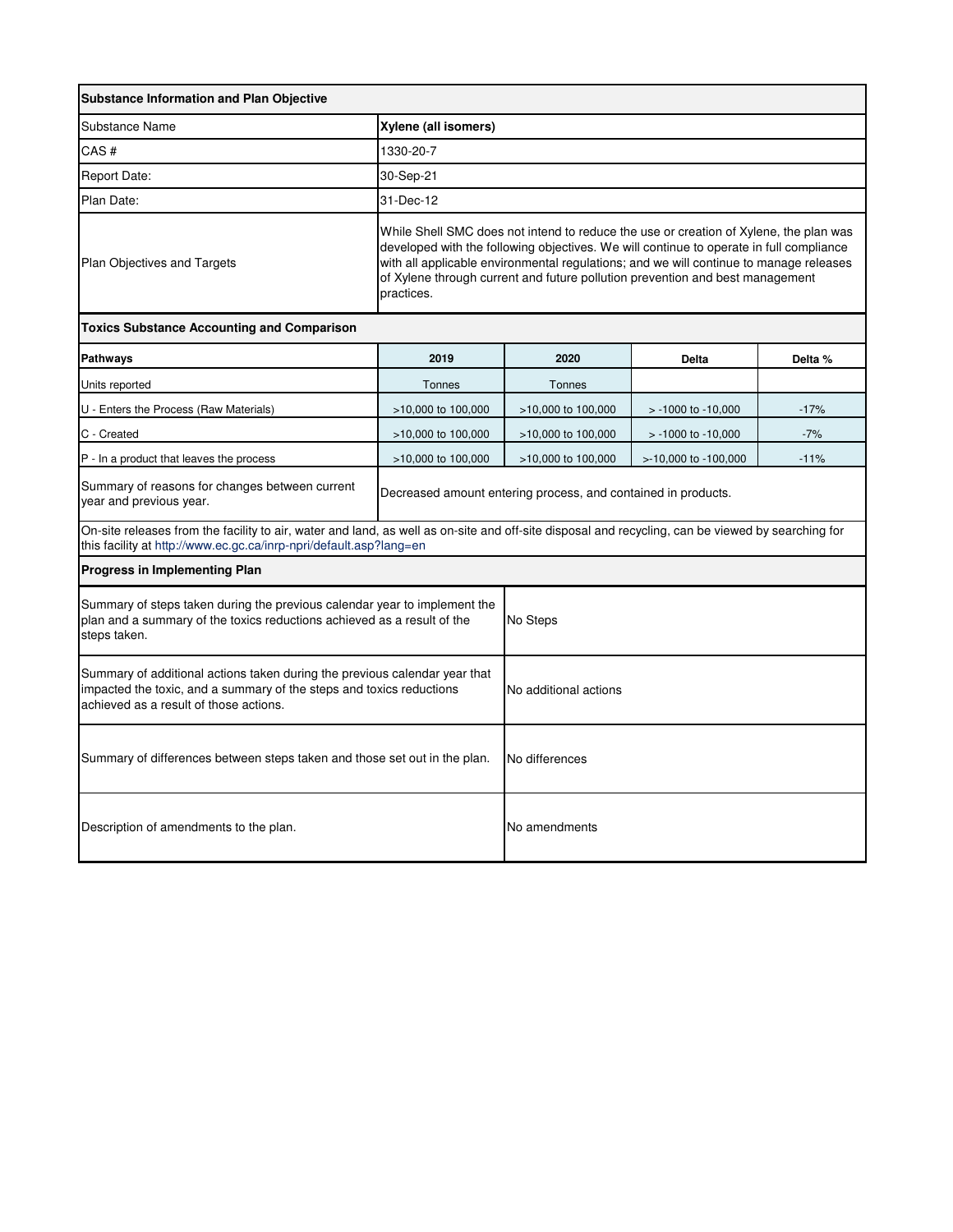| <b>Substance Information and Plan Objective</b>                                                                                                                                                                         |                                                                                                                                                                                                                                                                                                                                                                 |                                                     |                   |           |  |
|-------------------------------------------------------------------------------------------------------------------------------------------------------------------------------------------------------------------------|-----------------------------------------------------------------------------------------------------------------------------------------------------------------------------------------------------------------------------------------------------------------------------------------------------------------------------------------------------------------|-----------------------------------------------------|-------------------|-----------|--|
| Substance Name                                                                                                                                                                                                          | Cadmium (and its compounds)                                                                                                                                                                                                                                                                                                                                     |                                                     |                   |           |  |
| CAS#                                                                                                                                                                                                                    | **                                                                                                                                                                                                                                                                                                                                                              |                                                     |                   |           |  |
| Report Date:                                                                                                                                                                                                            | 30-Sep-21                                                                                                                                                                                                                                                                                                                                                       |                                                     |                   |           |  |
| Plan Date:                                                                                                                                                                                                              | 31-Dec-12                                                                                                                                                                                                                                                                                                                                                       |                                                     |                   |           |  |
| Plan Objectives and Targets                                                                                                                                                                                             | While Shell SMC does not intend to reduce the use of Cadmium, the plan was<br>developed with the following objectives. We will continue to operate in full compliance<br>with all applicable environmental regulations; and we will continue to manage releases<br>of Cadmium through current and future pollution prevention and best management<br>practices. |                                                     |                   |           |  |
| <b>Toxics Substance Accounting and Comparison</b>                                                                                                                                                                       |                                                                                                                                                                                                                                                                                                                                                                 |                                                     |                   |           |  |
| Pathways                                                                                                                                                                                                                | 2019                                                                                                                                                                                                                                                                                                                                                            | 2020                                                | <b>Delta</b>      | Delta %   |  |
| Units reported                                                                                                                                                                                                          | kg                                                                                                                                                                                                                                                                                                                                                              | kg                                                  |                   |           |  |
| U - Enters the Process (Raw Materials)                                                                                                                                                                                  | >10 to 100                                                                                                                                                                                                                                                                                                                                                      | >10 to 100                                          | $> -10$ to $-100$ | $-20%$    |  |
| C - Created                                                                                                                                                                                                             | $\mathbf 0$                                                                                                                                                                                                                                                                                                                                                     | $\mathbf 0$                                         | $\mathbf{0}$      | <b>NA</b> |  |
| P - In a product that leaves the process                                                                                                                                                                                | >10 to 100                                                                                                                                                                                                                                                                                                                                                      | >10 to 100                                          | $> -1$ to $-10$   | $-12%$    |  |
| Summary of reasons for changes between current<br>year and previous year.                                                                                                                                               |                                                                                                                                                                                                                                                                                                                                                                 | Decrease in amounts entering and that leave process |                   |           |  |
| On-site releases from the facility to air, water and land, as well as on-site and off-site disposal and recycling, can be viewed by searching for<br>this facility at http://www.ec.gc.ca/inrp-npri/default.asp?lang=en |                                                                                                                                                                                                                                                                                                                                                                 |                                                     |                   |           |  |
| <b>Progress in Implementing Plan</b>                                                                                                                                                                                    |                                                                                                                                                                                                                                                                                                                                                                 |                                                     |                   |           |  |
| Summary of steps taken during the previous calendar year to implement the<br>plan and a summary of the toxics reductions achieved as a result of the<br>steps taken.                                                    |                                                                                                                                                                                                                                                                                                                                                                 | No Steps                                            |                   |           |  |
| Summary of additional actions taken during the previous calendar year that<br>impacted the toxic, and a summary of the steps and toxics reductions<br>achieved as a result of those actions.                            |                                                                                                                                                                                                                                                                                                                                                                 | No additional actions                               |                   |           |  |
| Summary of differences between steps taken and those set out in the plan.<br>No differences                                                                                                                             |                                                                                                                                                                                                                                                                                                                                                                 |                                                     |                   |           |  |
| Description of amendments to the plan.<br>No amendments                                                                                                                                                                 |                                                                                                                                                                                                                                                                                                                                                                 |                                                     |                   |           |  |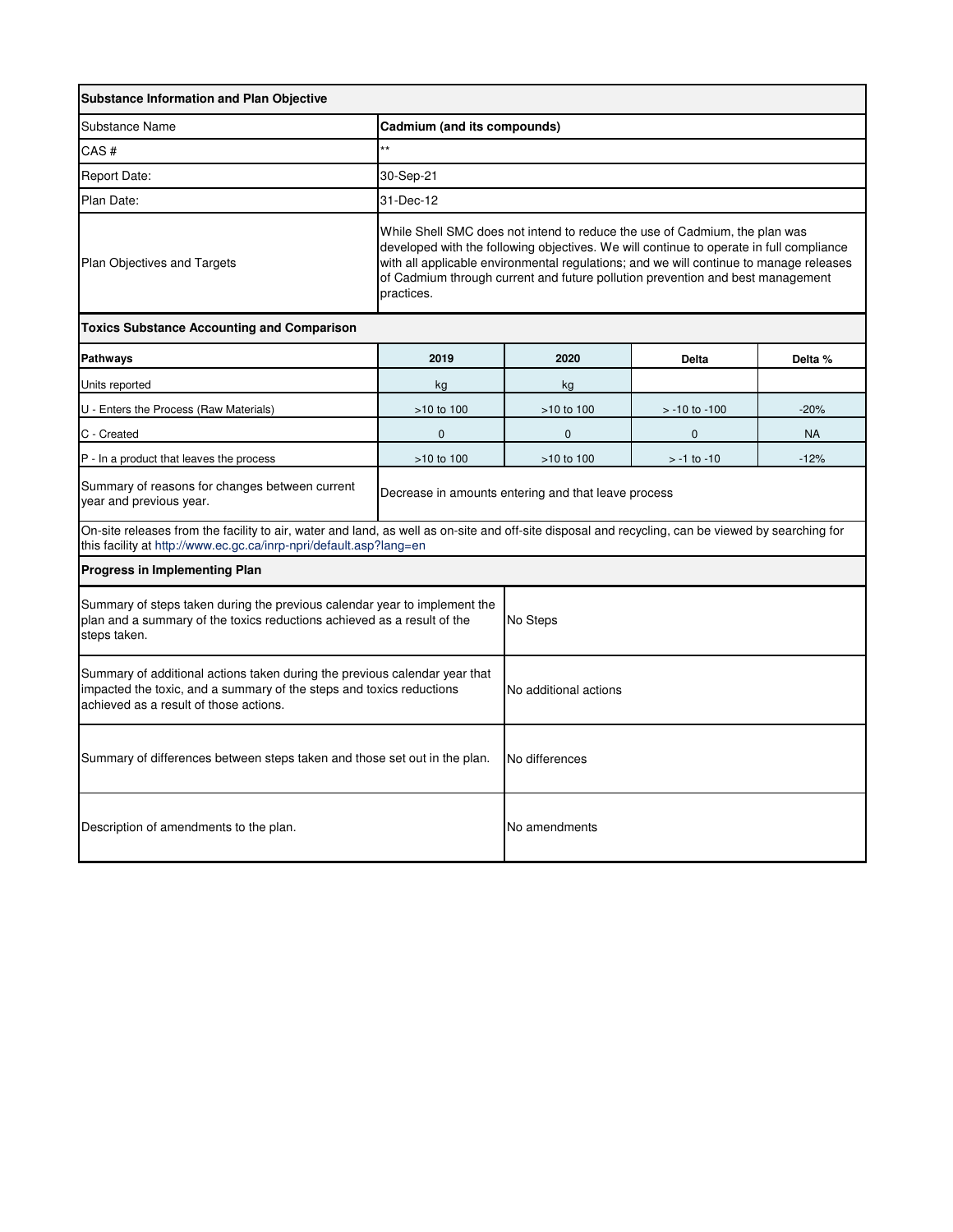| <b>Substance Information and Plan Objective</b>                                                                                                                                                                         |                                                                                                                                                                                                                                                                                                                                                        |                                                                       |                   |           |
|-------------------------------------------------------------------------------------------------------------------------------------------------------------------------------------------------------------------------|--------------------------------------------------------------------------------------------------------------------------------------------------------------------------------------------------------------------------------------------------------------------------------------------------------------------------------------------------------|-----------------------------------------------------------------------|-------------------|-----------|
| Substance Name                                                                                                                                                                                                          | Lead (and its compounds)                                                                                                                                                                                                                                                                                                                               |                                                                       |                   |           |
| CAS#                                                                                                                                                                                                                    | **                                                                                                                                                                                                                                                                                                                                                     |                                                                       |                   |           |
| Report Date:                                                                                                                                                                                                            | 30-Sep-21                                                                                                                                                                                                                                                                                                                                              |                                                                       |                   |           |
| Plan Date:                                                                                                                                                                                                              | 31-Dec-12                                                                                                                                                                                                                                                                                                                                              |                                                                       |                   |           |
| Plan Objectives and Targets                                                                                                                                                                                             | While Shell SMC does not intend to reduce the use of Lead, the plan was developed<br>with the following objectives. We will continue to operate in full compliance with all<br>applicable environmental regulations; and we will continue to manage releases of Lead<br>through current and future pollution prevention and best management practices. |                                                                       |                   |           |
| <b>Toxics Substance Accounting and Comparison</b>                                                                                                                                                                       |                                                                                                                                                                                                                                                                                                                                                        |                                                                       |                   |           |
| Pathways                                                                                                                                                                                                                | 2019                                                                                                                                                                                                                                                                                                                                                   | 2020                                                                  | Delta             | Delta %   |
| Units reported                                                                                                                                                                                                          | kg                                                                                                                                                                                                                                                                                                                                                     | kg                                                                    |                   |           |
| U - Enters the Process (Raw Materials)                                                                                                                                                                                  | >100 to 1000                                                                                                                                                                                                                                                                                                                                           | >100 to 1000                                                          | >10 to 100        | 11%       |
| C - Created                                                                                                                                                                                                             | $\mathbf 0$                                                                                                                                                                                                                                                                                                                                            | $\mathbf 0$                                                           | $\mathbf 0$       | <b>NA</b> |
| P - In a product that leaves the process                                                                                                                                                                                | >100 to 1000                                                                                                                                                                                                                                                                                                                                           | >100 to 1000                                                          | $> -10$ to $-100$ | $-14%$    |
| Summary of reasons for changes between current<br>year and previous year.                                                                                                                                               |                                                                                                                                                                                                                                                                                                                                                        | Increased amount entering process and decreased contained in products |                   |           |
| On-site releases from the facility to air, water and land, as well as on-site and off-site disposal and recycling, can be viewed by searching for<br>this facility at http://www.ec.gc.ca/inrp-npri/default.asp?lang=en |                                                                                                                                                                                                                                                                                                                                                        |                                                                       |                   |           |
| <b>Progress in Implementing Plan</b>                                                                                                                                                                                    |                                                                                                                                                                                                                                                                                                                                                        |                                                                       |                   |           |
| Summary of steps taken during the previous calendar year to implement the<br>plan and a summary of the toxics reductions achieved as a result of the<br>steps taken.                                                    |                                                                                                                                                                                                                                                                                                                                                        | No Steps                                                              |                   |           |
| Summary of additional actions taken during the previous calendar year that<br>impacted the toxic, and a summary of the steps and toxics reductions<br>No additional actions<br>achieved as a result of those actions.   |                                                                                                                                                                                                                                                                                                                                                        |                                                                       |                   |           |
| Summary of differences between steps taken and those set out in the plan.<br>No differences                                                                                                                             |                                                                                                                                                                                                                                                                                                                                                        |                                                                       |                   |           |
| Description of amendments to the plan.<br>No amendments                                                                                                                                                                 |                                                                                                                                                                                                                                                                                                                                                        |                                                                       |                   |           |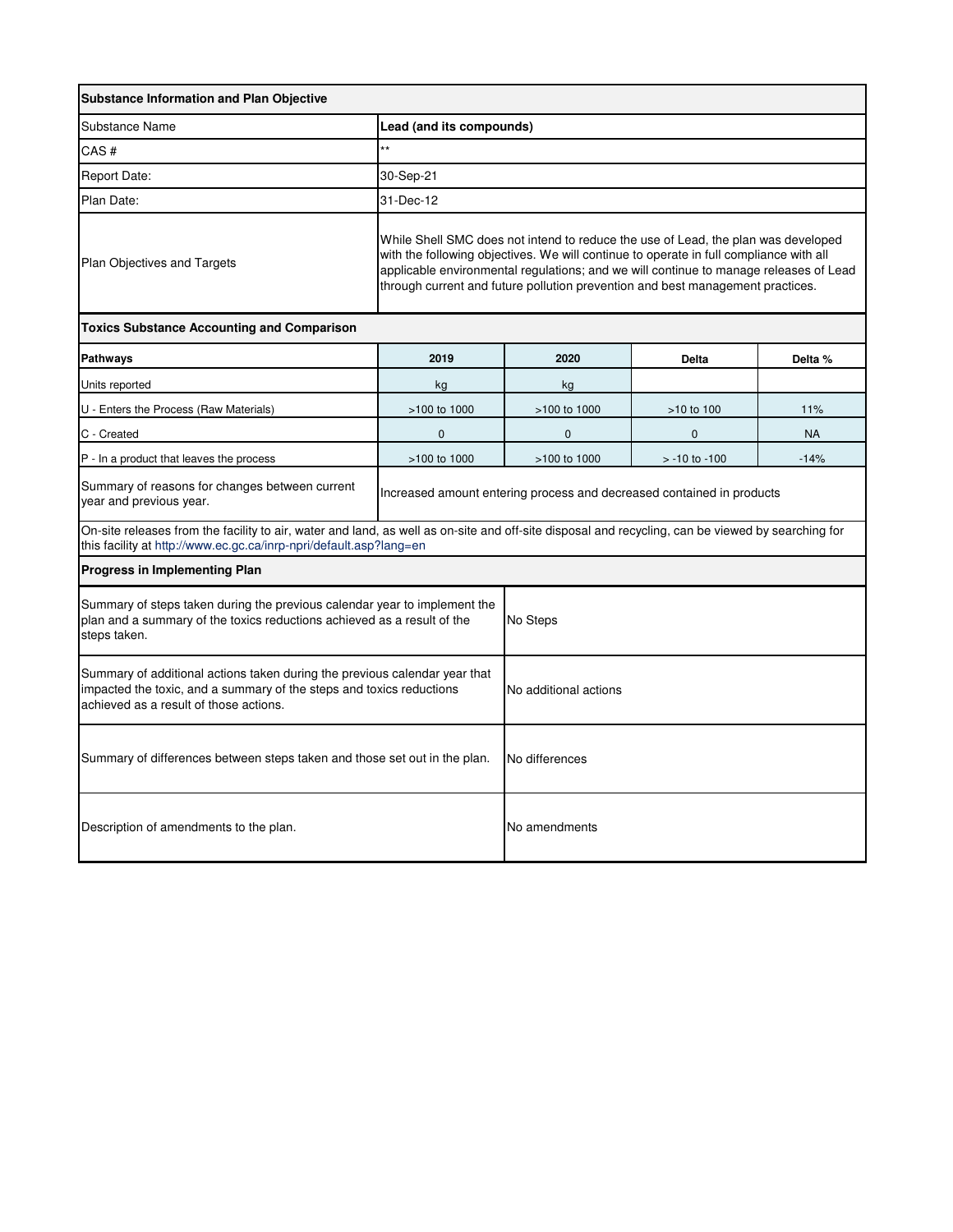| <b>Substance Information and Plan Objective</b>                                                                                                                                                                         |                                                                                                                                                                                                                                                                                                                                                                 |                       |              |           |  |
|-------------------------------------------------------------------------------------------------------------------------------------------------------------------------------------------------------------------------|-----------------------------------------------------------------------------------------------------------------------------------------------------------------------------------------------------------------------------------------------------------------------------------------------------------------------------------------------------------------|-----------------------|--------------|-----------|--|
| Substance Name                                                                                                                                                                                                          | Mercury (and its compounds)                                                                                                                                                                                                                                                                                                                                     |                       |              |           |  |
| CAS#                                                                                                                                                                                                                    | **                                                                                                                                                                                                                                                                                                                                                              |                       |              |           |  |
| Report Date:                                                                                                                                                                                                            | 30-Sep-21                                                                                                                                                                                                                                                                                                                                                       |                       |              |           |  |
| Plan Date:                                                                                                                                                                                                              | 31-Dec-12                                                                                                                                                                                                                                                                                                                                                       |                       |              |           |  |
| Plan Objectives and Targets                                                                                                                                                                                             | While Shell SMC does not intend to reduce the use of Mercury, the plan was developed<br>with the following objectives. We will continue to operate in full compliance with all<br>applicable environmental regulations; and we will continue to manage releases of<br>Mercury through current and future pollution prevention and best management<br>practices. |                       |              |           |  |
| <b>Toxics Substance Accounting and Comparison</b>                                                                                                                                                                       |                                                                                                                                                                                                                                                                                                                                                                 |                       |              |           |  |
| Pathways                                                                                                                                                                                                                | 2019                                                                                                                                                                                                                                                                                                                                                            | 2020                  | Delta        | Delta %   |  |
| Units reported                                                                                                                                                                                                          | kg                                                                                                                                                                                                                                                                                                                                                              | kg                    |              |           |  |
| U - Enters the Process (Raw Materials)                                                                                                                                                                                  | $>1$ to 10                                                                                                                                                                                                                                                                                                                                                      | $>1$ to 10            | $>0$ to $-1$ | $-7%$     |  |
| C - Created                                                                                                                                                                                                             | $\mathbf 0$                                                                                                                                                                                                                                                                                                                                                     | $\mathbf{0}$          | $\mathbf{0}$ | <b>NA</b> |  |
| P - In a product that leaves the process                                                                                                                                                                                | >1 to 10                                                                                                                                                                                                                                                                                                                                                        | $>1$ to 10            | $>0$ to $-1$ | $-12%$    |  |
| Summary of reasons for changes between current<br>year and previous year.                                                                                                                                               | Insignificant changes                                                                                                                                                                                                                                                                                                                                           |                       |              |           |  |
| On-site releases from the facility to air, water and land, as well as on-site and off-site disposal and recycling, can be viewed by searching for<br>this facility at http://www.ec.gc.ca/inrp-npri/default.asp?lang=en |                                                                                                                                                                                                                                                                                                                                                                 |                       |              |           |  |
| <b>Progress in Implementing Plan</b>                                                                                                                                                                                    |                                                                                                                                                                                                                                                                                                                                                                 |                       |              |           |  |
| Summary of steps taken during the previous calendar year to implement the<br>plan and a summary of the toxics reductions achieved as a result of the<br>steps taken.                                                    |                                                                                                                                                                                                                                                                                                                                                                 | No Steps              |              |           |  |
| Summary of additional actions taken during the previous calendar year that<br>impacted the toxic, and a summary of the steps and toxics reductions<br>achieved as a result of those actions.                            |                                                                                                                                                                                                                                                                                                                                                                 | No additional actions |              |           |  |
| Summary of differences between steps taken and those set out in the plan.<br>No differences                                                                                                                             |                                                                                                                                                                                                                                                                                                                                                                 |                       |              |           |  |
| Description of amendments to the plan.<br>No amendments                                                                                                                                                                 |                                                                                                                                                                                                                                                                                                                                                                 |                       |              |           |  |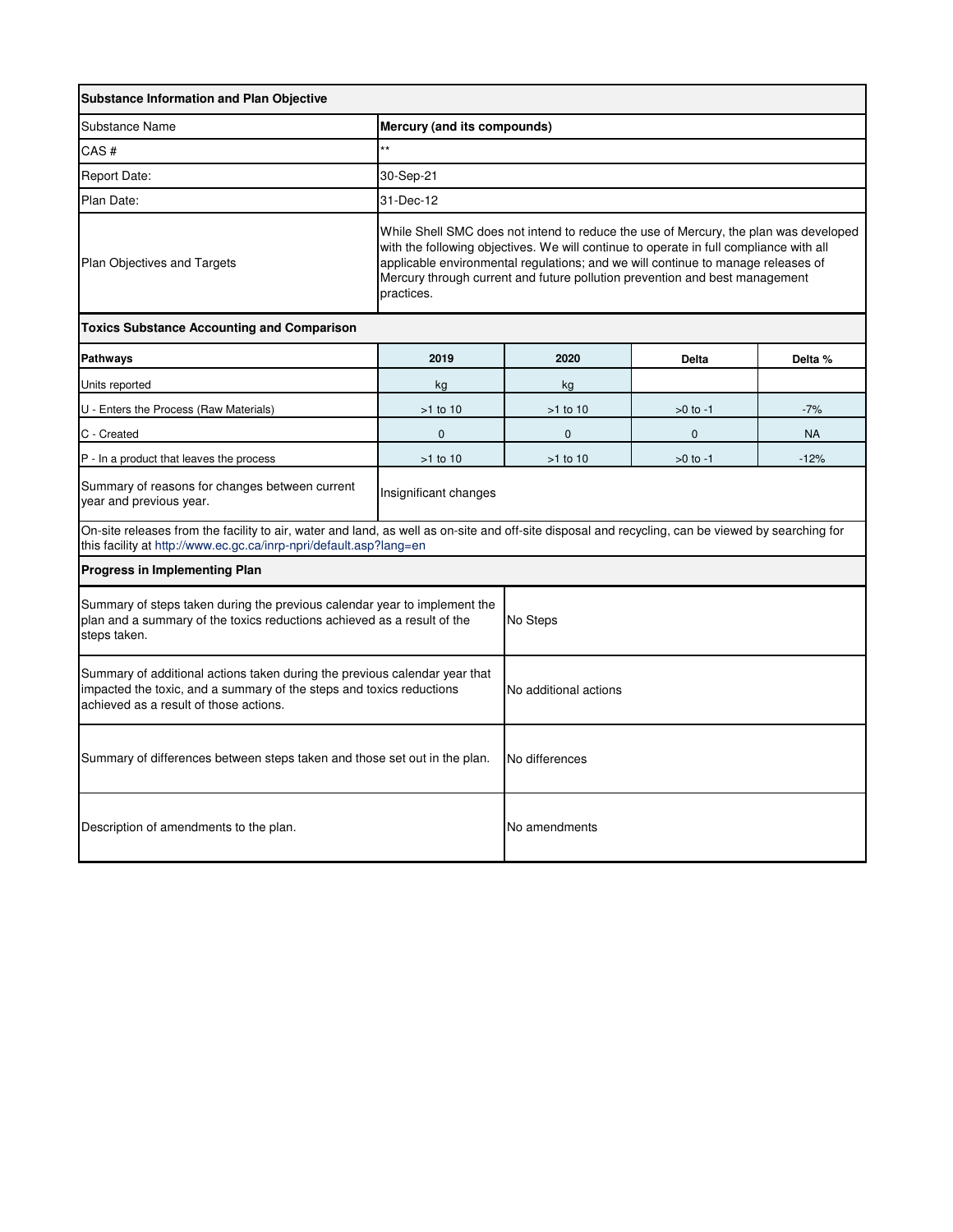| <b>Substance Information and Plan Objective</b>                                                                                                                                                                         |                                                                                                                                                                                                                                                                                                                                                                                       |                       |                        |           |  |
|-------------------------------------------------------------------------------------------------------------------------------------------------------------------------------------------------------------------------|---------------------------------------------------------------------------------------------------------------------------------------------------------------------------------------------------------------------------------------------------------------------------------------------------------------------------------------------------------------------------------------|-----------------------|------------------------|-----------|--|
| Substance Name                                                                                                                                                                                                          | Benzo(a)anthracene                                                                                                                                                                                                                                                                                                                                                                    |                       |                        |           |  |
| CAS#                                                                                                                                                                                                                    | 56-55-3                                                                                                                                                                                                                                                                                                                                                                               |                       |                        |           |  |
| Report Date:                                                                                                                                                                                                            | 30-Sep-21                                                                                                                                                                                                                                                                                                                                                                             |                       |                        |           |  |
| Plan Date:                                                                                                                                                                                                              | 31-Dec-12                                                                                                                                                                                                                                                                                                                                                                             |                       |                        |           |  |
| Plan Objectives and Targets                                                                                                                                                                                             | While Shell SMC does not intend to reduce the use of Benzo(a)anthracene, the plan<br>was developed with the following objectives. We will continue to operate in full<br>compliance with all applicable environmental regulations; and we will continue to<br>manage releases of Benzo(a)anthracene through current and future pollution prevention<br>and best management practices. |                       |                        |           |  |
| <b>Toxics Substance Accounting and Comparison</b>                                                                                                                                                                       |                                                                                                                                                                                                                                                                                                                                                                                       |                       |                        |           |  |
| Pathways                                                                                                                                                                                                                | 2019                                                                                                                                                                                                                                                                                                                                                                                  | 2020                  | Delta                  | Delta %   |  |
| Units reported                                                                                                                                                                                                          | kg                                                                                                                                                                                                                                                                                                                                                                                    | kg                    |                        |           |  |
| U - Enters the Process (Raw Materials)                                                                                                                                                                                  | >10,000 to 100,000                                                                                                                                                                                                                                                                                                                                                                    | >10,000 to 100,000    | $> -1000$ to $-10,000$ | $-9%$     |  |
| C - Created                                                                                                                                                                                                             | $\mathbf 0$                                                                                                                                                                                                                                                                                                                                                                           | $\mathbf 0$           | $\mathbf 0$            | <b>NA</b> |  |
| P - In a product that leaves the process                                                                                                                                                                                | >10,000 to 100,000                                                                                                                                                                                                                                                                                                                                                                    | >10,000 to 100,000    | >100 to 1000           | 1%        |  |
| Summary of reasons for changes between current<br>year and previous year.                                                                                                                                               | Insignificant changes                                                                                                                                                                                                                                                                                                                                                                 |                       |                        |           |  |
| On-site releases from the facility to air, water and land, as well as on-site and off-site disposal and recycling, can be viewed by searching for<br>this facility at http://www.ec.gc.ca/inrp-npri/default.asp?lang=en |                                                                                                                                                                                                                                                                                                                                                                                       |                       |                        |           |  |
| <b>Progress in Implementing Plan</b>                                                                                                                                                                                    |                                                                                                                                                                                                                                                                                                                                                                                       |                       |                        |           |  |
| Summary of steps taken during the previous calendar year to implement the<br>plan and a summary of the toxics reductions achieved as a result of the<br>steps taken.                                                    |                                                                                                                                                                                                                                                                                                                                                                                       | No Steps              |                        |           |  |
| Summary of additional actions taken during the previous calendar year that<br>impacted the toxic, and a summary of the steps and toxics reductions<br>achieved as a result of those actions.                            |                                                                                                                                                                                                                                                                                                                                                                                       | No additional actions |                        |           |  |
| Summary of differences between steps taken and those set out in the plan.<br>No differences                                                                                                                             |                                                                                                                                                                                                                                                                                                                                                                                       |                       |                        |           |  |
| Description of amendments to the plan.                                                                                                                                                                                  |                                                                                                                                                                                                                                                                                                                                                                                       | No amendments         |                        |           |  |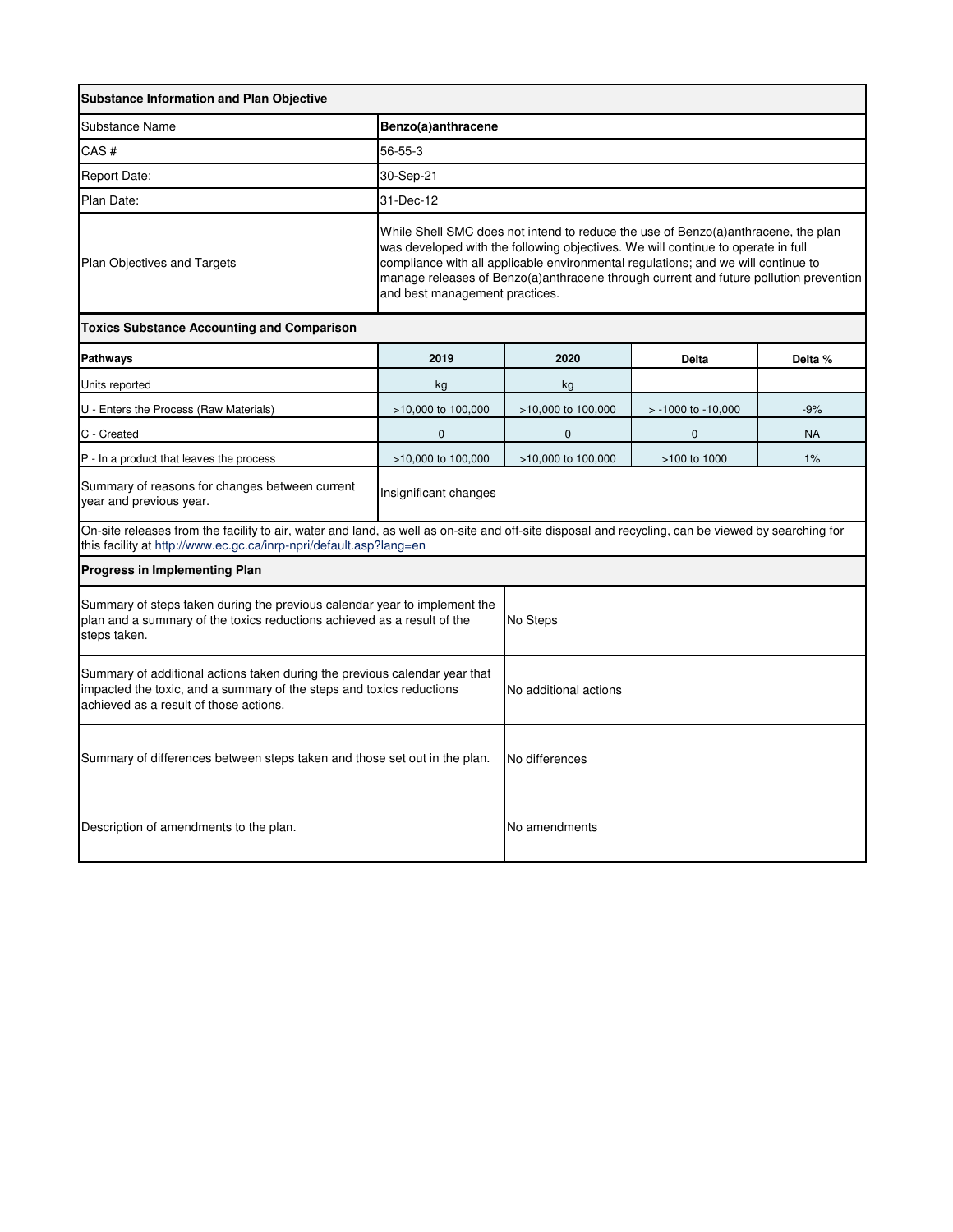| <b>Substance Information and Plan Objective</b>                                                                                                                                                                         |                                                                                                                                                                                                                                                                                                                                                                                                                 |                       |                        |           |  |  |
|-------------------------------------------------------------------------------------------------------------------------------------------------------------------------------------------------------------------------|-----------------------------------------------------------------------------------------------------------------------------------------------------------------------------------------------------------------------------------------------------------------------------------------------------------------------------------------------------------------------------------------------------------------|-----------------------|------------------------|-----------|--|--|
| Substance Name                                                                                                                                                                                                          | Benzo(a)phenanthrene (Chrysene)                                                                                                                                                                                                                                                                                                                                                                                 |                       |                        |           |  |  |
| CAS#                                                                                                                                                                                                                    | 218-01-9                                                                                                                                                                                                                                                                                                                                                                                                        |                       |                        |           |  |  |
| Report Date:                                                                                                                                                                                                            | 30-Sep-21                                                                                                                                                                                                                                                                                                                                                                                                       |                       |                        |           |  |  |
| Plan Date:                                                                                                                                                                                                              | 31-Dec-12                                                                                                                                                                                                                                                                                                                                                                                                       |                       |                        |           |  |  |
| Plan Objectives and Targets                                                                                                                                                                                             | While Shell SMC does not intend to reduce the use of Benzo(a)phenanthrene<br>(Chrysene), the plan was developed with the following objectives. We will continue to<br>operate in full compliance with all applicable environmental regulations; and we will<br>continue to manage releases of Benzo(a)phenanthrene (Chrysene) through current and<br>future pollution prevention and best management practices. |                       |                        |           |  |  |
| <b>Toxics Substance Accounting and Comparison</b>                                                                                                                                                                       |                                                                                                                                                                                                                                                                                                                                                                                                                 |                       |                        |           |  |  |
| Pathways                                                                                                                                                                                                                | 2019                                                                                                                                                                                                                                                                                                                                                                                                            | 2020                  | Delta                  | Delta %   |  |  |
| Units reported                                                                                                                                                                                                          | kg                                                                                                                                                                                                                                                                                                                                                                                                              | kg                    |                        |           |  |  |
| U - Enters the Process (Raw Materials)                                                                                                                                                                                  | >10,000 to 100,000                                                                                                                                                                                                                                                                                                                                                                                              | >10,000 to 100,000    | $> -1000$ to $-10,000$ | $-6%$     |  |  |
| C - Created                                                                                                                                                                                                             | $\mathbf 0$                                                                                                                                                                                                                                                                                                                                                                                                     | $\mathbf{0}$          | $\mathbf{0}$           | <b>NA</b> |  |  |
| P - In a product that leaves the process                                                                                                                                                                                | >1000 to 10,000                                                                                                                                                                                                                                                                                                                                                                                                 | >1000 to 10,000       | >1000 to 10,000        | 35%       |  |  |
| Summary of reasons for changes between current<br>year and previous year.                                                                                                                                               | Increased amount contained in products                                                                                                                                                                                                                                                                                                                                                                          |                       |                        |           |  |  |
| On-site releases from the facility to air, water and land, as well as on-site and off-site disposal and recycling, can be viewed by searching for<br>this facility at http://www.ec.gc.ca/inrp-npri/default.asp?lang=en |                                                                                                                                                                                                                                                                                                                                                                                                                 |                       |                        |           |  |  |
| <b>Progress in Implementing Plan</b>                                                                                                                                                                                    |                                                                                                                                                                                                                                                                                                                                                                                                                 |                       |                        |           |  |  |
| Summary of steps taken during the previous calendar year to implement the<br>plan and a summary of the toxics reductions achieved as a result of the<br>steps taken.                                                    |                                                                                                                                                                                                                                                                                                                                                                                                                 | No Steps              |                        |           |  |  |
| Summary of additional actions taken during the previous calendar year that<br>impacted the toxic, and a summary of the steps and toxics reductions<br>achieved as a result of those actions.                            |                                                                                                                                                                                                                                                                                                                                                                                                                 | No additional actions |                        |           |  |  |
| Summary of differences between steps taken and those set out in the plan.<br>No differences                                                                                                                             |                                                                                                                                                                                                                                                                                                                                                                                                                 |                       |                        |           |  |  |
| Description of amendments to the plan.                                                                                                                                                                                  |                                                                                                                                                                                                                                                                                                                                                                                                                 | No amendments         |                        |           |  |  |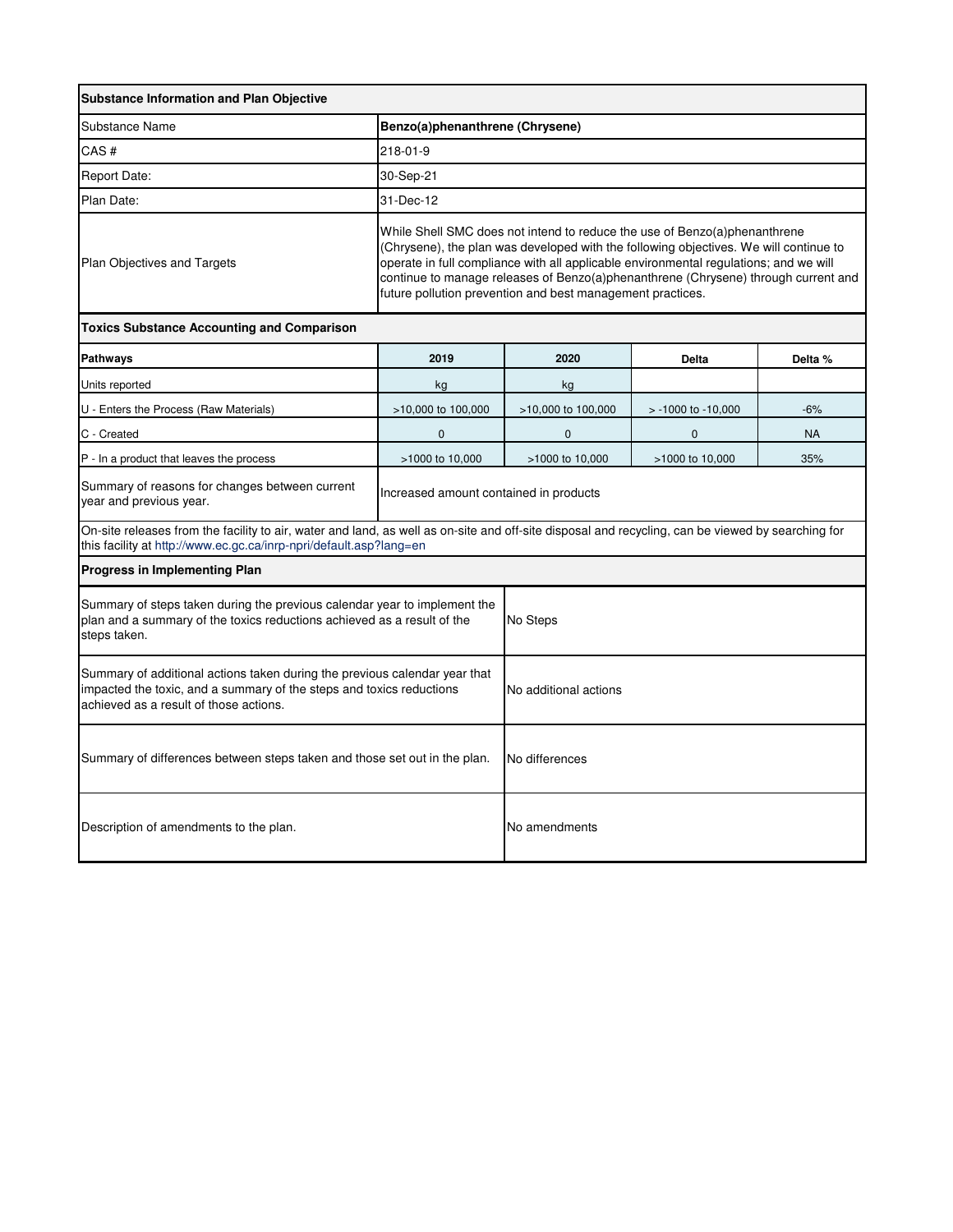| <b>Substance Information and Plan Objective</b>                                                                                                                                                                         |                                                                                                                                                                                                                                                                                                                                                                               |                       |                        |           |
|-------------------------------------------------------------------------------------------------------------------------------------------------------------------------------------------------------------------------|-------------------------------------------------------------------------------------------------------------------------------------------------------------------------------------------------------------------------------------------------------------------------------------------------------------------------------------------------------------------------------|-----------------------|------------------------|-----------|
| Substance Name                                                                                                                                                                                                          | Benzo(a)pyrene                                                                                                                                                                                                                                                                                                                                                                |                       |                        |           |
| CAS#                                                                                                                                                                                                                    | 50-32-8                                                                                                                                                                                                                                                                                                                                                                       |                       |                        |           |
| Report Date:                                                                                                                                                                                                            | 30-Sep-21                                                                                                                                                                                                                                                                                                                                                                     |                       |                        |           |
| Plan Date:                                                                                                                                                                                                              | 31-Dec-12                                                                                                                                                                                                                                                                                                                                                                     |                       |                        |           |
| <b>Plan Objectives and Targets</b>                                                                                                                                                                                      | While Shell SMC does not intend to reduce the use of Benzo(a)pyrene, the plan was<br>developed with the following objectives. We will continue to operate in full compliance<br>with all applicable environmental regulations; and we will continue to manage releases<br>of Benzo(a)pyrene through current and future pollution prevention and best<br>management practices. |                       |                        |           |
| <b>Toxics Substance Accounting and Comparison</b>                                                                                                                                                                       |                                                                                                                                                                                                                                                                                                                                                                               |                       |                        |           |
| <b>Pathways</b>                                                                                                                                                                                                         | 2019                                                                                                                                                                                                                                                                                                                                                                          | 2020                  | Delta                  | Delta %   |
| Units reported                                                                                                                                                                                                          | kg                                                                                                                                                                                                                                                                                                                                                                            | kg                    |                        |           |
| U - Enters the Process (Raw Materials)                                                                                                                                                                                  | >1000 to 10,000                                                                                                                                                                                                                                                                                                                                                               | >1000 to 10,000       | > -100 to -1000        | $-8%$     |
| C - Created                                                                                                                                                                                                             | $\Omega$                                                                                                                                                                                                                                                                                                                                                                      | $\Omega$              | $\Omega$               | <b>NA</b> |
| P - In a product that leaves the process                                                                                                                                                                                | >10,000 to 100,000                                                                                                                                                                                                                                                                                                                                                            | >10,000 to 100,000    | $> -1000$ to $-10,000$ | $-5%$     |
| Summary of reasons for changes between current<br>year and previous year.                                                                                                                                               | Insignificant changes                                                                                                                                                                                                                                                                                                                                                         |                       |                        |           |
| On-site releases from the facility to air, water and land, as well as on-site and off-site disposal and recycling, can be viewed by searching for<br>this facility at http://www.ec.gc.ca/inrp-npri/default.asp?lang=en |                                                                                                                                                                                                                                                                                                                                                                               |                       |                        |           |
| <b>Progress in Implementing Plan</b>                                                                                                                                                                                    |                                                                                                                                                                                                                                                                                                                                                                               |                       |                        |           |
| Summary of steps taken during the previous calendar year to implement the<br>plan and a summary of the toxics reductions achieved as a result of the<br>steps taken.                                                    |                                                                                                                                                                                                                                                                                                                                                                               | No Steps              |                        |           |
| Summary of additional actions taken during the previous calendar year that<br>mpacted the toxic, and a summary of the steps and toxics reductions<br>achieved as a result of those actions.                             |                                                                                                                                                                                                                                                                                                                                                                               | No additional actions |                        |           |
| Summary of differences between steps taken and those set out in the plan.                                                                                                                                               |                                                                                                                                                                                                                                                                                                                                                                               | No differences        |                        |           |
| Description of amendments to the plan.                                                                                                                                                                                  |                                                                                                                                                                                                                                                                                                                                                                               | No amendments         |                        |           |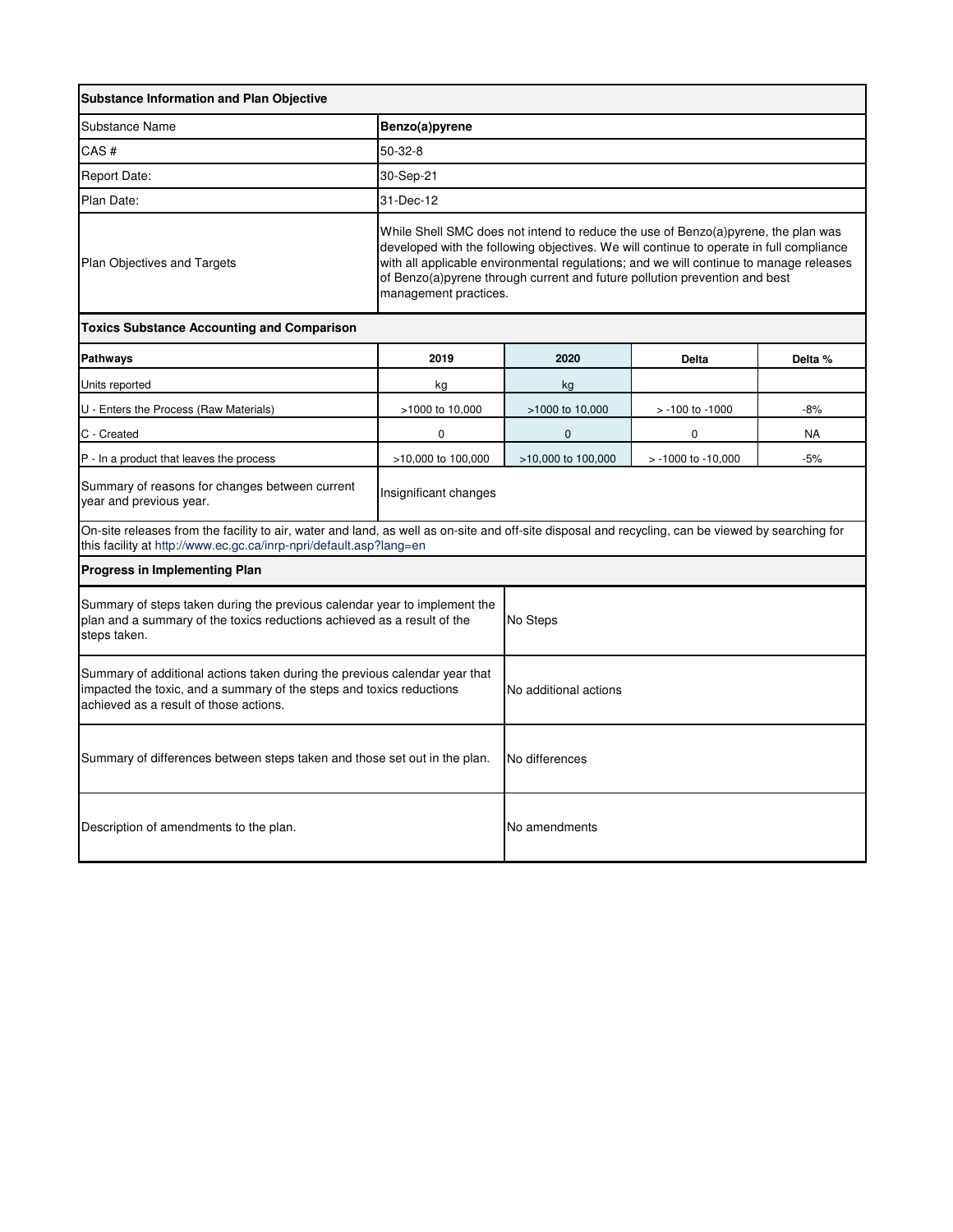| <b>Substance Information and Plan Objective</b>                                                                                                                                                                         |                                                                                                                                                                                                                                                                                                                                                                           |                    |                        |           |
|-------------------------------------------------------------------------------------------------------------------------------------------------------------------------------------------------------------------------|---------------------------------------------------------------------------------------------------------------------------------------------------------------------------------------------------------------------------------------------------------------------------------------------------------------------------------------------------------------------------|--------------------|------------------------|-----------|
| Substance Name                                                                                                                                                                                                          | Fluoranthene                                                                                                                                                                                                                                                                                                                                                              |                    |                        |           |
| CAS#                                                                                                                                                                                                                    | 206-44-0                                                                                                                                                                                                                                                                                                                                                                  |                    |                        |           |
| Report Date:                                                                                                                                                                                                            | 30-Sep-21                                                                                                                                                                                                                                                                                                                                                                 |                    |                        |           |
| Plan Date:                                                                                                                                                                                                              | 31-Dec-12                                                                                                                                                                                                                                                                                                                                                                 |                    |                        |           |
| Plan Objectives and Targets                                                                                                                                                                                             | While Shell SMC does not intend to reduce the use of Fluoranthene, the plan was<br>developed with the following objectives. We will continue to operate in full compliance<br>with all applicable environmental regulations; and we will continue to manage releases<br>of Fluoranthene through current and future pollution prevention and best management<br>practices. |                    |                        |           |
| <b>Toxics Substance Accounting and Comparison</b>                                                                                                                                                                       |                                                                                                                                                                                                                                                                                                                                                                           |                    |                        |           |
| Pathways                                                                                                                                                                                                                | 2019                                                                                                                                                                                                                                                                                                                                                                      | 2020               | Delta                  | Delta %   |
| Units reported                                                                                                                                                                                                          | kg                                                                                                                                                                                                                                                                                                                                                                        | kg                 |                        |           |
| U - Enters the Process (Raw Materials)                                                                                                                                                                                  | >10,000 to 100,000                                                                                                                                                                                                                                                                                                                                                        | >10,000 to 100,000 | $> -1000$ to $-10,000$ | $-9%$     |
| C - Created                                                                                                                                                                                                             | $\mathbf{0}$                                                                                                                                                                                                                                                                                                                                                              | $\mathbf{0}$       | $\mathbf 0$            | <b>NA</b> |
| P - In a product that leaves the process                                                                                                                                                                                | >10,000 to 100,000                                                                                                                                                                                                                                                                                                                                                        | >10,000 to 100,000 | >1000 to 10,000        | 79%       |
| Summary of reasons for changes between current<br>year and previous year.                                                                                                                                               | Increased amount leaving in products                                                                                                                                                                                                                                                                                                                                      |                    |                        |           |
| On-site releases from the facility to air, water and land, as well as on-site and off-site disposal and recycling, can be viewed by searching for<br>this facility at http://www.ec.gc.ca/inrp-npri/default.asp?lang=en |                                                                                                                                                                                                                                                                                                                                                                           |                    |                        |           |
| <b>Progress in Implementing Plan</b>                                                                                                                                                                                    |                                                                                                                                                                                                                                                                                                                                                                           |                    |                        |           |
| Summary of steps taken during the previous calendar year to implement the<br>plan and a summary of the toxics reductions achieved as a result of the<br>steps taken.                                                    |                                                                                                                                                                                                                                                                                                                                                                           | No Steps           |                        |           |
| Summary of additional actions taken during the previous calendar year that<br>impacted the toxic, and a summary of the steps and toxics reductions<br>achieved as a result of those actions.                            | No additional actions                                                                                                                                                                                                                                                                                                                                                     |                    |                        |           |
| Summary of differences between steps taken and those set out in the plan.                                                                                                                                               |                                                                                                                                                                                                                                                                                                                                                                           | No differences     |                        |           |
| Description of amendments to the plan.                                                                                                                                                                                  |                                                                                                                                                                                                                                                                                                                                                                           | No amendments      |                        |           |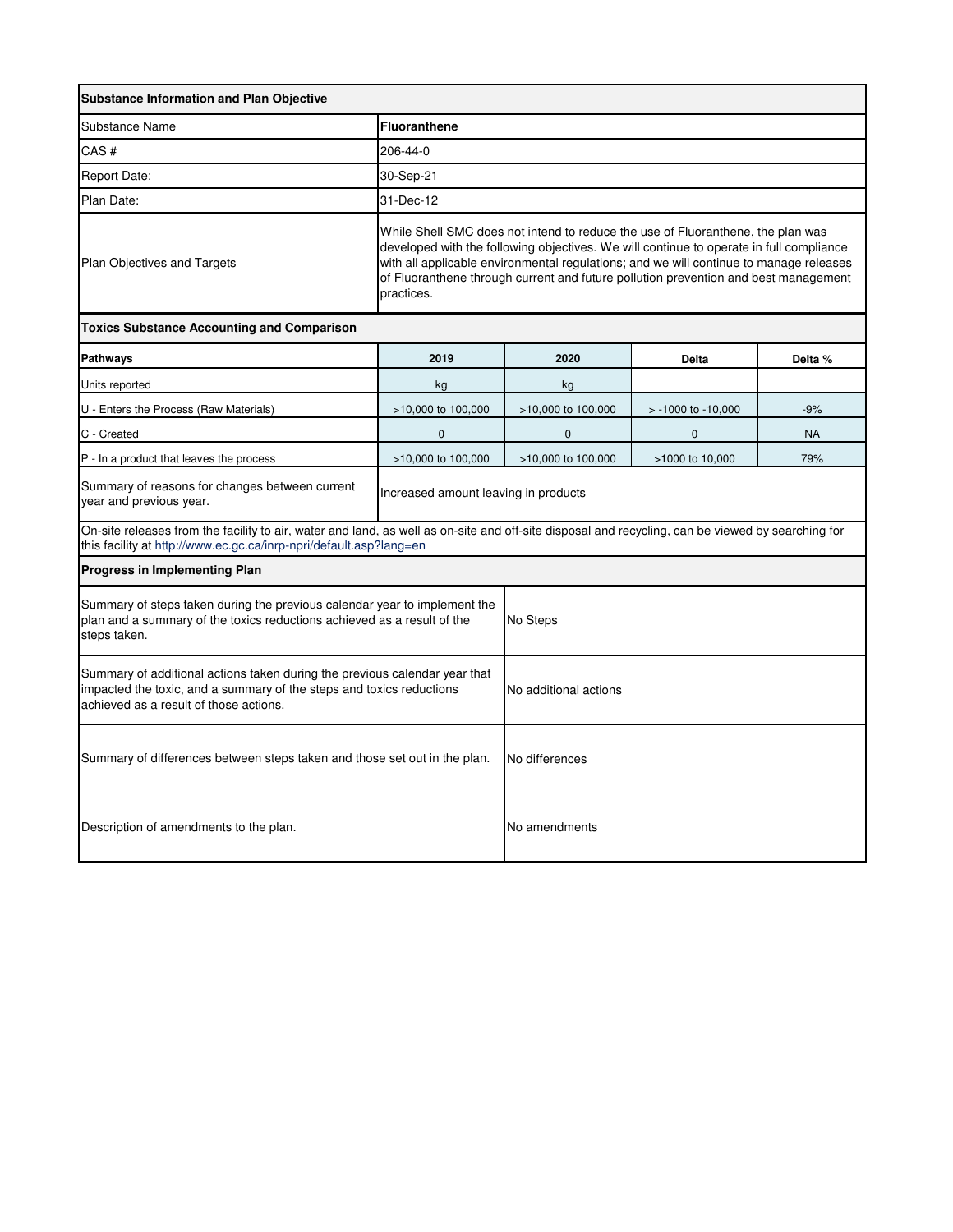| <b>Substance Information and Plan Objective</b>                                                                                                                                                                         |                                                                                                                                                                                                                                                                                                                                                                           |                       |                       |           |
|-------------------------------------------------------------------------------------------------------------------------------------------------------------------------------------------------------------------------|---------------------------------------------------------------------------------------------------------------------------------------------------------------------------------------------------------------------------------------------------------------------------------------------------------------------------------------------------------------------------|-----------------------|-----------------------|-----------|
| Substance Name                                                                                                                                                                                                          | <b>Phenanthrene</b>                                                                                                                                                                                                                                                                                                                                                       |                       |                       |           |
| CAS#                                                                                                                                                                                                                    | $85 - 01 - 8$                                                                                                                                                                                                                                                                                                                                                             |                       |                       |           |
| Report Date:                                                                                                                                                                                                            | 30-Sep-21                                                                                                                                                                                                                                                                                                                                                                 |                       |                       |           |
| Plan Date:                                                                                                                                                                                                              | 31-Dec-12                                                                                                                                                                                                                                                                                                                                                                 |                       |                       |           |
| <b>Plan Objectives and Targets</b>                                                                                                                                                                                      | While Shell SMC does not intend to reduce the use of Phenanthrene, the plan was<br>developed with the following objectives. We will continue to operate in full compliance<br>with all applicable environmental regulations; and we will continue to manage releases<br>of Phenanthrene through current and future pollution prevention and best management<br>practices. |                       |                       |           |
| <b>Toxics Substance Accounting and Comparison</b>                                                                                                                                                                       |                                                                                                                                                                                                                                                                                                                                                                           |                       |                       |           |
| <b>Pathways</b>                                                                                                                                                                                                         | 2019                                                                                                                                                                                                                                                                                                                                                                      | 2020                  | Delta                 | Delta %   |
| Units reported                                                                                                                                                                                                          | kg                                                                                                                                                                                                                                                                                                                                                                        | kg                    |                       |           |
| U - Enters the Process (Raw Materials)                                                                                                                                                                                  | >100,000 to 1,000,000                                                                                                                                                                                                                                                                                                                                                     | >100,000 to 1,000,000 | >-10,000 to -100,000  | $-8%$     |
| C - Created                                                                                                                                                                                                             | $\mathbf{0}$                                                                                                                                                                                                                                                                                                                                                              | $\mathbf 0$           | $\mathbf 0$           | <b>NA</b> |
| P - In a product that leaves the process                                                                                                                                                                                | >10,000 to 100,000                                                                                                                                                                                                                                                                                                                                                        | >100,000 to 1,000,000 | >100,000 to 1,000,000 | 299%      |
| Summary of reasons for changes between current<br>year and previous year.                                                                                                                                               | Increased amount contained in products                                                                                                                                                                                                                                                                                                                                    |                       |                       |           |
| On-site releases from the facility to air, water and land, as well as on-site and off-site disposal and recycling, can be viewed by searching for<br>this facility at http://www.ec.gc.ca/inrp-npri/default.asp?lang=en |                                                                                                                                                                                                                                                                                                                                                                           |                       |                       |           |
| <b>Progress in Implementing Plan</b>                                                                                                                                                                                    |                                                                                                                                                                                                                                                                                                                                                                           |                       |                       |           |
| Summary of steps taken during the previous calendar year to implement the<br>plan and a summary of the toxics reductions achieved as a result of the<br>steps taken.                                                    |                                                                                                                                                                                                                                                                                                                                                                           | No Steps              |                       |           |
| Summary of additional actions taken during the previous calendar year that<br>impacted the toxic, and a summary of the steps and toxics reductions<br>achieved as a result of those actions.                            |                                                                                                                                                                                                                                                                                                                                                                           | No additional actions |                       |           |
| Summary of differences between steps taken and those set out in the plan.                                                                                                                                               |                                                                                                                                                                                                                                                                                                                                                                           | No differences        |                       |           |
| Description of amendments to the plan.                                                                                                                                                                                  |                                                                                                                                                                                                                                                                                                                                                                           | No amendments         |                       |           |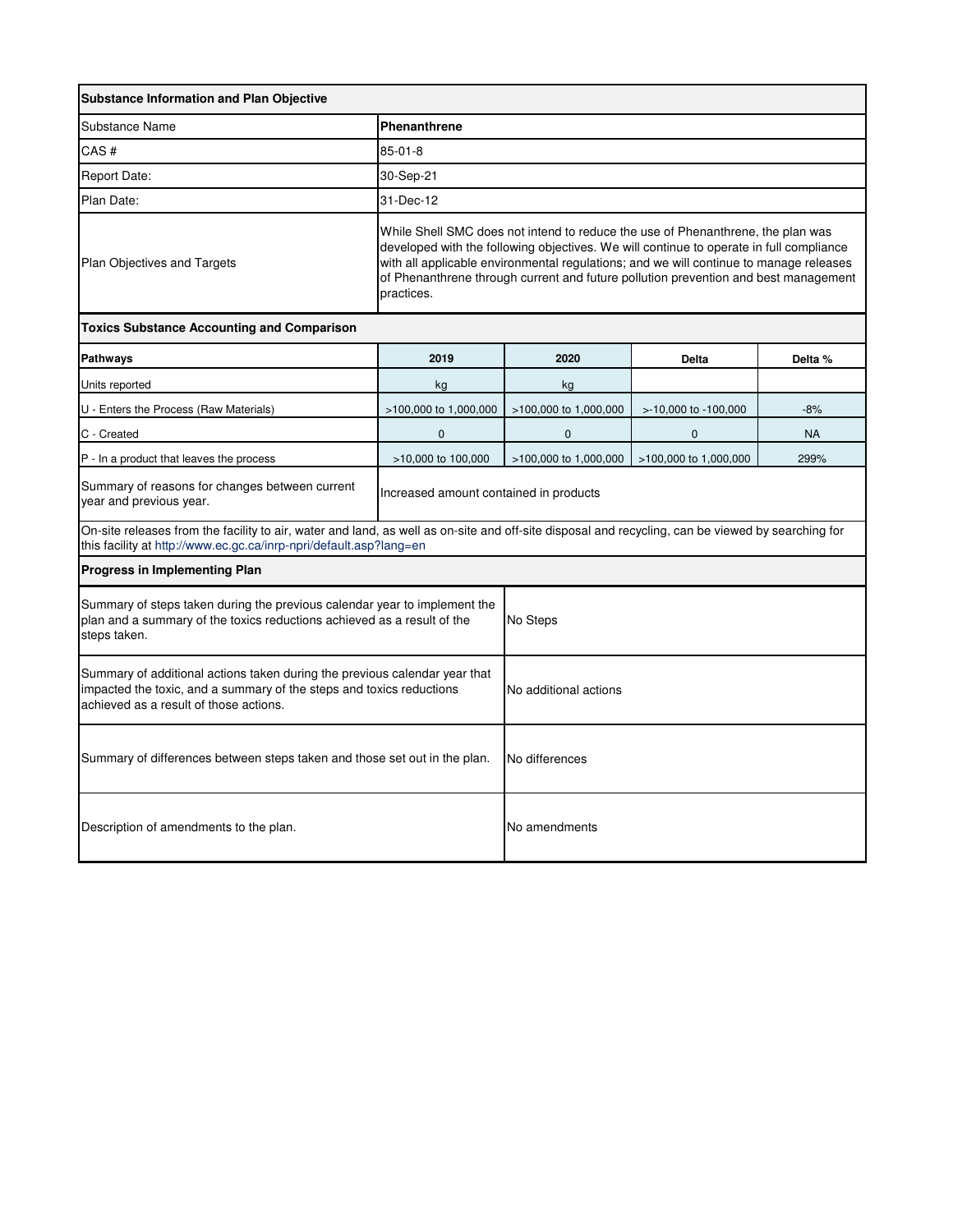| <b>Substance Information and Plan Objective</b>                                                                                                                                                                         |                                                                                                                                                                                                                                                                                                                                                            |                       |                         |           |
|-------------------------------------------------------------------------------------------------------------------------------------------------------------------------------------------------------------------------|------------------------------------------------------------------------------------------------------------------------------------------------------------------------------------------------------------------------------------------------------------------------------------------------------------------------------------------------------------|-----------------------|-------------------------|-----------|
| Substance Name                                                                                                                                                                                                          | <b>Pyrene</b>                                                                                                                                                                                                                                                                                                                                              |                       |                         |           |
| CAS#                                                                                                                                                                                                                    | 129-00-0                                                                                                                                                                                                                                                                                                                                                   |                       |                         |           |
| Report Date:                                                                                                                                                                                                            | 30-Sep-21                                                                                                                                                                                                                                                                                                                                                  |                       |                         |           |
| Plan Date:                                                                                                                                                                                                              | 31-Dec-12                                                                                                                                                                                                                                                                                                                                                  |                       |                         |           |
| Plan Objectives and Targets                                                                                                                                                                                             | While Shell SMC does not intend to reduce the use of Pyrene, the plan was developed<br>with the following objectives. We will continue to operate in full compliance with all<br>applicable environmental regulations; and we will continue to manage releases of<br>Pyrene through current and future pollution prevention and best management practices. |                       |                         |           |
| <b>Toxics Substance Accounting and Comparison</b>                                                                                                                                                                       |                                                                                                                                                                                                                                                                                                                                                            |                       |                         |           |
| Pathways                                                                                                                                                                                                                | 2019                                                                                                                                                                                                                                                                                                                                                       | 2020                  | <b>Delta</b>            | Delta %   |
| Units reported                                                                                                                                                                                                          | kg                                                                                                                                                                                                                                                                                                                                                         | kg                    |                         |           |
| U - Enters the Process (Raw Materials)                                                                                                                                                                                  | >100,000 to 1,000,000                                                                                                                                                                                                                                                                                                                                      | >100,000 to 1,000,000 | $>10,000$ to $-100,000$ | $-10%$    |
| C - Created                                                                                                                                                                                                             | $\mathbf{0}$                                                                                                                                                                                                                                                                                                                                               | $\mathbf 0$           | $\mathbf 0$             | <b>NA</b> |
| P - In a product that leaves the process                                                                                                                                                                                | >100,000 to 1,000,000                                                                                                                                                                                                                                                                                                                                      | >100,000 to 1,000,000 | >10,000 to 100,000      | 27%       |
| Summary of reasons for changes between current<br>year and previous year.                                                                                                                                               | Increased amount leaving in products                                                                                                                                                                                                                                                                                                                       |                       |                         |           |
| On-site releases from the facility to air, water and land, as well as on-site and off-site disposal and recycling, can be viewed by searching for<br>this facility at http://www.ec.gc.ca/inrp-npri/default.asp?lang=en |                                                                                                                                                                                                                                                                                                                                                            |                       |                         |           |
| <b>Progress in Implementing Plan</b>                                                                                                                                                                                    |                                                                                                                                                                                                                                                                                                                                                            |                       |                         |           |
| Summary of steps taken during the previous calendar year to implement the<br>plan and a summary of the toxics reductions achieved as a result of the<br>steps taken.                                                    |                                                                                                                                                                                                                                                                                                                                                            | No Steps              |                         |           |
| Summary of additional actions taken during the previous calendar year that<br>impacted the toxic, and a summary of the steps and toxics reductions<br>achieved as a result of those actions.                            |                                                                                                                                                                                                                                                                                                                                                            | No additional actions |                         |           |
| Summary of differences between steps taken and those set out in the plan.<br>No differences                                                                                                                             |                                                                                                                                                                                                                                                                                                                                                            |                       |                         |           |
| Description of amendments to the plan.                                                                                                                                                                                  |                                                                                                                                                                                                                                                                                                                                                            | No amendments         |                         |           |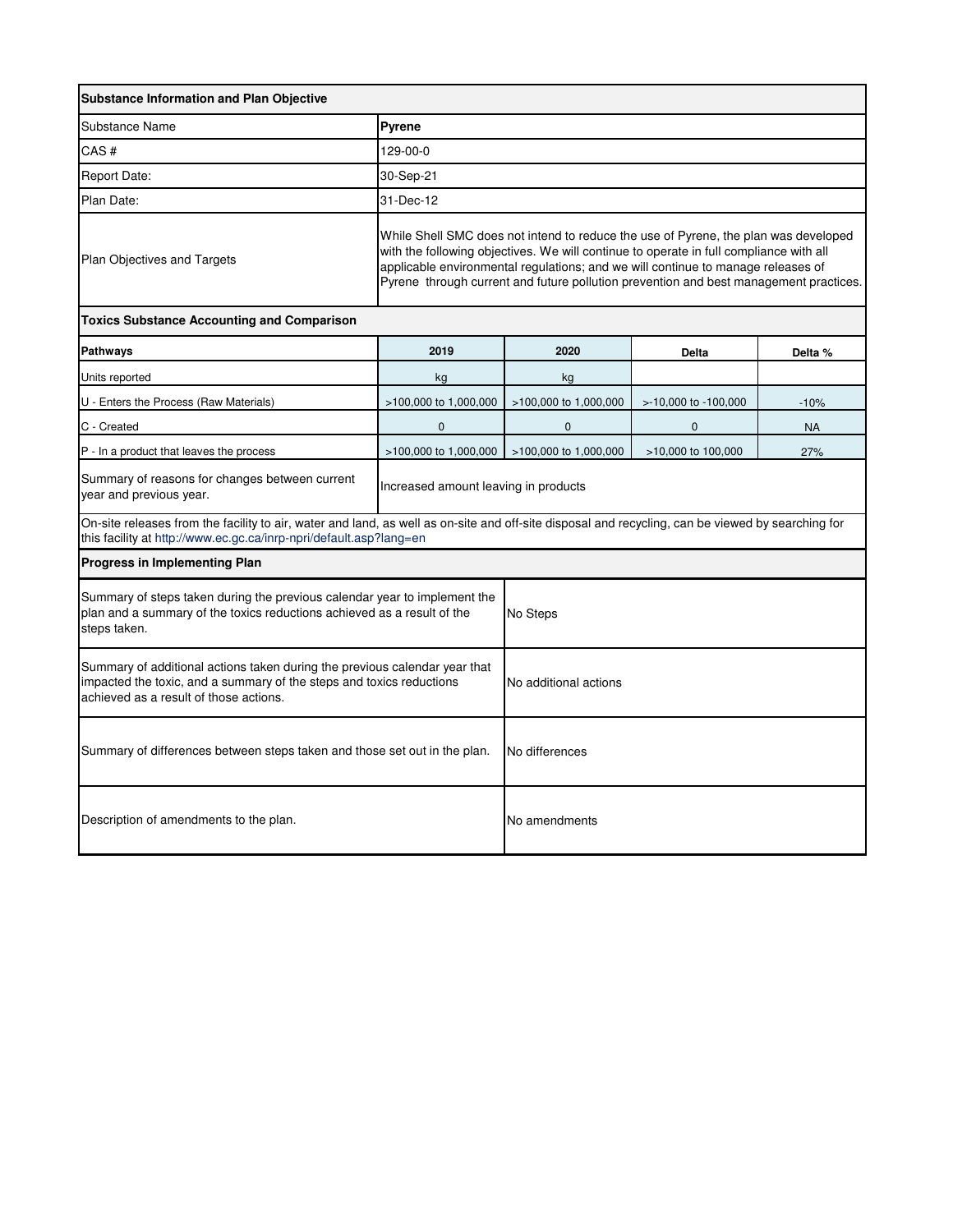| <b>Substance Information and Plan Objective</b>                                                                                                                                                                         |                                                                                                                                                                                                                                                                                                                                                                                           |                       |                        |           |
|-------------------------------------------------------------------------------------------------------------------------------------------------------------------------------------------------------------------------|-------------------------------------------------------------------------------------------------------------------------------------------------------------------------------------------------------------------------------------------------------------------------------------------------------------------------------------------------------------------------------------------|-----------------------|------------------------|-----------|
| <b>Substance Name</b>                                                                                                                                                                                                   | Benzo(b)fluoranthene                                                                                                                                                                                                                                                                                                                                                                      |                       |                        |           |
| CAS#                                                                                                                                                                                                                    | 205-99-2                                                                                                                                                                                                                                                                                                                                                                                  |                       |                        |           |
| Report Date:                                                                                                                                                                                                            | 30-Sep-21                                                                                                                                                                                                                                                                                                                                                                                 |                       |                        |           |
| Plan Date:                                                                                                                                                                                                              | 31-Dec-12                                                                                                                                                                                                                                                                                                                                                                                 |                       |                        |           |
| Plan Objectives and Targets                                                                                                                                                                                             | While Shell SMC does not intend to reduce the use of Benzo(b)fluoranthene, the plan<br>was developed with the following objectives. We will continue to operate in full<br>compliance with all applicable environmental regulations; and we will continue to<br>manage releases of Benzo(b)fluoranthene through current and future pollution<br>prevention and best management practices. |                       |                        |           |
| <b>Toxics Substance Accounting and Comparison</b>                                                                                                                                                                       |                                                                                                                                                                                                                                                                                                                                                                                           |                       |                        |           |
| <b>Pathways</b>                                                                                                                                                                                                         | 2019                                                                                                                                                                                                                                                                                                                                                                                      | 2020                  | <b>Delta</b>           | Delta %   |
| Units reported                                                                                                                                                                                                          | kg                                                                                                                                                                                                                                                                                                                                                                                        | kg                    |                        |           |
| U - Enters the Process (Raw Materials)                                                                                                                                                                                  | >10,000 to 100,000                                                                                                                                                                                                                                                                                                                                                                        | >10,000 to 100,000    | $> -1000$ to $-10,000$ | $-6%$     |
| C - Created                                                                                                                                                                                                             | $\mathbf 0$                                                                                                                                                                                                                                                                                                                                                                               | $\mathbf{0}$          | $\mathbf{0}$           | <b>NA</b> |
| P - In a product that leaves the process                                                                                                                                                                                | >1000 to 10,000                                                                                                                                                                                                                                                                                                                                                                           | >1000 to 10,000       | > -100 to -1000        | $-10%$    |
| Summary of reasons for changes between current<br>year and previous year.                                                                                                                                               | No significant changes                                                                                                                                                                                                                                                                                                                                                                    |                       |                        |           |
| On-site releases from the facility to air, water and land, as well as on-site and off-site disposal and recycling, can be viewed by searching for<br>this facility at http://www.ec.gc.ca/inrp-npri/default.asp?lang=en |                                                                                                                                                                                                                                                                                                                                                                                           |                       |                        |           |
| <b>Progress in Implementing Plan</b>                                                                                                                                                                                    |                                                                                                                                                                                                                                                                                                                                                                                           |                       |                        |           |
| Summary of steps taken during the previous calendar year to implement the<br>plan and a summary of the toxics reductions achieved as a result of the<br>steps taken.                                                    |                                                                                                                                                                                                                                                                                                                                                                                           | No Steps              |                        |           |
| Summary of additional actions taken during the previous calendar year that<br>impacted the toxic, and a summary of the steps and toxics reductions<br>achieved as a result of those actions.                            |                                                                                                                                                                                                                                                                                                                                                                                           | No additional actions |                        |           |
| Summary of differences between steps taken and those set out in the plan.<br>No differences                                                                                                                             |                                                                                                                                                                                                                                                                                                                                                                                           |                       |                        |           |
| Description of amendments to the plan.                                                                                                                                                                                  |                                                                                                                                                                                                                                                                                                                                                                                           | No amendments         |                        |           |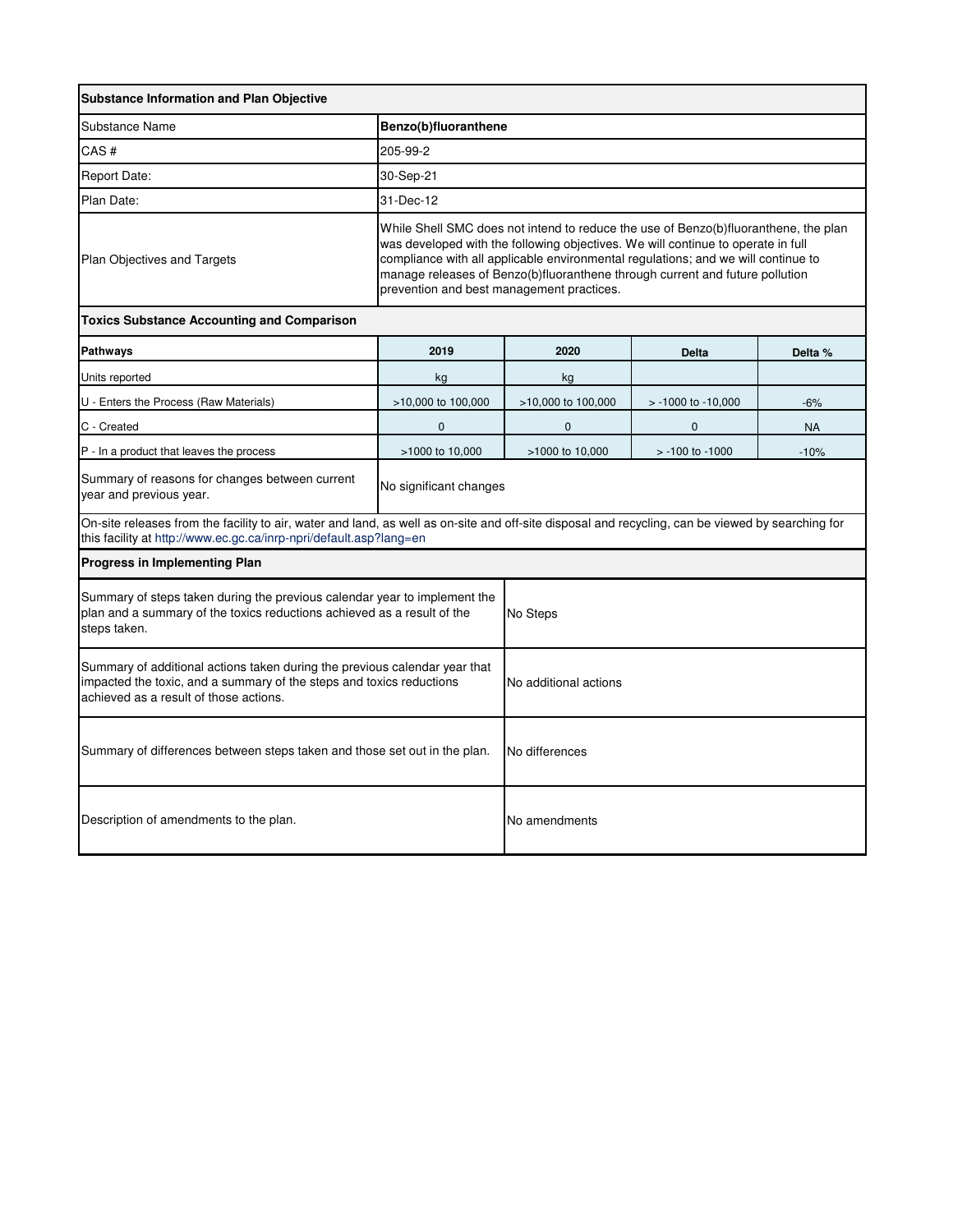| <b>Substance Information and Plan Objective</b>                                                                                                                                                                         |                                                                                                                                                                                                                                                                                                                                                                                           |                    |                     |           |
|-------------------------------------------------------------------------------------------------------------------------------------------------------------------------------------------------------------------------|-------------------------------------------------------------------------------------------------------------------------------------------------------------------------------------------------------------------------------------------------------------------------------------------------------------------------------------------------------------------------------------------|--------------------|---------------------|-----------|
| Substance Name                                                                                                                                                                                                          | Benzo(j)fluoranthene                                                                                                                                                                                                                                                                                                                                                                      |                    |                     |           |
| CAS#                                                                                                                                                                                                                    | 205-82-3                                                                                                                                                                                                                                                                                                                                                                                  |                    |                     |           |
| <b>Report Date:</b>                                                                                                                                                                                                     | 30-Sep-21                                                                                                                                                                                                                                                                                                                                                                                 |                    |                     |           |
| Plan Date:                                                                                                                                                                                                              | 31-Dec-12                                                                                                                                                                                                                                                                                                                                                                                 |                    |                     |           |
| <b>Plan Objectives and Targets</b>                                                                                                                                                                                      | While Shell SMC does not intend to reduce the use of Benzo(j)fluoranthene, the plan<br>was developed with the following objectives. We will continue to operate in full<br>compliance with all applicable environmental regulations; and we will continue to manage<br>releases of Benzo(j)fluoranthene through current and future pollution prevention and best<br>management practices. |                    |                     |           |
| <b>Toxics Substance Accounting and Comparison</b>                                                                                                                                                                       |                                                                                                                                                                                                                                                                                                                                                                                           |                    |                     |           |
| <b>Pathways</b>                                                                                                                                                                                                         | 2019                                                                                                                                                                                                                                                                                                                                                                                      | 2020               | <b>Delta</b>        | Delta %   |
| Units reported                                                                                                                                                                                                          | kg                                                                                                                                                                                                                                                                                                                                                                                        | kg                 |                     |           |
| U - Enters the Process (Raw Materials)                                                                                                                                                                                  | >10,000 to 100,000                                                                                                                                                                                                                                                                                                                                                                        | >10,000 to 100,000 | $> -100$ to $-1000$ | -6%       |
| C - Created                                                                                                                                                                                                             | 0                                                                                                                                                                                                                                                                                                                                                                                         | $\mathbf 0$        | 0                   | <b>NA</b> |
| P - In a product that leaves the process                                                                                                                                                                                | >1000 to 10,000                                                                                                                                                                                                                                                                                                                                                                           | >1000 to 10,000    | > -100 to -1000     | $-10%$    |
| Summary of reasons for changes between current<br>year and previous year.                                                                                                                                               | No significant changes                                                                                                                                                                                                                                                                                                                                                                    |                    |                     |           |
| On-site releases from the facility to air, water and land, as well as on-site and off-site disposal and recycling, can be viewed by searching for this<br>facility at http://www.ec.gc.ca/inrp-npri/default.asp?lang=en |                                                                                                                                                                                                                                                                                                                                                                                           |                    |                     |           |
| <b>Progress in Implementing Plan</b>                                                                                                                                                                                    |                                                                                                                                                                                                                                                                                                                                                                                           |                    |                     |           |
| Summary of steps taken during the previous calendar year to implement the<br>plan and a summary of the toxics reductions achieved as a result of the steps No Steps<br>taken.                                           |                                                                                                                                                                                                                                                                                                                                                                                           |                    |                     |           |
| Summary of additional actions taken during the previous calendar year that<br>impacted the toxic, and a summary of the steps and toxics reductions<br>achieved as a result of those actions.                            | No additional actions                                                                                                                                                                                                                                                                                                                                                                     |                    |                     |           |
| Summary of differences between steps taken and those set out in the plan.<br>No differences                                                                                                                             |                                                                                                                                                                                                                                                                                                                                                                                           |                    |                     |           |
| Description of amendments to the plan.                                                                                                                                                                                  |                                                                                                                                                                                                                                                                                                                                                                                           | No amendments      |                     |           |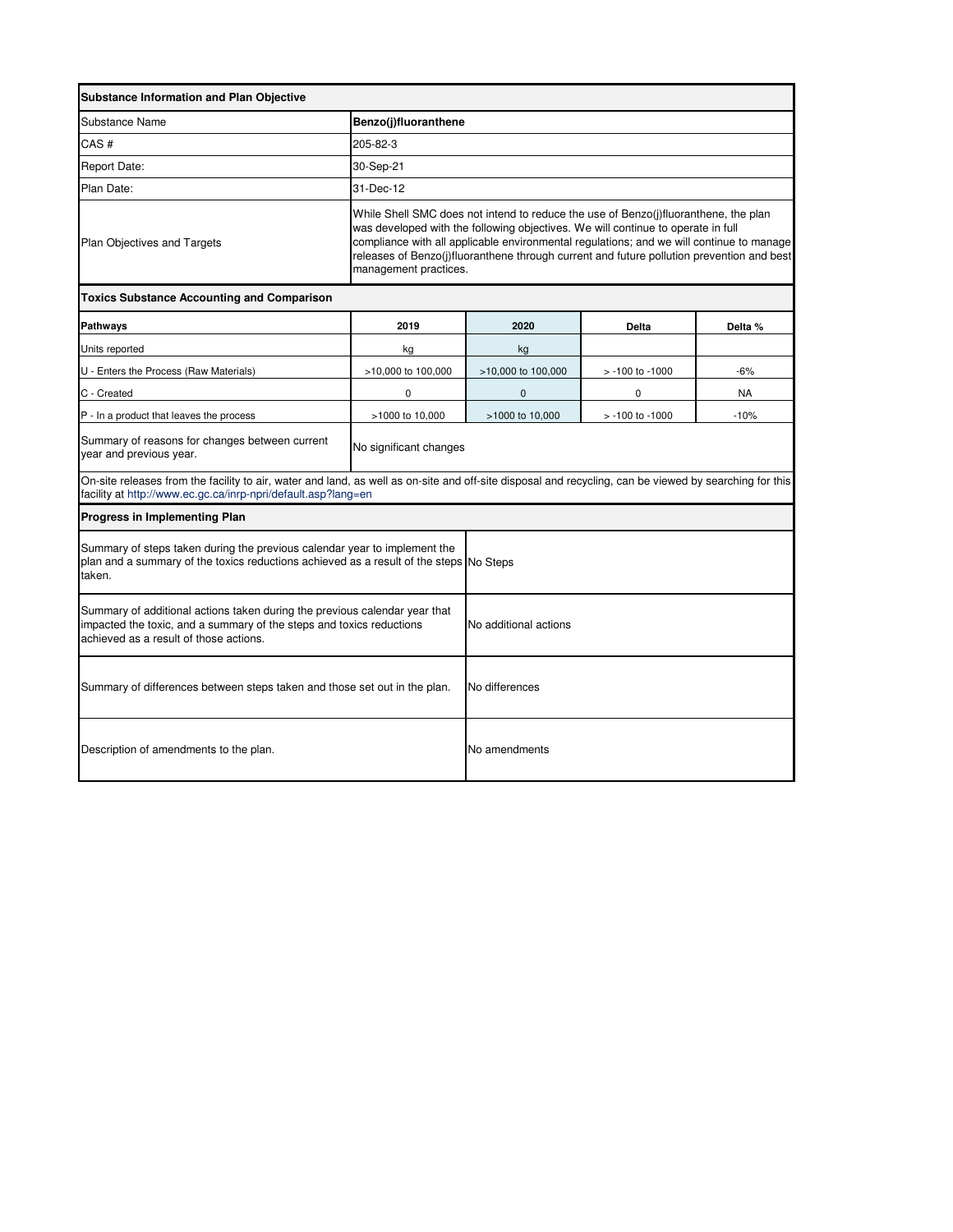| <b>Substance Information and Plan Objective</b>                                                                                                                                                                         |                                           |                                                                                                                                                                                                                                                                                                                                              |                 |           |
|-------------------------------------------------------------------------------------------------------------------------------------------------------------------------------------------------------------------------|-------------------------------------------|----------------------------------------------------------------------------------------------------------------------------------------------------------------------------------------------------------------------------------------------------------------------------------------------------------------------------------------------|-----------------|-----------|
| Substance Name                                                                                                                                                                                                          | Benzo(k)fluoranthene                      |                                                                                                                                                                                                                                                                                                                                              |                 |           |
| CAS#                                                                                                                                                                                                                    | 207-08-9                                  |                                                                                                                                                                                                                                                                                                                                              |                 |           |
| Report Date:                                                                                                                                                                                                            | 30-Sep-21                                 |                                                                                                                                                                                                                                                                                                                                              |                 |           |
| Plan Date:                                                                                                                                                                                                              | 31-Dec-12                                 |                                                                                                                                                                                                                                                                                                                                              |                 |           |
| <b>Plan Objectives and Targets</b>                                                                                                                                                                                      | prevention and best management practices. | While Shell SMC does not intend to reduce the use of Benzo(k)fluoranthene, the plan<br>was developed with the following objectives. We will continue to operate in full<br>compliance with all applicable environmental regulations; and we will continue to<br>manage releases of Benzo(k)fluoranthene through current and future pollution |                 |           |
| <b>Toxics Substance Accounting and Comparison</b>                                                                                                                                                                       |                                           |                                                                                                                                                                                                                                                                                                                                              |                 |           |
| Pathways                                                                                                                                                                                                                | 2019                                      | 2020                                                                                                                                                                                                                                                                                                                                         | Delta           | Delta %   |
| Units reported                                                                                                                                                                                                          | kg                                        | kg                                                                                                                                                                                                                                                                                                                                           |                 |           |
| U - Enters the Process (Raw Materials)                                                                                                                                                                                  | >1000 to 10,000                           | >1000 to 10,000                                                                                                                                                                                                                                                                                                                              | > -100 to -1000 | $-7%$     |
| C - Created                                                                                                                                                                                                             | 0                                         | $\mathbf 0$                                                                                                                                                                                                                                                                                                                                  | 0               | <b>NA</b> |
| P - In a product that leaves the process                                                                                                                                                                                | >1000 to 10,000                           | >1000 to 10,000                                                                                                                                                                                                                                                                                                                              | > -100 to -1000 | $-10%$    |
| Summary of reasons for changes between current<br>year and previous year.                                                                                                                                               | No significant changes                    |                                                                                                                                                                                                                                                                                                                                              |                 |           |
| On-site releases from the facility to air, water and land, as well as on-site and off-site disposal and recycling, can be viewed by searching for<br>this facility at http://www.ec.gc.ca/inrp-npri/default.asp?lang=en |                                           |                                                                                                                                                                                                                                                                                                                                              |                 |           |
| <b>Progress in Implementing Plan</b>                                                                                                                                                                                    |                                           |                                                                                                                                                                                                                                                                                                                                              |                 |           |
| Summary of steps taken during the previous calendar year to implement the<br>plan and a summary of the toxics reductions achieved as a result of the<br>steps taken.                                                    |                                           | No Steps                                                                                                                                                                                                                                                                                                                                     |                 |           |
| Summary of additional actions taken during the previous calendar year that<br>impacted the toxic, and a summary of the steps and toxics reductions<br>achieved as a result of those actions.                            |                                           | No additional actions                                                                                                                                                                                                                                                                                                                        |                 |           |
| Summary of differences between steps taken and those set out in the plan.                                                                                                                                               | No differences                            |                                                                                                                                                                                                                                                                                                                                              |                 |           |
| Description of amendments to the plan.                                                                                                                                                                                  |                                           | No amendments                                                                                                                                                                                                                                                                                                                                |                 |           |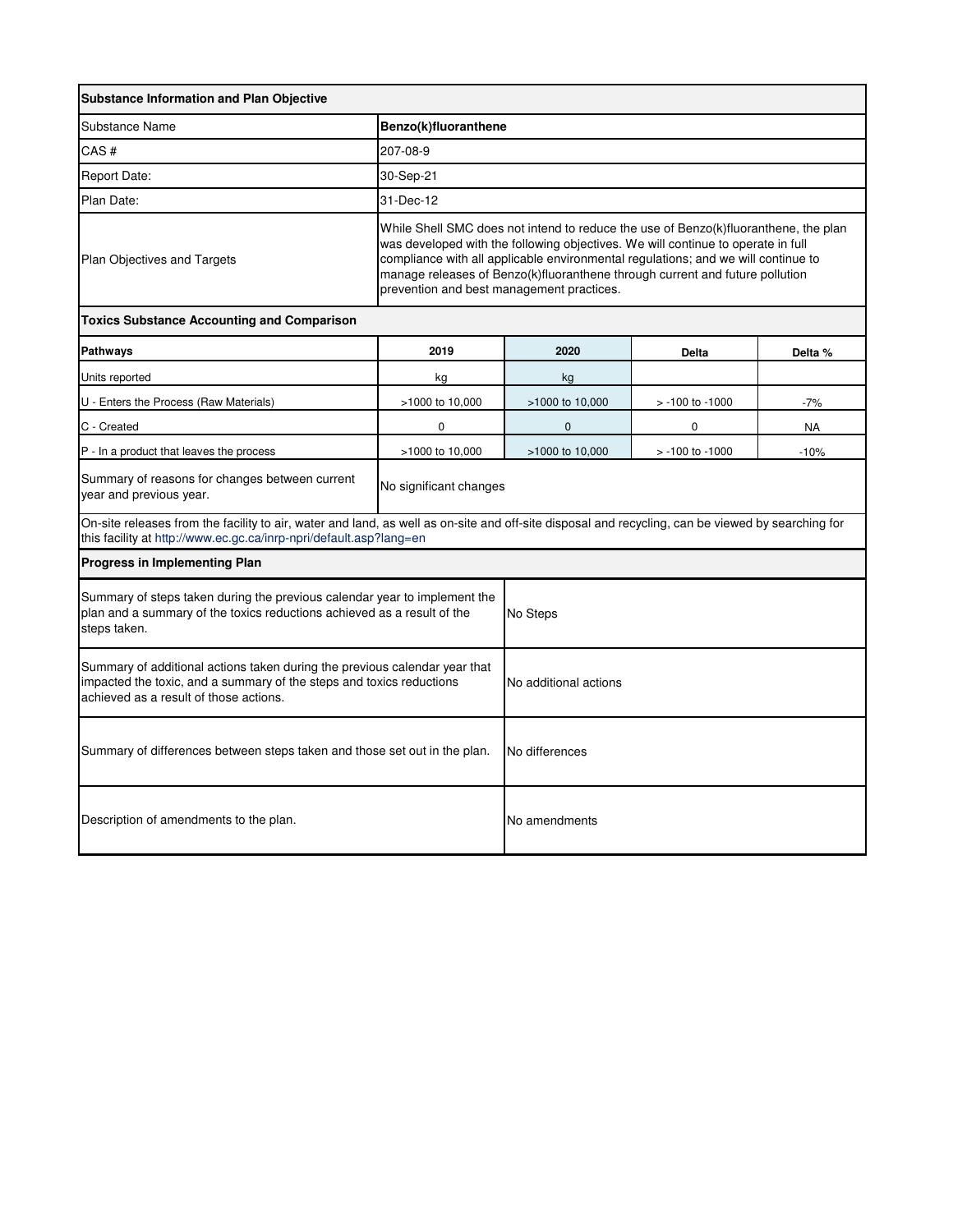| Substance Information and Plan Objective                                                                                                                                                                                |                                                                                                                                                                                                                                                                                                                                                                               |                       |              |           |
|-------------------------------------------------------------------------------------------------------------------------------------------------------------------------------------------------------------------------|-------------------------------------------------------------------------------------------------------------------------------------------------------------------------------------------------------------------------------------------------------------------------------------------------------------------------------------------------------------------------------|-----------------------|--------------|-----------|
| Substance Name                                                                                                                                                                                                          | Benzo(e)pyrene                                                                                                                                                                                                                                                                                                                                                                |                       |              |           |
| CAS#                                                                                                                                                                                                                    | 192-97-2                                                                                                                                                                                                                                                                                                                                                                      |                       |              |           |
| Report Date:                                                                                                                                                                                                            | 30-Sep-21                                                                                                                                                                                                                                                                                                                                                                     |                       |              |           |
| Plan Date:                                                                                                                                                                                                              | 31-Dec-12                                                                                                                                                                                                                                                                                                                                                                     |                       |              |           |
| Plan Objectives and Targets                                                                                                                                                                                             | While Shell SMC does not intend to reduce the use of Benzo(e)pyrene, the plan was<br>developed with the following objectives. We will continue to operate in full compliance<br>with all applicable environmental regulations; and we will continue to manage releases<br>of Benzo(e)pyrene through current and future pollution prevention and best<br>management practices. |                       |              |           |
| <b>Toxics Substance Accounting and Comparison</b>                                                                                                                                                                       |                                                                                                                                                                                                                                                                                                                                                                               |                       |              |           |
| <b>Pathways</b>                                                                                                                                                                                                         | 2019                                                                                                                                                                                                                                                                                                                                                                          | 2020                  | <b>Delta</b> | Delta %   |
| Units reported                                                                                                                                                                                                          | kg                                                                                                                                                                                                                                                                                                                                                                            | kg                    |              |           |
| U - Enters the Process (Raw Materials)                                                                                                                                                                                  | 0                                                                                                                                                                                                                                                                                                                                                                             | $\mathbf{0}$          | $\mathbf 0$  | <b>NA</b> |
| C - Created                                                                                                                                                                                                             | 0                                                                                                                                                                                                                                                                                                                                                                             | 0                     | $\mathbf 0$  | <b>NA</b> |
| P - In a product that leaves the process                                                                                                                                                                                | 0                                                                                                                                                                                                                                                                                                                                                                             | 0                     | $\mathbf 0$  | <b>NA</b> |
| Summary of reasons for changes between current<br>year and previous year.                                                                                                                                               | No significant changes                                                                                                                                                                                                                                                                                                                                                        |                       |              |           |
| On-site releases from the facility to air, water and land, as well as on-site and off-site disposal and recycling, can be viewed by searching for<br>this facility at http://www.ec.gc.ca/inrp-npri/default.asp?lang=en |                                                                                                                                                                                                                                                                                                                                                                               |                       |              |           |
| Progress in Implementing Plan                                                                                                                                                                                           |                                                                                                                                                                                                                                                                                                                                                                               |                       |              |           |
| Summary of steps taken during the previous calendar year to implement the<br>plan and a summary of the toxics reductions achieved as a result of the<br>steps taken.                                                    |                                                                                                                                                                                                                                                                                                                                                                               | No Steps              |              |           |
| Summary of additional actions taken during the previous calendar year that<br>impacted the toxic, and a summary of the steps and toxics reductions<br>achieved as a result of those actions.                            |                                                                                                                                                                                                                                                                                                                                                                               | No additional actions |              |           |
| Summary of differences between steps taken and those set out in the plan.<br>No differences                                                                                                                             |                                                                                                                                                                                                                                                                                                                                                                               |                       |              |           |
| Description of amendments to the plan.                                                                                                                                                                                  |                                                                                                                                                                                                                                                                                                                                                                               | No amendments         |              |           |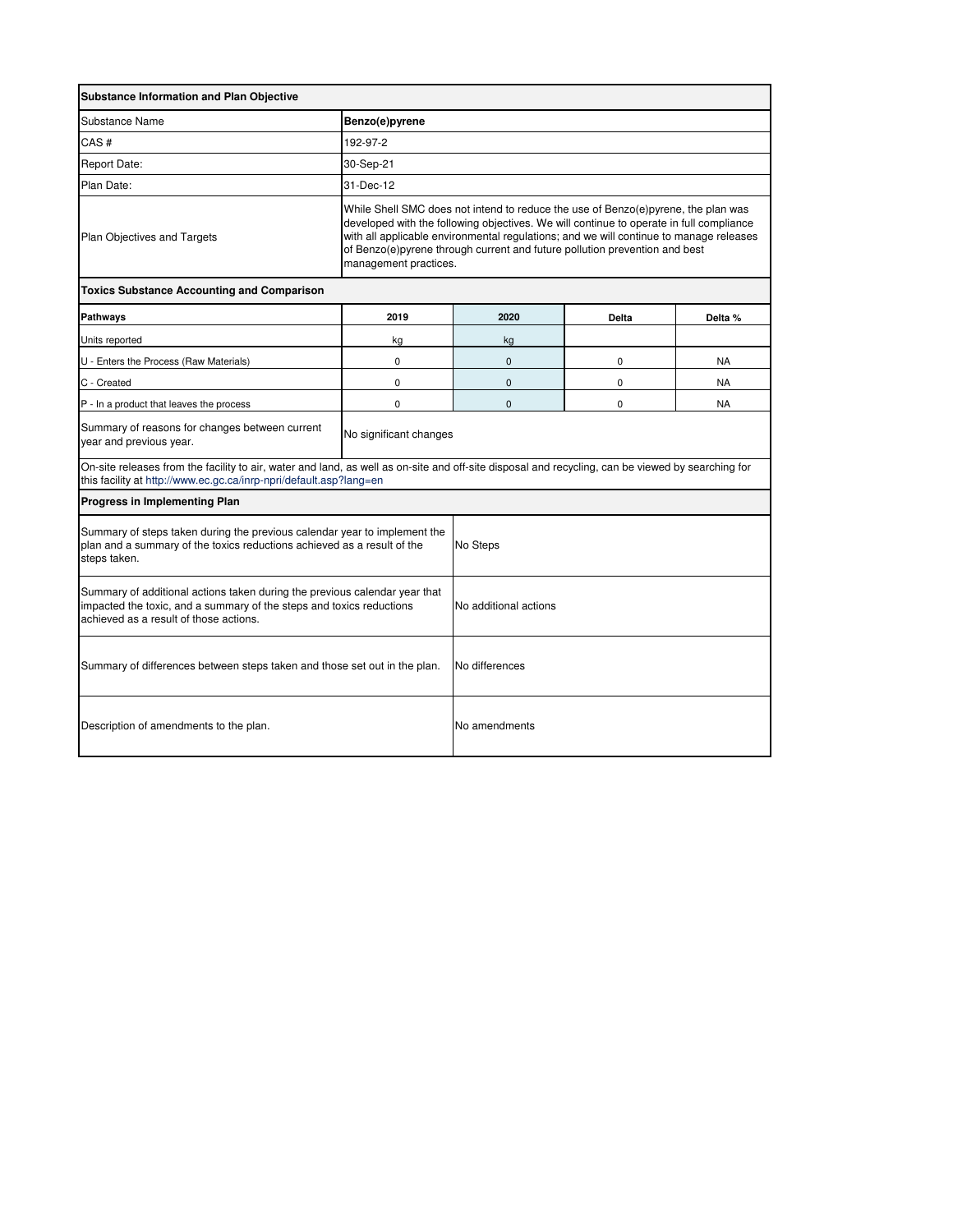| <b>Substance Information and Plan Objective</b>                                                                                                                                                                         |                        |                                                                                                                                                                                                                                                                                                                                                     |              |           |
|-------------------------------------------------------------------------------------------------------------------------------------------------------------------------------------------------------------------------|------------------------|-----------------------------------------------------------------------------------------------------------------------------------------------------------------------------------------------------------------------------------------------------------------------------------------------------------------------------------------------------|--------------|-----------|
| Substance Name                                                                                                                                                                                                          | <b>Methanol</b>        |                                                                                                                                                                                                                                                                                                                                                     |              |           |
| CAS#                                                                                                                                                                                                                    | $67 - 56 - 1$          |                                                                                                                                                                                                                                                                                                                                                     |              |           |
| Report Date:                                                                                                                                                                                                            | 30-Sep-21              |                                                                                                                                                                                                                                                                                                                                                     |              |           |
| Plan Date:                                                                                                                                                                                                              | 31-Dec-12              |                                                                                                                                                                                                                                                                                                                                                     |              |           |
| Plan Objectives and Targets                                                                                                                                                                                             | practices.             | While Shell SMC does not intend to reduce the use of Methanol, the plan was<br>developed with the following objectives. We will continue to operate in full compliance<br>with all applicable environmental regulations; and we will continue to manage releases<br>of Methanol through current and future pollution prevention and best management |              |           |
| <b>Toxics Substance Accounting and Comparison</b>                                                                                                                                                                       |                        |                                                                                                                                                                                                                                                                                                                                                     |              |           |
| Pathways                                                                                                                                                                                                                | 2019                   | 2020                                                                                                                                                                                                                                                                                                                                                | <b>Delta</b> | Delta %   |
| Units reported                                                                                                                                                                                                          | Tonnes                 | Tonnes                                                                                                                                                                                                                                                                                                                                              |              |           |
| U - Enters the Process (Raw Materials)                                                                                                                                                                                  | >10 to 100             | $>10$ to 100                                                                                                                                                                                                                                                                                                                                        | $>1$ to 10   | 19%       |
| C - Created                                                                                                                                                                                                             | $\mathbf 0$            | $\mathbf 0$                                                                                                                                                                                                                                                                                                                                         | 0            | <b>NA</b> |
| P - In a product that leaves the process                                                                                                                                                                                | >10 to 100             | >10 to 100                                                                                                                                                                                                                                                                                                                                          | $>1$ to 10   | 19%       |
| Summary of reasons for changes between current<br>year and previous year.                                                                                                                                               | No significant changes |                                                                                                                                                                                                                                                                                                                                                     |              |           |
| On-site releases from the facility to air, water and land, as well as on-site and off-site disposal and recycling, can be viewed by searching for<br>this facility at http://www.ec.gc.ca/inrp-npri/default.asp?lang=en |                        |                                                                                                                                                                                                                                                                                                                                                     |              |           |
| <b>Progress in Implementing Plan</b>                                                                                                                                                                                    |                        |                                                                                                                                                                                                                                                                                                                                                     |              |           |
| Summary of steps taken during the previous calendar year to implement the<br>plan and a summary of the toxics reductions achieved as a result of the<br>steps taken.                                                    |                        | No Steps                                                                                                                                                                                                                                                                                                                                            |              |           |
| Summary of additional actions taken during the previous calendar year that<br>impacted the toxic, and a summary of the steps and toxics reductions<br>achieved as a result of those actions.                            |                        | No additional actions                                                                                                                                                                                                                                                                                                                               |              |           |
| Summary of differences between steps taken and those set out in the plan.<br>No differences                                                                                                                             |                        |                                                                                                                                                                                                                                                                                                                                                     |              |           |
| Description of amendments to the plan.<br>No amendments                                                                                                                                                                 |                        |                                                                                                                                                                                                                                                                                                                                                     |              |           |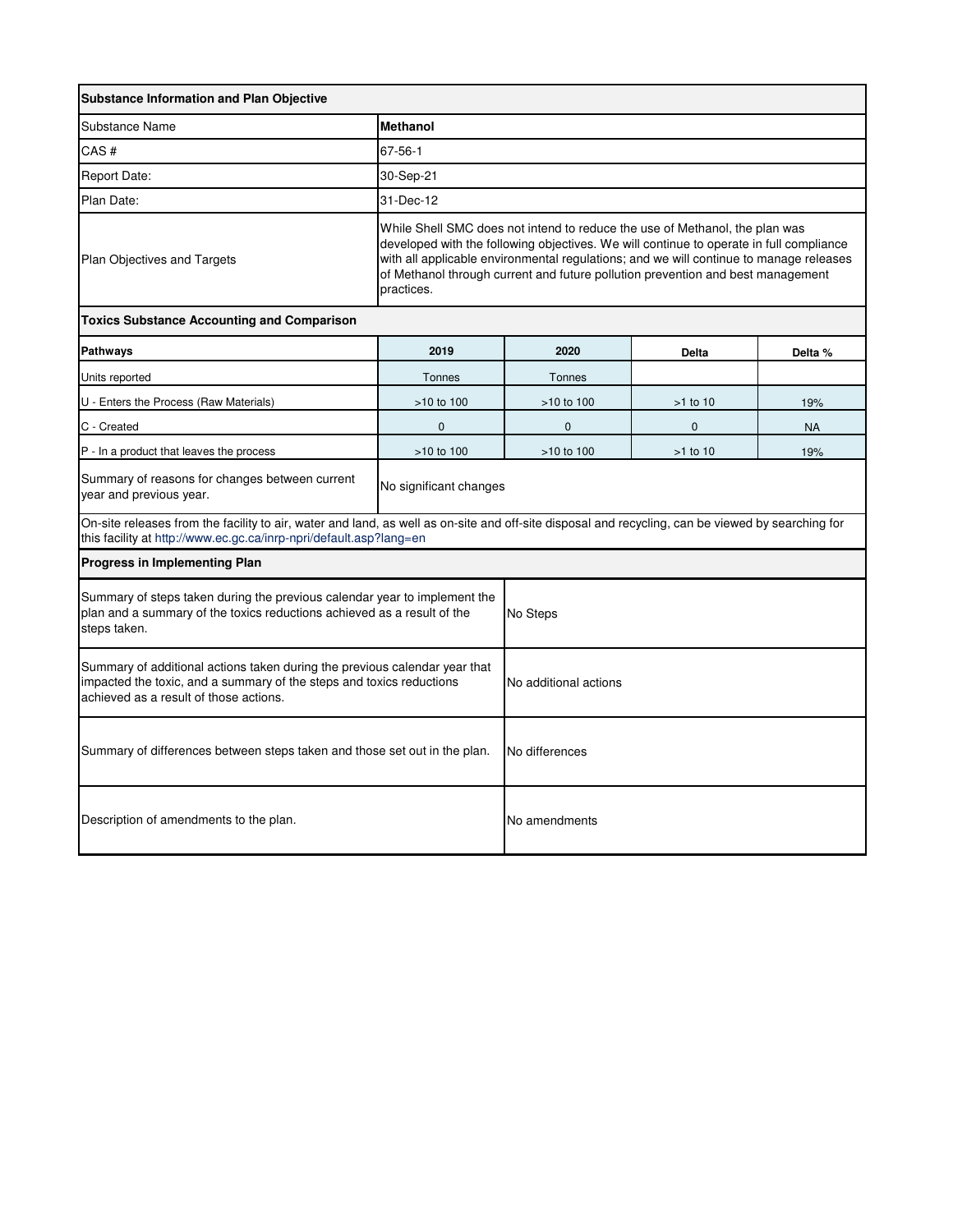| <b>Substance Information and Plan Objective</b>                                                                                                                                                                         |                            |                                                                                                                                                                                                                                                                                                                                                                |            |           |
|-------------------------------------------------------------------------------------------------------------------------------------------------------------------------------------------------------------------------|----------------------------|----------------------------------------------------------------------------------------------------------------------------------------------------------------------------------------------------------------------------------------------------------------------------------------------------------------------------------------------------------------|------------|-----------|
| Substance Name                                                                                                                                                                                                          | <b>Tetrachloroethylene</b> |                                                                                                                                                                                                                                                                                                                                                                |            |           |
| CAS#                                                                                                                                                                                                                    | 127-18-4                   |                                                                                                                                                                                                                                                                                                                                                                |            |           |
| Report Date:                                                                                                                                                                                                            | 30-Sep-21                  |                                                                                                                                                                                                                                                                                                                                                                |            |           |
| Plan Date:                                                                                                                                                                                                              | 31-Dec-12                  |                                                                                                                                                                                                                                                                                                                                                                |            |           |
| Plan Objectives and Targets                                                                                                                                                                                             | management practices.      | While Shell SMC does not intend to reduce the use of Tetrachloroethylene, the plan was<br>developed with the following objectives. We will continue to operate in full compliance<br>with all applicable environmental regulations; and we will continue to manage releases<br>of Tetrachloroethylene through current and future pollution prevention and best |            |           |
| <b>Toxics Substance Accounting and Comparison</b>                                                                                                                                                                       |                            |                                                                                                                                                                                                                                                                                                                                                                |            |           |
| Pathways                                                                                                                                                                                                                | 2019                       | 2020                                                                                                                                                                                                                                                                                                                                                           | Delta      | Delta %   |
| Units reported                                                                                                                                                                                                          | Tonnes                     | Tonnes                                                                                                                                                                                                                                                                                                                                                         |            |           |
| U - Enters the Process (Raw Materials)                                                                                                                                                                                  | >10 to 100                 | >10 to 100                                                                                                                                                                                                                                                                                                                                                     | $>1$ to 10 | 10%       |
| C - Created                                                                                                                                                                                                             | $\mathbf 0$                | $\mathbf 0$                                                                                                                                                                                                                                                                                                                                                    | 0          | <b>NA</b> |
| P - In a product that leaves the process                                                                                                                                                                                | $\mathbf 0$                | $\mathbf 0$                                                                                                                                                                                                                                                                                                                                                    | 0          | <b>NA</b> |
| Summary of reasons for changes between current<br>year and previous year.                                                                                                                                               | No significant changes     |                                                                                                                                                                                                                                                                                                                                                                |            |           |
| On-site releases from the facility to air, water and land, as well as on-site and off-site disposal and recycling, can be viewed by searching for<br>this facility at http://www.ec.gc.ca/inrp-npri/default.asp?lang=en |                            |                                                                                                                                                                                                                                                                                                                                                                |            |           |
| <b>Progress in Implementing Plan</b>                                                                                                                                                                                    |                            |                                                                                                                                                                                                                                                                                                                                                                |            |           |
| Summary of steps taken during the previous calendar year to implement the<br>plan and a summary of the toxics reductions achieved as a result of the<br>steps taken.                                                    |                            | No Steps                                                                                                                                                                                                                                                                                                                                                       |            |           |
| Summary of additional actions taken during the previous calendar year that<br>impacted the toxic, and a summary of the steps and toxics reductions<br>No additional actions<br>achieved as a result of those actions.   |                            |                                                                                                                                                                                                                                                                                                                                                                |            |           |
| Summary of differences between steps taken and those set out in the plan.                                                                                                                                               |                            | No differences                                                                                                                                                                                                                                                                                                                                                 |            |           |
| Description of amendments to the plan.                                                                                                                                                                                  |                            | No amendments                                                                                                                                                                                                                                                                                                                                                  |            |           |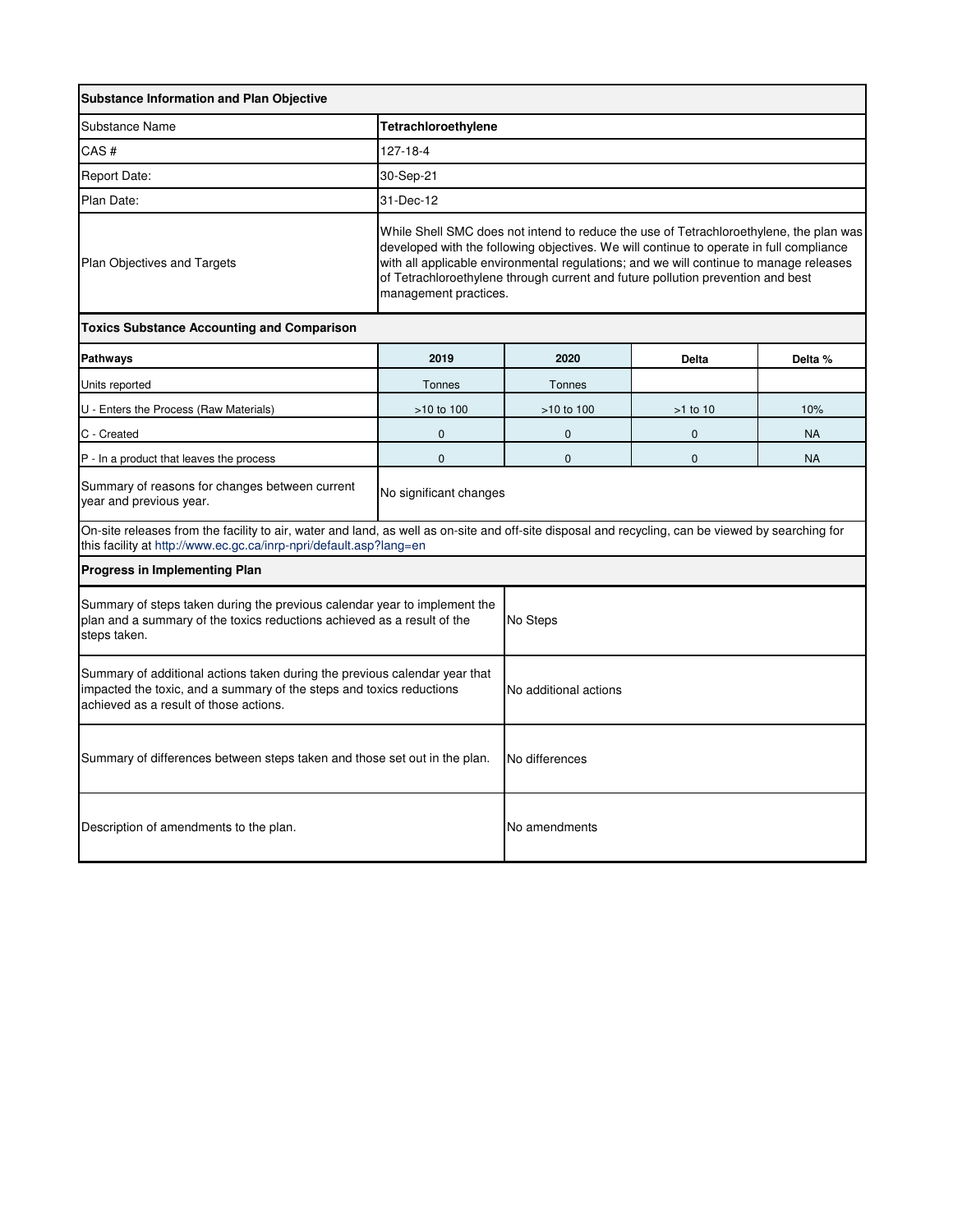| <b>Substance Information and Plan Objective</b>                                                                                                                                                                         |                            |                                                                                                                                                                                                                                                                                                                                                             |                   |           |
|-------------------------------------------------------------------------------------------------------------------------------------------------------------------------------------------------------------------------|----------------------------|-------------------------------------------------------------------------------------------------------------------------------------------------------------------------------------------------------------------------------------------------------------------------------------------------------------------------------------------------------------|-------------------|-----------|
| Substance Name                                                                                                                                                                                                          | <b>Sulphuric Acid</b>      |                                                                                                                                                                                                                                                                                                                                                             |                   |           |
| CAS#                                                                                                                                                                                                                    | 127-18-4                   |                                                                                                                                                                                                                                                                                                                                                             |                   |           |
| Report Date:                                                                                                                                                                                                            | 30-Sep-21                  |                                                                                                                                                                                                                                                                                                                                                             |                   |           |
| Plan Date:                                                                                                                                                                                                              | 31-Dec-12                  |                                                                                                                                                                                                                                                                                                                                                             |                   |           |
| <b>Plan Objectives and Targets</b>                                                                                                                                                                                      | best management practices. | While Shell SMC does not intend to reduce the use or creation of Sulphuric Acid, the<br>plan was developed with the following objectives. We will continue to operate in full<br>compliance with all applicable environmental regulations; and we will continue to<br>manage releases of Sulphuric Acid through current and future pollution prevention and |                   |           |
| <b>Toxics Substance Accounting and Comparison</b>                                                                                                                                                                       |                            |                                                                                                                                                                                                                                                                                                                                                             |                   |           |
| Pathways                                                                                                                                                                                                                | 2019                       | 2020                                                                                                                                                                                                                                                                                                                                                        | <b>Delta</b>      | Delta %   |
| Units reported                                                                                                                                                                                                          | Tonnes                     | Tonnes                                                                                                                                                                                                                                                                                                                                                      |                   |           |
| U - Enters the Process (Raw Materials)                                                                                                                                                                                  | >100 to 1000               | >100 to 1000                                                                                                                                                                                                                                                                                                                                                | $> -10$ to $-100$ | $-16%$    |
| C - Created                                                                                                                                                                                                             | >10 to 100                 | >10 to 100                                                                                                                                                                                                                                                                                                                                                  | $> -1$ to $-10$   | $-15%$    |
| P - In a product that leaves the process                                                                                                                                                                                | 0                          | $\mathbf 0$                                                                                                                                                                                                                                                                                                                                                 | $\mathbf 0$       | <b>NA</b> |
| Summary of reasons for changes between current<br>year and previous year.                                                                                                                                               |                            | Decreased amount entering process, and amount created.                                                                                                                                                                                                                                                                                                      |                   |           |
| On-site releases from the facility to air, water and land, as well as on-site and off-site disposal and recycling, can be viewed by searching for<br>this facility at http://www.ec.gc.ca/inrp-npri/default.asp?lang=en |                            |                                                                                                                                                                                                                                                                                                                                                             |                   |           |
| <b>Progress in Implementing Plan</b>                                                                                                                                                                                    |                            |                                                                                                                                                                                                                                                                                                                                                             |                   |           |
| Summary of steps taken during the previous calendar year to implement the<br>plan and a summary of the toxics reductions achieved as a result of the<br>steps taken.                                                    |                            | No Steps                                                                                                                                                                                                                                                                                                                                                    |                   |           |
| Summary of additional actions taken during the previous calendar year that<br>impacted the toxic, and a summary of the steps and toxics reductions<br>achieved as a result of those actions.                            |                            | No additional actions                                                                                                                                                                                                                                                                                                                                       |                   |           |
| Summary of differences between steps taken and those set out in the plan.                                                                                                                                               |                            | No differences                                                                                                                                                                                                                                                                                                                                              |                   |           |
| Description of amendments to the plan.                                                                                                                                                                                  |                            | No amendments                                                                                                                                                                                                                                                                                                                                               |                   |           |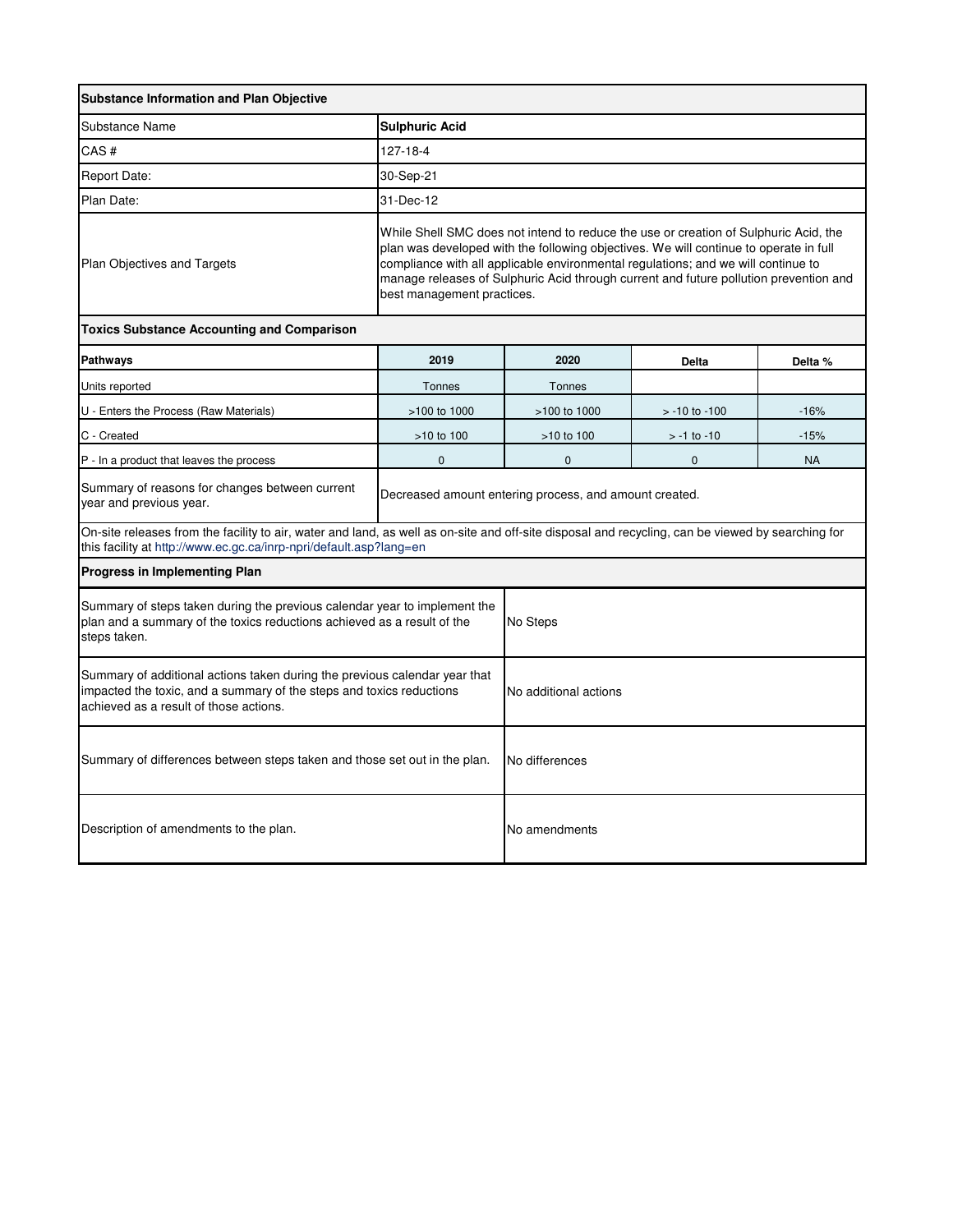| <b>Substance Information and Plan Objective</b>                                                                                                                                                                         |                                                                                                                                                                       |                       |              |           |
|-------------------------------------------------------------------------------------------------------------------------------------------------------------------------------------------------------------------------|-----------------------------------------------------------------------------------------------------------------------------------------------------------------------|-----------------------|--------------|-----------|
| Substance Name                                                                                                                                                                                                          | Asbestos (friable form only)                                                                                                                                          |                       |              |           |
| CAS#                                                                                                                                                                                                                    | 1332-21-4                                                                                                                                                             |                       |              |           |
| Report Date:                                                                                                                                                                                                            | 30-Sep-21                                                                                                                                                             |                       |              |           |
| Plan Date:                                                                                                                                                                                                              | 31-Dec-12                                                                                                                                                             |                       |              |           |
| Plan Objectives and Targets                                                                                                                                                                                             | Shell SMC will continue to operate in full compliance with all applicable environmental<br>regulations; and we will continue our ongoing program of Asbestos removal. |                       |              |           |
| <b>Toxics Substance Accounting and Comparison</b>                                                                                                                                                                       |                                                                                                                                                                       |                       |              |           |
| <b>Pathways</b>                                                                                                                                                                                                         | 2019                                                                                                                                                                  | 2020                  | <b>Delta</b> | Delta %   |
| Units reported                                                                                                                                                                                                          | Tonnes                                                                                                                                                                | Tonnes                |              |           |
| U - Enters the Process (Raw Materials)                                                                                                                                                                                  | $\mathbf{0}$                                                                                                                                                          | $\mathbf 0$           | $\mathbf{0}$ | <b>NA</b> |
| C - Created                                                                                                                                                                                                             | $\mathbf{0}$                                                                                                                                                          | $\mathbf{0}$          | $\mathbf{0}$ | <b>NA</b> |
| P - In a product that leaves the process                                                                                                                                                                                | $\mathbf{0}$                                                                                                                                                          | $\mathbf{0}$          | $\mathbf{0}$ | <b>NA</b> |
| Summary of reasons for changes between current<br>year and previous year.                                                                                                                                               | No significant changes                                                                                                                                                |                       |              |           |
| On-site releases from the facility to air, water and land, as well as on-site and off-site disposal and recycling, can be viewed by searching for<br>this facility at http://www.ec.gc.ca/inrp-npri/default.asp?lang=en |                                                                                                                                                                       |                       |              |           |
| Progress in Implementing Plan                                                                                                                                                                                           |                                                                                                                                                                       |                       |              |           |
| Summary of steps taken during the previous calendar year to implement the<br>plan and a summary of the toxics reductions achieved as a result of the<br>steps taken.                                                    |                                                                                                                                                                       | No Steps              |              |           |
| Summary of additional actions taken during the previous calendar year that<br>impacted the toxic, and a summary of the steps and toxics reductions<br>achieved as a result of those actions.                            |                                                                                                                                                                       | No additional actions |              |           |
| Summary of differences between steps taken and those set out in the plan.                                                                                                                                               | No differences                                                                                                                                                        |                       |              |           |
| Description of amendments to the plan.                                                                                                                                                                                  |                                                                                                                                                                       | No amendments         |              |           |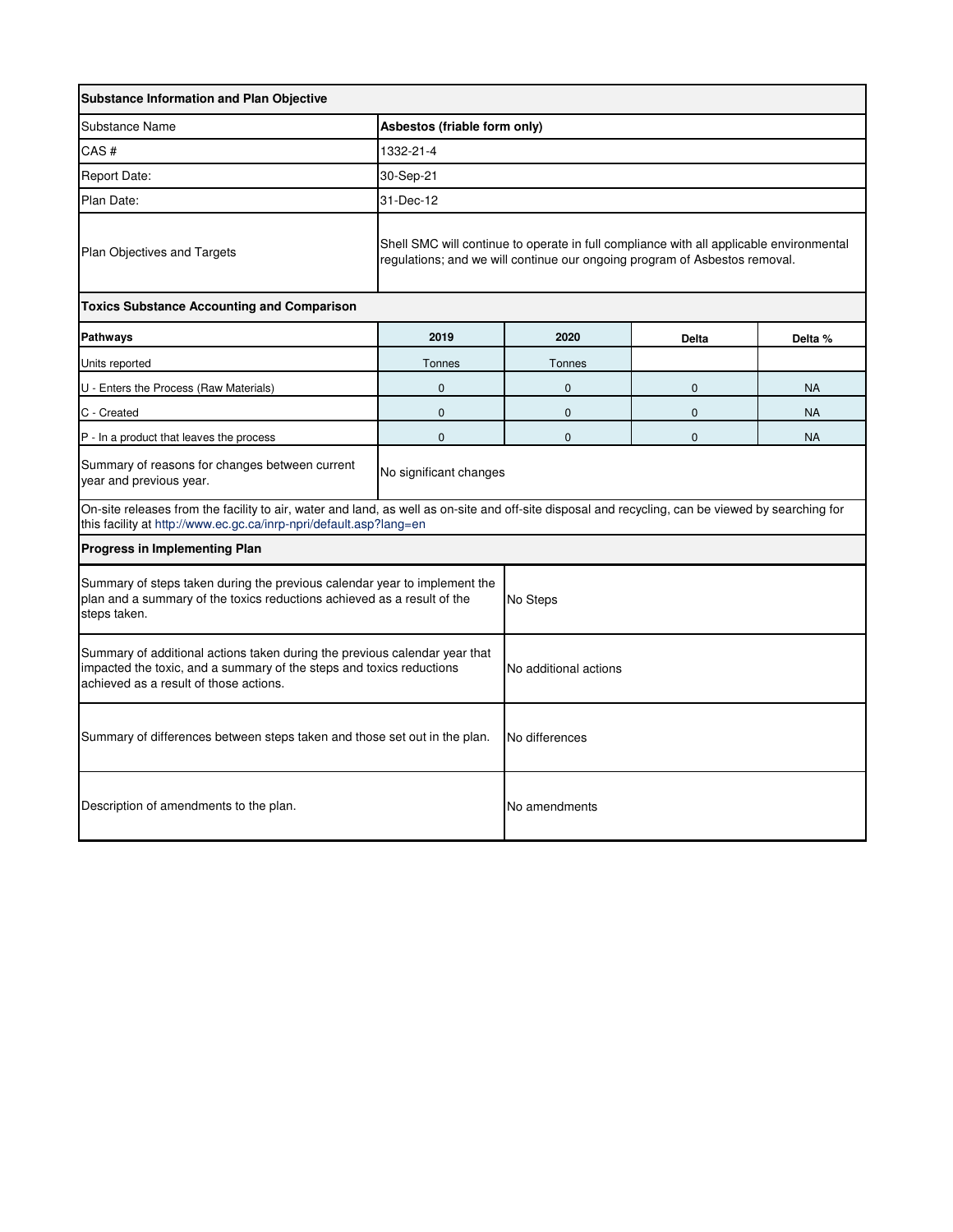| <b>Substance Information and Plan Objective</b>                                                                                                                                                                         |                                                                                                                                                                                                                                                                                                                                                                                                             |                                                                      |                        |         |  |
|-------------------------------------------------------------------------------------------------------------------------------------------------------------------------------------------------------------------------|-------------------------------------------------------------------------------------------------------------------------------------------------------------------------------------------------------------------------------------------------------------------------------------------------------------------------------------------------------------------------------------------------------------|----------------------------------------------------------------------|------------------------|---------|--|
| Substance Name                                                                                                                                                                                                          | 1,2,4-Trimethyl Benzene                                                                                                                                                                                                                                                                                                                                                                                     |                                                                      |                        |         |  |
| CAS#                                                                                                                                                                                                                    | 95-63-6                                                                                                                                                                                                                                                                                                                                                                                                     |                                                                      |                        |         |  |
| Report Date:                                                                                                                                                                                                            | 30-Sep-21                                                                                                                                                                                                                                                                                                                                                                                                   |                                                                      |                        |         |  |
| Plan Date:                                                                                                                                                                                                              | 31-Dec-13                                                                                                                                                                                                                                                                                                                                                                                                   |                                                                      |                        |         |  |
| <b>Plan Objectives and Targets</b>                                                                                                                                                                                      | While Shell SMC does not intend to reduce the use or creation of 1,2,4-Trimethyl<br>Benzene, the plan was developed with the following objectives. We will continue to<br>operate in full compliance with all applicable environmental regulations; and we will<br>continue to manage releases of 1,2,4-Trimethyl Benzene through current and future<br>pollution prevention and best management practices. |                                                                      |                        |         |  |
| <b>Toxics Substance Accounting and Comparison</b>                                                                                                                                                                       |                                                                                                                                                                                                                                                                                                                                                                                                             |                                                                      |                        |         |  |
| <b>Pathways</b>                                                                                                                                                                                                         | 2019                                                                                                                                                                                                                                                                                                                                                                                                        | 2020                                                                 | <b>Delta</b>           | Delta % |  |
| Units reported                                                                                                                                                                                                          | Tonnes                                                                                                                                                                                                                                                                                                                                                                                                      | Tonnes                                                               |                        |         |  |
| U - Enters the Process (Raw Materials)                                                                                                                                                                                  | >1000 to 10,000                                                                                                                                                                                                                                                                                                                                                                                             | >1000 to 10,000                                                      | $> -1000$ to $-10,000$ | $-15%$  |  |
| C - Created                                                                                                                                                                                                             | >10,000 to 100,000                                                                                                                                                                                                                                                                                                                                                                                          | >10,000 to 100,000                                                   | > -1000 to -10,000     | $-13%$  |  |
| P - In a product that leaves the process                                                                                                                                                                                | >10,000 to 100,000                                                                                                                                                                                                                                                                                                                                                                                          | >10,000 to 100,000                                                   | $> -1000$ to $-10,000$ | $-14%$  |  |
| Summary of reasons for changes between current<br>year and previous year.                                                                                                                                               |                                                                                                                                                                                                                                                                                                                                                                                                             | Decreased amount entering process, created and contained in products |                        |         |  |
| On-site releases from the facility to air, water and land, as well as on-site and off-site disposal and recycling, can be viewed by searching for<br>this facility at http://www.ec.gc.ca/inrp-npri/default.asp?lang=en |                                                                                                                                                                                                                                                                                                                                                                                                             |                                                                      |                        |         |  |
| <b>Progress in Implementing Plan</b>                                                                                                                                                                                    |                                                                                                                                                                                                                                                                                                                                                                                                             |                                                                      |                        |         |  |
| Summary of steps taken during the previous calendar year to implement the<br>plan and a summary of the toxics reductions achieved as a result of the<br>steps taken.                                                    |                                                                                                                                                                                                                                                                                                                                                                                                             | No Steps                                                             |                        |         |  |
| Summary of additional actions taken during the previous calendar year that<br>impacted the toxic, and a summary of the steps and toxics reductions<br>achieved as a result of those actions.                            |                                                                                                                                                                                                                                                                                                                                                                                                             | No additional actions                                                |                        |         |  |
| Summary of differences between steps taken and those set out in the plan.                                                                                                                                               |                                                                                                                                                                                                                                                                                                                                                                                                             | No differences                                                       |                        |         |  |
| Description of amendments to the plan.                                                                                                                                                                                  |                                                                                                                                                                                                                                                                                                                                                                                                             | No amendments                                                        |                        |         |  |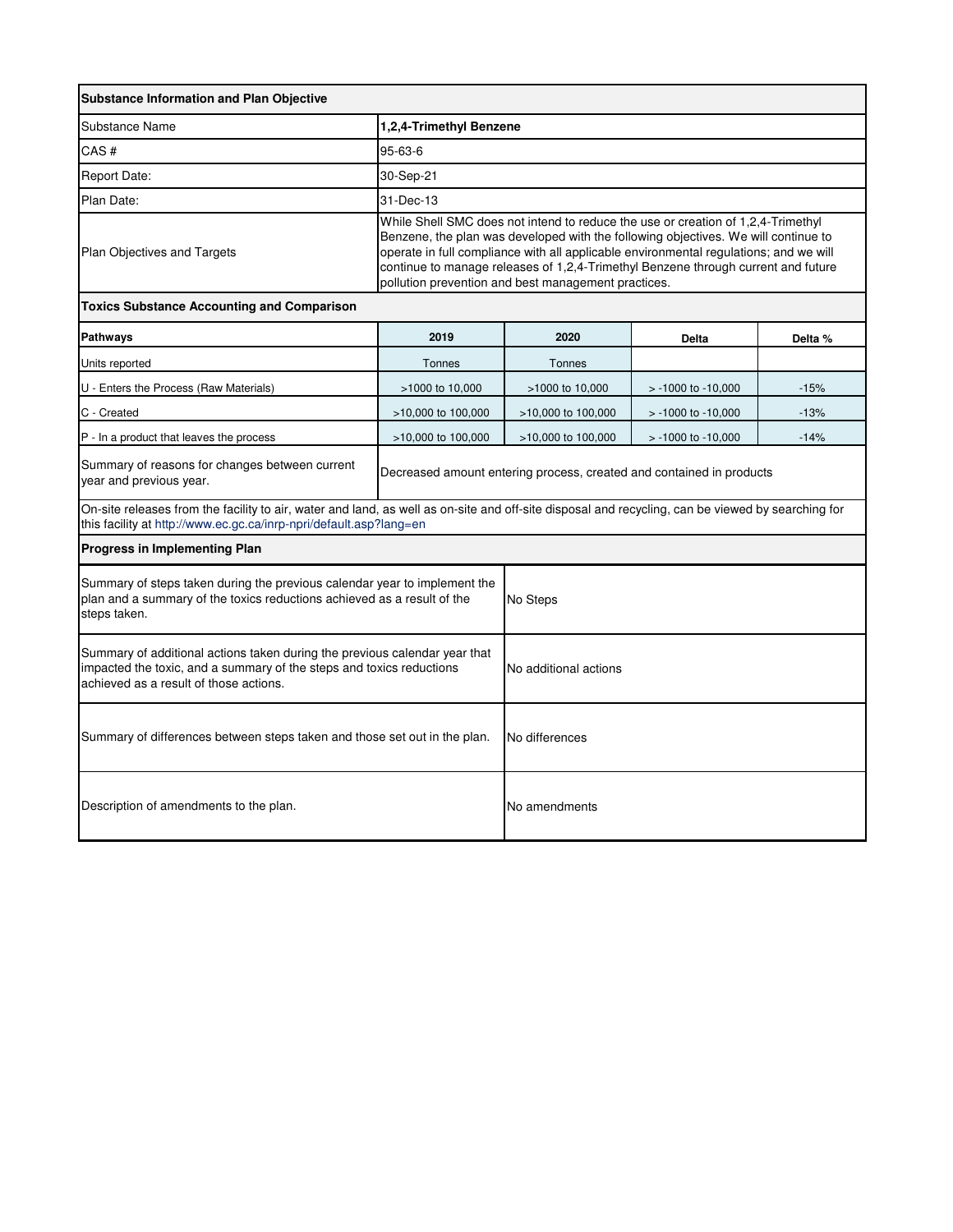| <b>Substance Information and Plan Objective</b>                                                                                                                                                                         |                                                                                                                                                                                                                                                                                                                                                                             |                       |                   |           |
|-------------------------------------------------------------------------------------------------------------------------------------------------------------------------------------------------------------------------|-----------------------------------------------------------------------------------------------------------------------------------------------------------------------------------------------------------------------------------------------------------------------------------------------------------------------------------------------------------------------------|-----------------------|-------------------|-----------|
| Substance Name                                                                                                                                                                                                          | Ammonia (Total)                                                                                                                                                                                                                                                                                                                                                             |                       |                   |           |
| CAS#                                                                                                                                                                                                                    | 7664-41-7                                                                                                                                                                                                                                                                                                                                                                   |                       |                   |           |
| Report Date:                                                                                                                                                                                                            | 30-Sep-21                                                                                                                                                                                                                                                                                                                                                                   |                       |                   |           |
| Plan Date:                                                                                                                                                                                                              | 31-Dec-13                                                                                                                                                                                                                                                                                                                                                                   |                       |                   |           |
| Plan Objectives and Targets                                                                                                                                                                                             | While Shell SMC does not intend to reduce the use or creation of Ammonia, the plan<br>was developed with the following objectives. We will continue to operate in full<br>compliance with all applicable environmental regulations; and we will continue to<br>manage releases of Ammonia through current and future pollution prevention and best<br>management practices. |                       |                   |           |
| <b>Toxics Substance Accounting and Comparison</b>                                                                                                                                                                       |                                                                                                                                                                                                                                                                                                                                                                             |                       |                   |           |
| <b>Pathways</b>                                                                                                                                                                                                         | 2019                                                                                                                                                                                                                                                                                                                                                                        | 2020                  | <b>Delta</b>      | Delta %   |
| Units reported                                                                                                                                                                                                          | Tonnes                                                                                                                                                                                                                                                                                                                                                                      | Tonnes                |                   |           |
| U - Enters the Process (Raw Materials)                                                                                                                                                                                  | $>1$ to 10                                                                                                                                                                                                                                                                                                                                                                  | >1 to 10              | 0                 | 0%        |
| C - Created                                                                                                                                                                                                             | $>10$ to 100                                                                                                                                                                                                                                                                                                                                                                | $>10$ to 100          | $> -10$ to $-100$ | $-44%$    |
| P - In a product that leaves the process                                                                                                                                                                                | $\mathbf 0$                                                                                                                                                                                                                                                                                                                                                                 | $\mathbf 0$           | $\mathbf 0$       | <b>NA</b> |
| Summary of reasons for changes between current<br>year and previous year.                                                                                                                                               | Decreased amount created in process                                                                                                                                                                                                                                                                                                                                         |                       |                   |           |
| On-site releases from the facility to air, water and land, as well as on-site and off-site disposal and recycling, can be viewed by searching for<br>this facility at http://www.ec.gc.ca/inrp-npri/default.asp?lang=en |                                                                                                                                                                                                                                                                                                                                                                             |                       |                   |           |
| <b>Progress in Implementing Plan</b>                                                                                                                                                                                    |                                                                                                                                                                                                                                                                                                                                                                             |                       |                   |           |
| Summary of steps taken during the previous calendar year to implement the<br>plan and a summary of the toxics reductions achieved as a result of the<br>steps taken.                                                    |                                                                                                                                                                                                                                                                                                                                                                             | No Steps              |                   |           |
| Summary of additional actions taken during the previous calendar year that<br>impacted the toxic, and a summary of the steps and toxics reductions<br>achieved as a result of those actions.                            |                                                                                                                                                                                                                                                                                                                                                                             | No additional actions |                   |           |
| Summary of differences between steps taken and those set out in the plan.                                                                                                                                               |                                                                                                                                                                                                                                                                                                                                                                             | No differences        |                   |           |
| Description of amendments to the plan.                                                                                                                                                                                  |                                                                                                                                                                                                                                                                                                                                                                             | No amendments         |                   |           |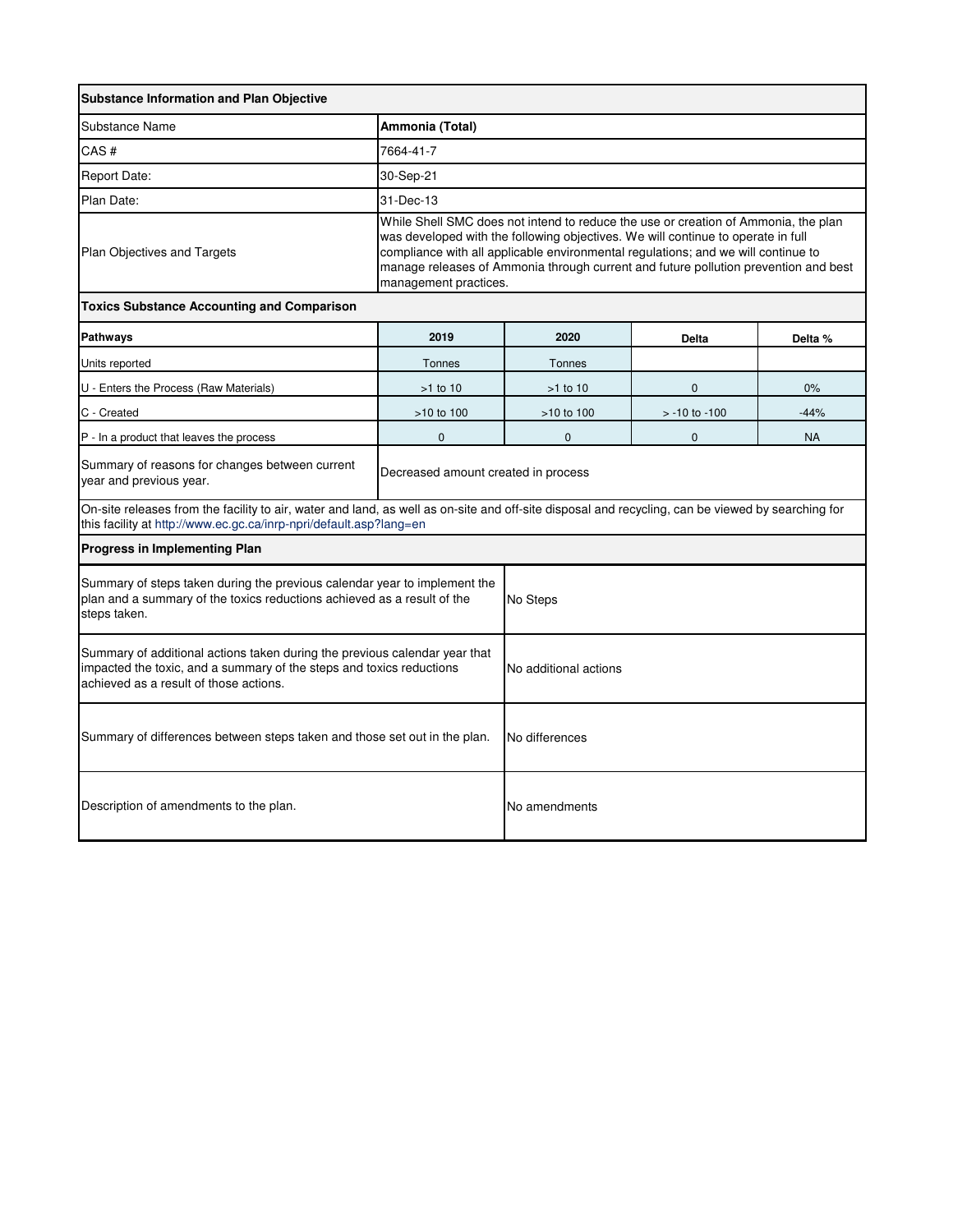| <b>Substance Information and Plan Objective</b>                                                                                                                                                                         |                                                                                                                                                                                                                                                                                                                                                                                     |                       |                     |           |
|-------------------------------------------------------------------------------------------------------------------------------------------------------------------------------------------------------------------------|-------------------------------------------------------------------------------------------------------------------------------------------------------------------------------------------------------------------------------------------------------------------------------------------------------------------------------------------------------------------------------------|-----------------------|---------------------|-----------|
| Substance Name                                                                                                                                                                                                          | Isopropyl benzene (Cumene)                                                                                                                                                                                                                                                                                                                                                          |                       |                     |           |
| CAS#                                                                                                                                                                                                                    | $98 - 82 - 8$                                                                                                                                                                                                                                                                                                                                                                       |                       |                     |           |
| Report Date:                                                                                                                                                                                                            | 30-Sep-21                                                                                                                                                                                                                                                                                                                                                                           |                       |                     |           |
| Plan Date:                                                                                                                                                                                                              | 31-Dec-13                                                                                                                                                                                                                                                                                                                                                                           |                       |                     |           |
| <b>Plan Objectives and Targets</b>                                                                                                                                                                                      | While Shell SMC does not intend to reduce the use of Isopropyl Benzene, the plan was<br>developed with the following objectives. We will continue to operate in full compliance<br>with all applicable environmental regulations; and we will continue to manage releases<br>of Isopropyl Benzene through current and future pollution prevention and best<br>management practices. |                       |                     |           |
| <b>Toxics Substance Accounting and Comparison</b>                                                                                                                                                                       |                                                                                                                                                                                                                                                                                                                                                                                     |                       |                     |           |
| <b>Pathways</b>                                                                                                                                                                                                         | 2019                                                                                                                                                                                                                                                                                                                                                                                | 2020                  | <b>Delta</b>        | Delta %   |
| Units reported                                                                                                                                                                                                          | Tonnes                                                                                                                                                                                                                                                                                                                                                                              | Tonnes                |                     |           |
| U - Enters the Process (Raw Materials)                                                                                                                                                                                  | >1000 to 10,000                                                                                                                                                                                                                                                                                                                                                                     | >1000 to 10,000       | > -100 to -1000     | $-6%$     |
| C - Created                                                                                                                                                                                                             | $\mathbf 0$                                                                                                                                                                                                                                                                                                                                                                         | $\mathbf{0}$          | $\mathbf{0}$        | <b>NA</b> |
| P - In a product that leaves the process                                                                                                                                                                                | >1000 to 10,000                                                                                                                                                                                                                                                                                                                                                                     | >1000 to 10,000       | $> -100$ to $-1000$ | $-6%$     |
| Summary of reasons for changes between current<br>year and previous year.                                                                                                                                               | No significant changes                                                                                                                                                                                                                                                                                                                                                              |                       |                     |           |
| On-site releases from the facility to air, water and land, as well as on-site and off-site disposal and recycling, can be viewed by searching for<br>this facility at http://www.ec.gc.ca/inrp-npri/default.asp?lang=en |                                                                                                                                                                                                                                                                                                                                                                                     |                       |                     |           |
| Progress in Implementing Plan                                                                                                                                                                                           |                                                                                                                                                                                                                                                                                                                                                                                     |                       |                     |           |
| Summary of steps taken during the previous calendar year to implement the<br>plan and a summary of the toxics reductions achieved as a result of the<br>steps taken.                                                    |                                                                                                                                                                                                                                                                                                                                                                                     | No Steps              |                     |           |
| Summary of additional actions taken during the previous calendar year that<br>impacted the toxic, and a summary of the steps and toxics reductions<br>achieved as a result of those actions.                            |                                                                                                                                                                                                                                                                                                                                                                                     | No additional actions |                     |           |
| Summary of differences between steps taken and those set out in the plan.                                                                                                                                               |                                                                                                                                                                                                                                                                                                                                                                                     | No differences        |                     |           |
| Description of amendments to the plan.                                                                                                                                                                                  |                                                                                                                                                                                                                                                                                                                                                                                     | No amendments         |                     |           |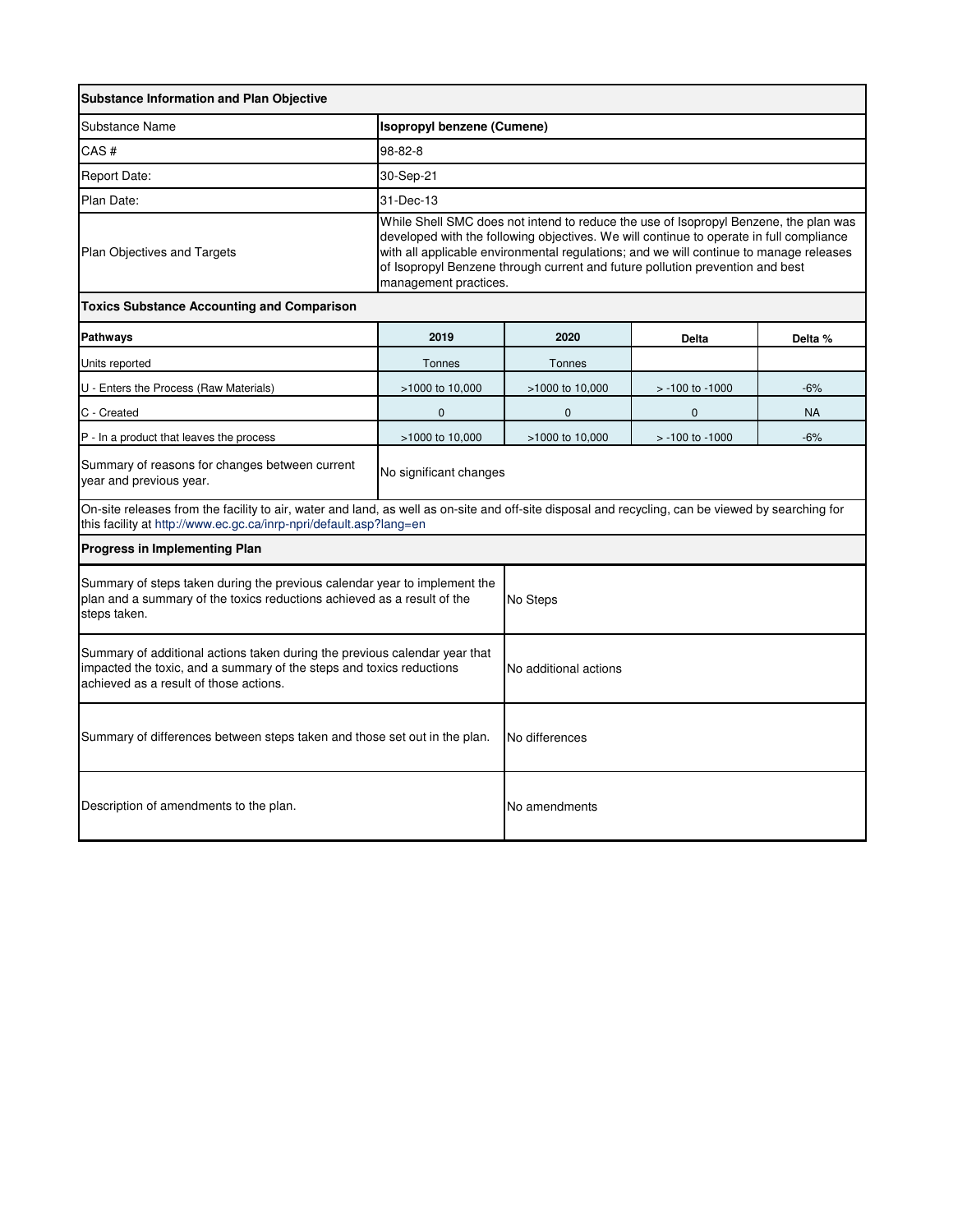| <b>Substance Information and Plan Objective</b>                                                                                                                                                                         |                                                                                                                                                                                                                                                                                                                                                                         |                       |                        |           |
|-------------------------------------------------------------------------------------------------------------------------------------------------------------------------------------------------------------------------|-------------------------------------------------------------------------------------------------------------------------------------------------------------------------------------------------------------------------------------------------------------------------------------------------------------------------------------------------------------------------|-----------------------|------------------------|-----------|
| Substance Name                                                                                                                                                                                                          | Cyclohexane                                                                                                                                                                                                                                                                                                                                                             |                       |                        |           |
| CAS#                                                                                                                                                                                                                    | 110-82-7                                                                                                                                                                                                                                                                                                                                                                |                       |                        |           |
| Report Date:                                                                                                                                                                                                            | 30-Sep-21                                                                                                                                                                                                                                                                                                                                                               |                       |                        |           |
| Plan Date:                                                                                                                                                                                                              | 31-Dec-13                                                                                                                                                                                                                                                                                                                                                               |                       |                        |           |
| Plan Objectives and Targets                                                                                                                                                                                             | While Shell SMC does not intend to reduce the use of Cyclohexane, the plan was<br>developed with the following objectives. We will continue to operate in full compliance<br>with all applicable environmental regulations; and we will continue to manage releases<br>of Cyclohexane through current and future pollution prevention and best management<br>practices. |                       |                        |           |
| <b>Toxics Substance Accounting and Comparison</b>                                                                                                                                                                       |                                                                                                                                                                                                                                                                                                                                                                         |                       |                        |           |
| Pathways                                                                                                                                                                                                                | 2019                                                                                                                                                                                                                                                                                                                                                                    | 2020                  | <b>Delta</b>           | Delta %   |
| Units reported                                                                                                                                                                                                          | Tonnes                                                                                                                                                                                                                                                                                                                                                                  | Tonnes                |                        |           |
| U - Enters the Process (Raw Materials)                                                                                                                                                                                  | >10,000 to 100,000                                                                                                                                                                                                                                                                                                                                                      | >10,000 to 100,000    | $> -1000$ to $-10,000$ | $-6%$     |
| C - Created                                                                                                                                                                                                             | 0                                                                                                                                                                                                                                                                                                                                                                       | $\mathbf 0$           | 0                      | <b>NA</b> |
| P - In a product that leaves the process                                                                                                                                                                                | >1000 to 10,000                                                                                                                                                                                                                                                                                                                                                         | >1000 to 10,000       | >100 to 1000           | 5%        |
| Summary of reasons for changes between current<br>year and previous year.                                                                                                                                               | No significant changes                                                                                                                                                                                                                                                                                                                                                  |                       |                        |           |
| On-site releases from the facility to air, water and land, as well as on-site and off-site disposal and recycling, can be viewed by searching for<br>this facility at http://www.ec.gc.ca/inrp-npri/default.asp?lang=en |                                                                                                                                                                                                                                                                                                                                                                         |                       |                        |           |
| Progress in Implementing Plan                                                                                                                                                                                           |                                                                                                                                                                                                                                                                                                                                                                         |                       |                        |           |
| Summary of steps taken during the previous calendar year to implement the<br>plan and a summary of the toxics reductions achieved as a result of the<br>steps taken.                                                    |                                                                                                                                                                                                                                                                                                                                                                         | No Steps              |                        |           |
| Summary of additional actions taken during the previous calendar year that<br>impacted the toxic, and a summary of the steps and toxics reductions<br>achieved as a result of those actions.                            |                                                                                                                                                                                                                                                                                                                                                                         | No additional actions |                        |           |
| Summary of differences between steps taken and those set out in the plan.                                                                                                                                               |                                                                                                                                                                                                                                                                                                                                                                         | No differences        |                        |           |
| Description of amendments to the plan.                                                                                                                                                                                  |                                                                                                                                                                                                                                                                                                                                                                         | No amendments         |                        |           |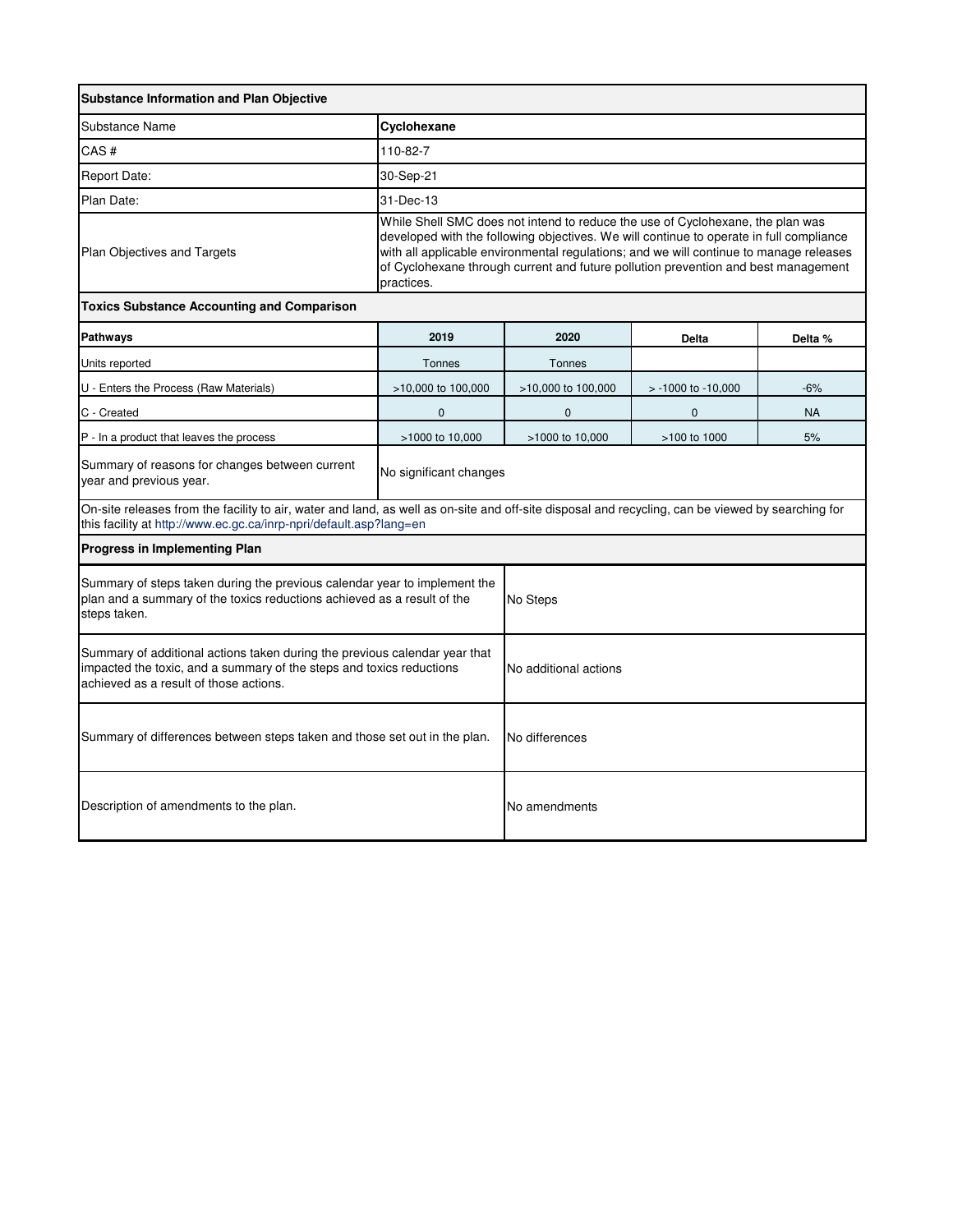| <b>Substance Information and Plan Objective</b>                                                                                                                                                                         |                                                                                                                                                                                                                                                                                                                                                                               |                       |              |           |
|-------------------------------------------------------------------------------------------------------------------------------------------------------------------------------------------------------------------------|-------------------------------------------------------------------------------------------------------------------------------------------------------------------------------------------------------------------------------------------------------------------------------------------------------------------------------------------------------------------------------|-----------------------|--------------|-----------|
| Substance Name                                                                                                                                                                                                          | Diethanolamine (and its salts)                                                                                                                                                                                                                                                                                                                                                |                       |              |           |
| CAS#                                                                                                                                                                                                                    | 111-42-2                                                                                                                                                                                                                                                                                                                                                                      |                       |              |           |
| Report Date:                                                                                                                                                                                                            | 30-Sep-21                                                                                                                                                                                                                                                                                                                                                                     |                       |              |           |
| Plan Date:                                                                                                                                                                                                              | 31-Dec-13                                                                                                                                                                                                                                                                                                                                                                     |                       |              |           |
| <b>Plan Objectives and Targets</b>                                                                                                                                                                                      | While Shell SMC does not intend to reduce the use of Diethanolamine, the plan was<br>developed with the following objectives. We will continue to operate in full compliance<br>with all applicable environmental regulations; and we will continue to manage releases<br>of Diethanolamine through current and future pollution prevention and best<br>management practices. |                       |              |           |
| <b>Toxics Substance Accounting and Comparison</b>                                                                                                                                                                       |                                                                                                                                                                                                                                                                                                                                                                               |                       |              |           |
| <b>Pathways</b>                                                                                                                                                                                                         | 2019                                                                                                                                                                                                                                                                                                                                                                          | 2020                  | <b>Delta</b> | Delta %   |
| Units reported                                                                                                                                                                                                          | Tonnes                                                                                                                                                                                                                                                                                                                                                                        | Tonnes                |              |           |
| U - Enters the Process (Raw Materials)                                                                                                                                                                                  | >10 to 100                                                                                                                                                                                                                                                                                                                                                                    | >10 to 100            | >10 to 100   | 50%       |
| C - Created                                                                                                                                                                                                             | $\mathbf{0}$                                                                                                                                                                                                                                                                                                                                                                  | $\mathbf 0$           | $\mathbf 0$  | <b>NA</b> |
| P - In a product that leaves the process                                                                                                                                                                                | $\mathbf{0}$                                                                                                                                                                                                                                                                                                                                                                  | $\mathbf{0}$          | $\mathbf{0}$ | <b>NA</b> |
| Summary of reasons for changes between current<br>year and previous year.                                                                                                                                               | Increase in amount entering the process                                                                                                                                                                                                                                                                                                                                       |                       |              |           |
| On-site releases from the facility to air, water and land, as well as on-site and off-site disposal and recycling, can be viewed by searching for<br>this facility at http://www.ec.gc.ca/inrp-npri/default.asp?lang=en |                                                                                                                                                                                                                                                                                                                                                                               |                       |              |           |
| <b>Progress in Implementing Plan</b>                                                                                                                                                                                    |                                                                                                                                                                                                                                                                                                                                                                               |                       |              |           |
| Summary of steps taken during the previous calendar year to implement the<br>plan and a summary of the toxics reductions achieved as a result of the<br>steps taken.                                                    |                                                                                                                                                                                                                                                                                                                                                                               | No Steps              |              |           |
| Summary of additional actions taken during the previous calendar year that<br>impacted the toxic, and a summary of the steps and toxics reductions<br>achieved as a result of those actions.                            |                                                                                                                                                                                                                                                                                                                                                                               | No additional actions |              |           |
| Summary of differences between steps taken and those set out in the plan.                                                                                                                                               |                                                                                                                                                                                                                                                                                                                                                                               | No differences        |              |           |
| Description of amendments to the plan.                                                                                                                                                                                  |                                                                                                                                                                                                                                                                                                                                                                               | No amendments         |              |           |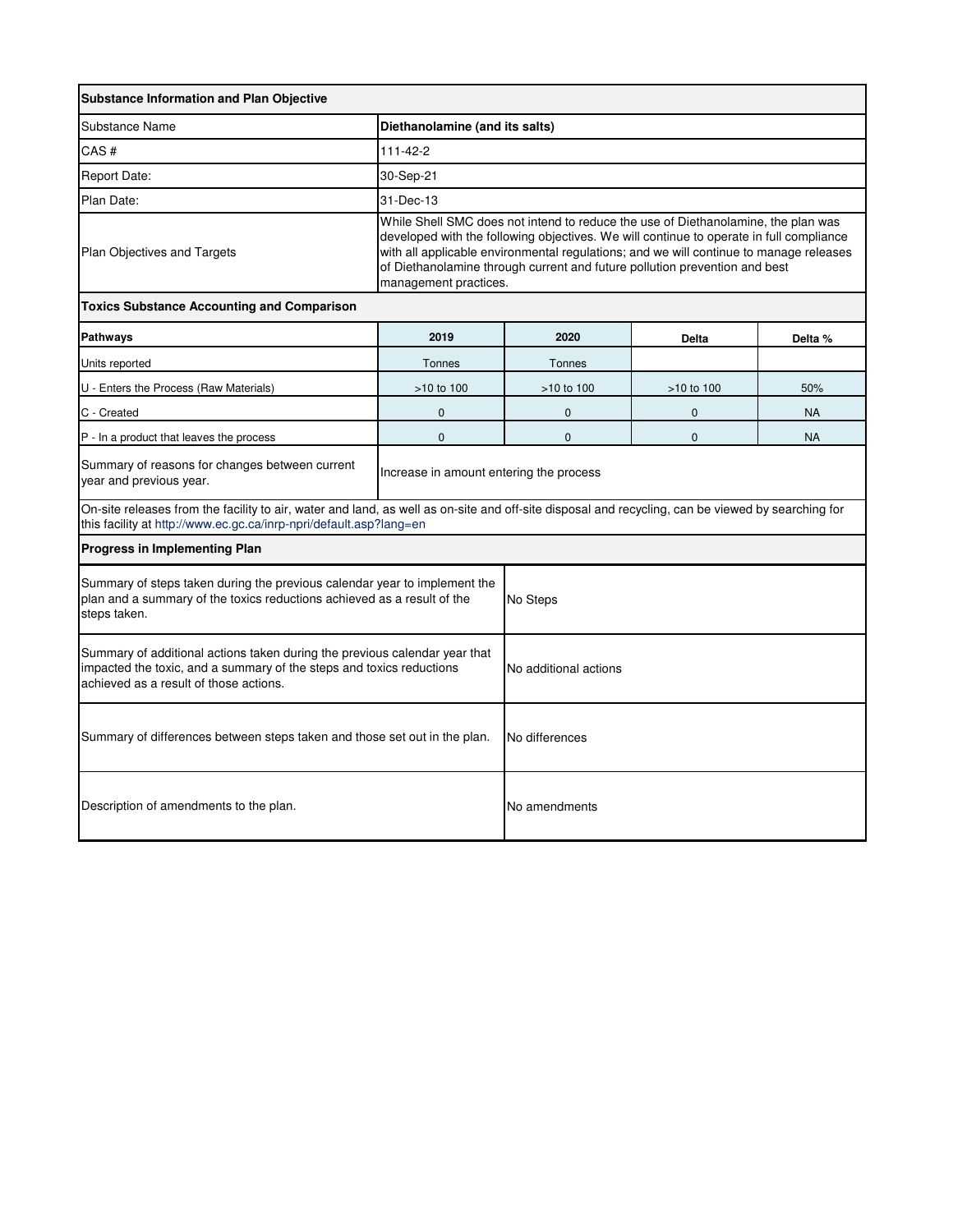| <b>Substance Information and Plan Objective</b>                                                                                                                                                                         |                                                                                                                                                                                                                                                                                                                                                                              |                       |              |           |
|-------------------------------------------------------------------------------------------------------------------------------------------------------------------------------------------------------------------------|------------------------------------------------------------------------------------------------------------------------------------------------------------------------------------------------------------------------------------------------------------------------------------------------------------------------------------------------------------------------------|-----------------------|--------------|-----------|
| Substance Name                                                                                                                                                                                                          | <b>Ethylene</b>                                                                                                                                                                                                                                                                                                                                                              |                       |              |           |
| CAS#                                                                                                                                                                                                                    | 74-85-1                                                                                                                                                                                                                                                                                                                                                                      |                       |              |           |
| Report Date:                                                                                                                                                                                                            | 30-Sep-21                                                                                                                                                                                                                                                                                                                                                                    |                       |              |           |
| Plan Date:                                                                                                                                                                                                              | 31-Dec-13                                                                                                                                                                                                                                                                                                                                                                    |                       |              |           |
| Plan Objectives and Targets                                                                                                                                                                                             | While Shell SMC does not intend to reduce the creation of Ethylene, the plan was<br>developed with the following objectives. We will continue to operate in full compliance<br>with all applicable environmental regulations; and we will continue to manage releases<br>of 1,2,4-Ethylene through current and future pollution prevention and best management<br>practices. |                       |              |           |
| <b>Toxics Substance Accounting and Comparison</b>                                                                                                                                                                       |                                                                                                                                                                                                                                                                                                                                                                              |                       |              |           |
| <b>Pathways</b>                                                                                                                                                                                                         | 2019                                                                                                                                                                                                                                                                                                                                                                         | 2020                  | <b>Delta</b> | Delta %   |
| Units reported                                                                                                                                                                                                          | Tonnes                                                                                                                                                                                                                                                                                                                                                                       | Tonnes                |              |           |
| U - Enters the Process (Raw Materials)                                                                                                                                                                                  | $\overline{0}$                                                                                                                                                                                                                                                                                                                                                               | $\mathbf 0$           | $\mathbf 0$  | <b>NA</b> |
| C - Created                                                                                                                                                                                                             | $>1$ to 10                                                                                                                                                                                                                                                                                                                                                                   | $>1$ to 10            | $>0$ to $-1$ | $-4%$     |
| P - In a product that leaves the process                                                                                                                                                                                | $\overline{0}$                                                                                                                                                                                                                                                                                                                                                               | $\mathbf 0$           | $\mathbf 0$  | <b>NA</b> |
| Summary of reasons for changes between current<br>year and previous year.                                                                                                                                               | No significant change                                                                                                                                                                                                                                                                                                                                                        |                       |              |           |
| On-site releases from the facility to air, water and land, as well as on-site and off-site disposal and recycling, can be viewed by searching for<br>this facility at http://www.ec.gc.ca/inrp-npri/default.asp?lang=en |                                                                                                                                                                                                                                                                                                                                                                              |                       |              |           |
| Progress in Implementing Plan                                                                                                                                                                                           |                                                                                                                                                                                                                                                                                                                                                                              |                       |              |           |
| Summary of steps taken during the previous calendar year to implement the<br>plan and a summary of the toxics reductions achieved as a result of the<br>steps taken.                                                    |                                                                                                                                                                                                                                                                                                                                                                              | No Steps              |              |           |
| Summary of additional actions taken during the previous calendar year that<br>impacted the toxic, and a summary of the steps and toxics reductions<br>achieved as a result of those actions.                            |                                                                                                                                                                                                                                                                                                                                                                              | No additional actions |              |           |
| Summary of differences between steps taken and those set out in the plan.                                                                                                                                               |                                                                                                                                                                                                                                                                                                                                                                              | No differences        |              |           |
| Description of amendments to the plan.                                                                                                                                                                                  |                                                                                                                                                                                                                                                                                                                                                                              | No amendments         |              |           |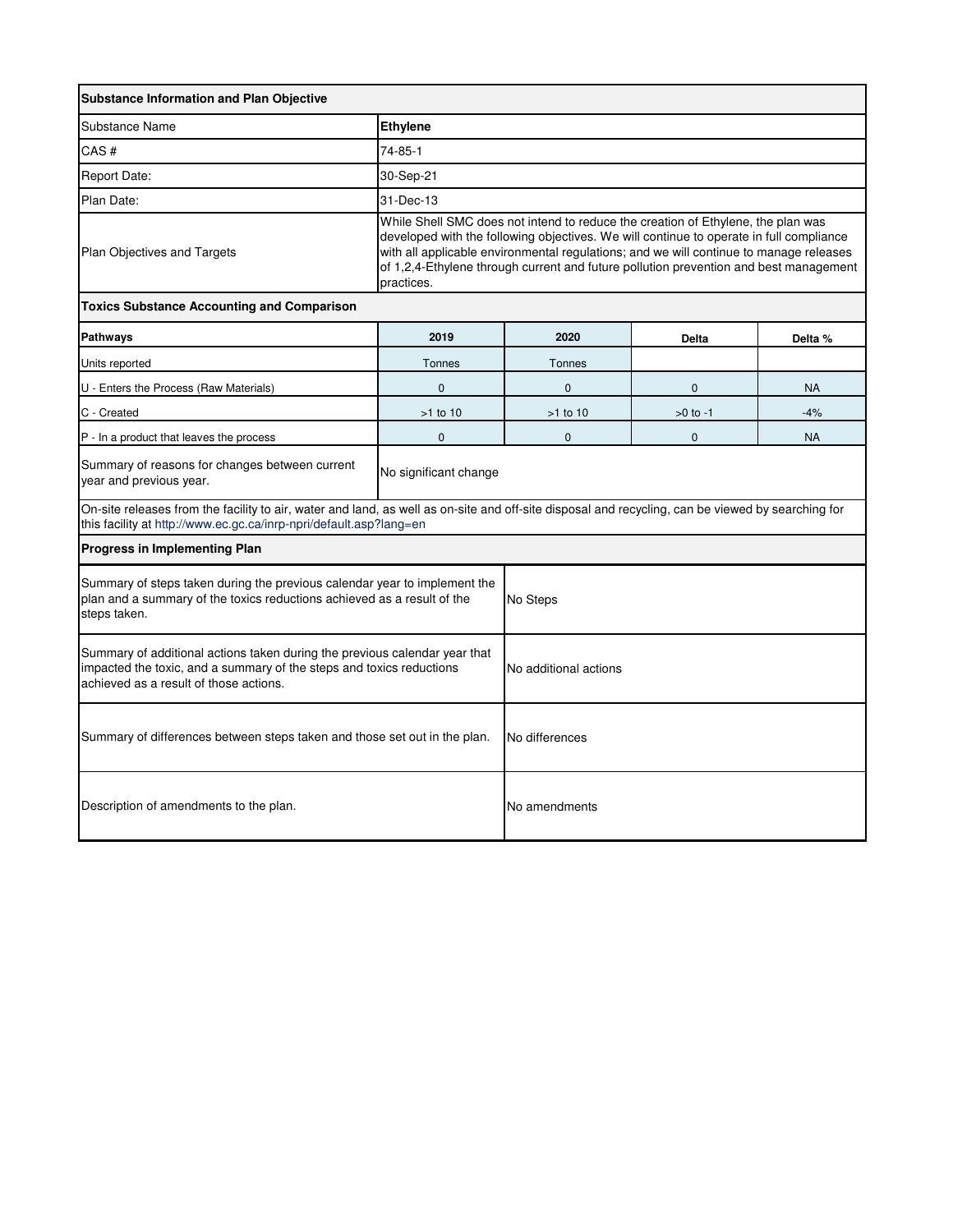| <b>Substance Information and Plan Objective</b>                                                                                                                                                                         |                                                                                                                                                                                                                                                                                                                                                                               |                                                              |                        |         |
|-------------------------------------------------------------------------------------------------------------------------------------------------------------------------------------------------------------------------|-------------------------------------------------------------------------------------------------------------------------------------------------------------------------------------------------------------------------------------------------------------------------------------------------------------------------------------------------------------------------------|--------------------------------------------------------------|------------------------|---------|
| Substance Name                                                                                                                                                                                                          | n-Hexane                                                                                                                                                                                                                                                                                                                                                                      |                                                              |                        |         |
| CAS#                                                                                                                                                                                                                    | 110-54-3                                                                                                                                                                                                                                                                                                                                                                      |                                                              |                        |         |
| Report Date:                                                                                                                                                                                                            | 30-Sep-21                                                                                                                                                                                                                                                                                                                                                                     |                                                              |                        |         |
| Plan Date:                                                                                                                                                                                                              | 31-Dec-13                                                                                                                                                                                                                                                                                                                                                                     |                                                              |                        |         |
| Plan Objectives and Targets                                                                                                                                                                                             | While Shell SMC does not intend to reduce the use or creation of n-Hexane, the plan<br>was developed with the following objectives. We will continue to operate in full<br>compliance with all applicable environmental regulations; and we will continue to<br>manage releases of n-Hexane through current and future pollution prevention and best<br>management practices. |                                                              |                        |         |
| <b>Toxics Substance Accounting and Comparison</b>                                                                                                                                                                       |                                                                                                                                                                                                                                                                                                                                                                               |                                                              |                        |         |
| Pathways                                                                                                                                                                                                                | 2019                                                                                                                                                                                                                                                                                                                                                                          | 2020                                                         | Delta                  | Delta % |
| Units reported                                                                                                                                                                                                          | Tonnes                                                                                                                                                                                                                                                                                                                                                                        | Tonnes                                                       |                        |         |
| U - Enters the Process (Raw Materials)                                                                                                                                                                                  | >10,000 to 100,000                                                                                                                                                                                                                                                                                                                                                            | >10,000 to 100,000                                           | $> -1000$ to $-10,000$ | $-12%$  |
| C - Created                                                                                                                                                                                                             | >10,000 to 100,000                                                                                                                                                                                                                                                                                                                                                            | >10,000 to 100,000                                           | $> -1000$ to $-10,000$ | $-9%$   |
| P - In a product that leaves the process                                                                                                                                                                                | >10,000 to 100,000                                                                                                                                                                                                                                                                                                                                                            | >10,000 to 100,000                                           | $> -1000$ to $-10,000$ | $-11%$  |
| Summary of reasons for changes between current<br>year and previous year.                                                                                                                                               |                                                                                                                                                                                                                                                                                                                                                                               | Decreased amount entering process, and contained in products |                        |         |
| On-site releases from the facility to air, water and land, as well as on-site and off-site disposal and recycling, can be viewed by searching for<br>this facility at http://www.ec.gc.ca/inrp-npri/default.asp?lang=en |                                                                                                                                                                                                                                                                                                                                                                               |                                                              |                        |         |
| <b>Progress in Implementing Plan</b>                                                                                                                                                                                    |                                                                                                                                                                                                                                                                                                                                                                               |                                                              |                        |         |
| Summary of steps taken during the previous calendar year to implement the<br>plan and a summary of the toxics reductions achieved as a result of the<br>steps taken.                                                    |                                                                                                                                                                                                                                                                                                                                                                               | No Steps                                                     |                        |         |
| Summary of additional actions taken during the previous calendar year that<br>impacted the toxic, and a summary of the steps and toxics reductions<br>achieved as a result of those actions.                            |                                                                                                                                                                                                                                                                                                                                                                               | No additional actions                                        |                        |         |
| Summary of differences between steps taken and those set out in the plan.                                                                                                                                               |                                                                                                                                                                                                                                                                                                                                                                               | No differences                                               |                        |         |
| Description of amendments to the plan.                                                                                                                                                                                  |                                                                                                                                                                                                                                                                                                                                                                               | No amendments                                                |                        |         |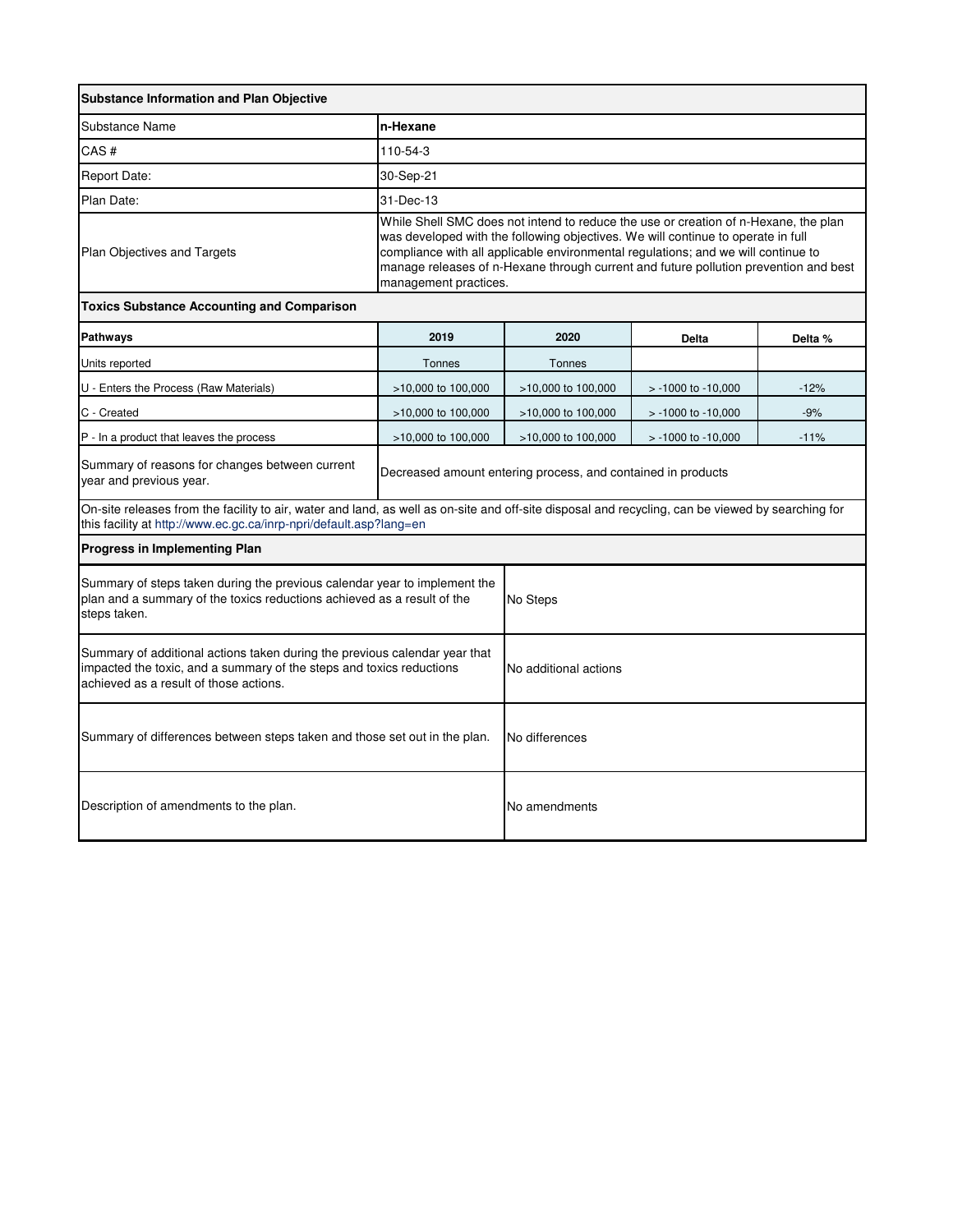| <b>Substance Information and Plan Objective</b>                                                                                                                                                                         |                                                                                                                                                                                                                                                                                                                                                                                     |                       |                   |           |
|-------------------------------------------------------------------------------------------------------------------------------------------------------------------------------------------------------------------------|-------------------------------------------------------------------------------------------------------------------------------------------------------------------------------------------------------------------------------------------------------------------------------------------------------------------------------------------------------------------------------------|-----------------------|-------------------|-----------|
| Substance Name                                                                                                                                                                                                          | <b>Hydrogen Sulphide</b>                                                                                                                                                                                                                                                                                                                                                            |                       |                   |           |
| CAS#                                                                                                                                                                                                                    | 7783-06-4                                                                                                                                                                                                                                                                                                                                                                           |                       |                   |           |
| Report Date:                                                                                                                                                                                                            | 30-Sep-21                                                                                                                                                                                                                                                                                                                                                                           |                       |                   |           |
| Plan Date:                                                                                                                                                                                                              | 31-Dec-13                                                                                                                                                                                                                                                                                                                                                                           |                       |                   |           |
| Plan Objectives and Targets                                                                                                                                                                                             | While Shell SMC does not intend to reduce the use of Hydrogen Sulphide, the plan was<br>developed with the following objectives. We will continue to operate in full compliance<br>with all applicable environmental regulations; and we will continue to manage releases<br>of Hydrogen Sulphide through current and future pollution prevention and best<br>management practices. |                       |                   |           |
| <b>Toxics Substance Accounting and Comparison</b>                                                                                                                                                                       |                                                                                                                                                                                                                                                                                                                                                                                     |                       |                   |           |
| <b>Pathways</b>                                                                                                                                                                                                         | 2019                                                                                                                                                                                                                                                                                                                                                                                | 2020                  | Delta             | Delta %   |
| Units reported                                                                                                                                                                                                          | Tonnes                                                                                                                                                                                                                                                                                                                                                                              | Tonnes                |                   |           |
| U - Enters the Process (Raw Materials)                                                                                                                                                                                  | >100 to 1000                                                                                                                                                                                                                                                                                                                                                                        | >100 to 1000          | $> -10$ to $-100$ | $-6%$     |
| C - Created                                                                                                                                                                                                             | $\Omega$                                                                                                                                                                                                                                                                                                                                                                            | $\mathbf{0}$          | $\mathbf{0}$      | <b>NA</b> |
| P - In a product that leaves the process                                                                                                                                                                                | $\mathbf 0$                                                                                                                                                                                                                                                                                                                                                                         | $\mathbf 0$           | $\mathbf 0$       | <b>NA</b> |
| Summary of reasons for changes between current<br>year and previous year.                                                                                                                                               | No significant change                                                                                                                                                                                                                                                                                                                                                               |                       |                   |           |
| On-site releases from the facility to air, water and land, as well as on-site and off-site disposal and recycling, can be viewed by searching for<br>this facility at http://www.ec.gc.ca/inrp-npri/default.asp?lang=en |                                                                                                                                                                                                                                                                                                                                                                                     |                       |                   |           |
| <b>Progress in Implementing Plan</b>                                                                                                                                                                                    |                                                                                                                                                                                                                                                                                                                                                                                     |                       |                   |           |
| Summary of steps taken during the previous calendar year to implement the<br>plan and a summary of the toxics reductions achieved as a result of the<br>steps taken.                                                    |                                                                                                                                                                                                                                                                                                                                                                                     | No Steps              |                   |           |
| Summary of additional actions taken during the previous calendar year that<br>impacted the toxic, and a summary of the steps and toxics reductions<br>achieved as a result of those actions.                            |                                                                                                                                                                                                                                                                                                                                                                                     | No additional actions |                   |           |
| Summary of differences between steps taken and those set out in the plan.                                                                                                                                               |                                                                                                                                                                                                                                                                                                                                                                                     | No differences        |                   |           |
| Description of amendments to the plan.                                                                                                                                                                                  |                                                                                                                                                                                                                                                                                                                                                                                     | No amendments         |                   |           |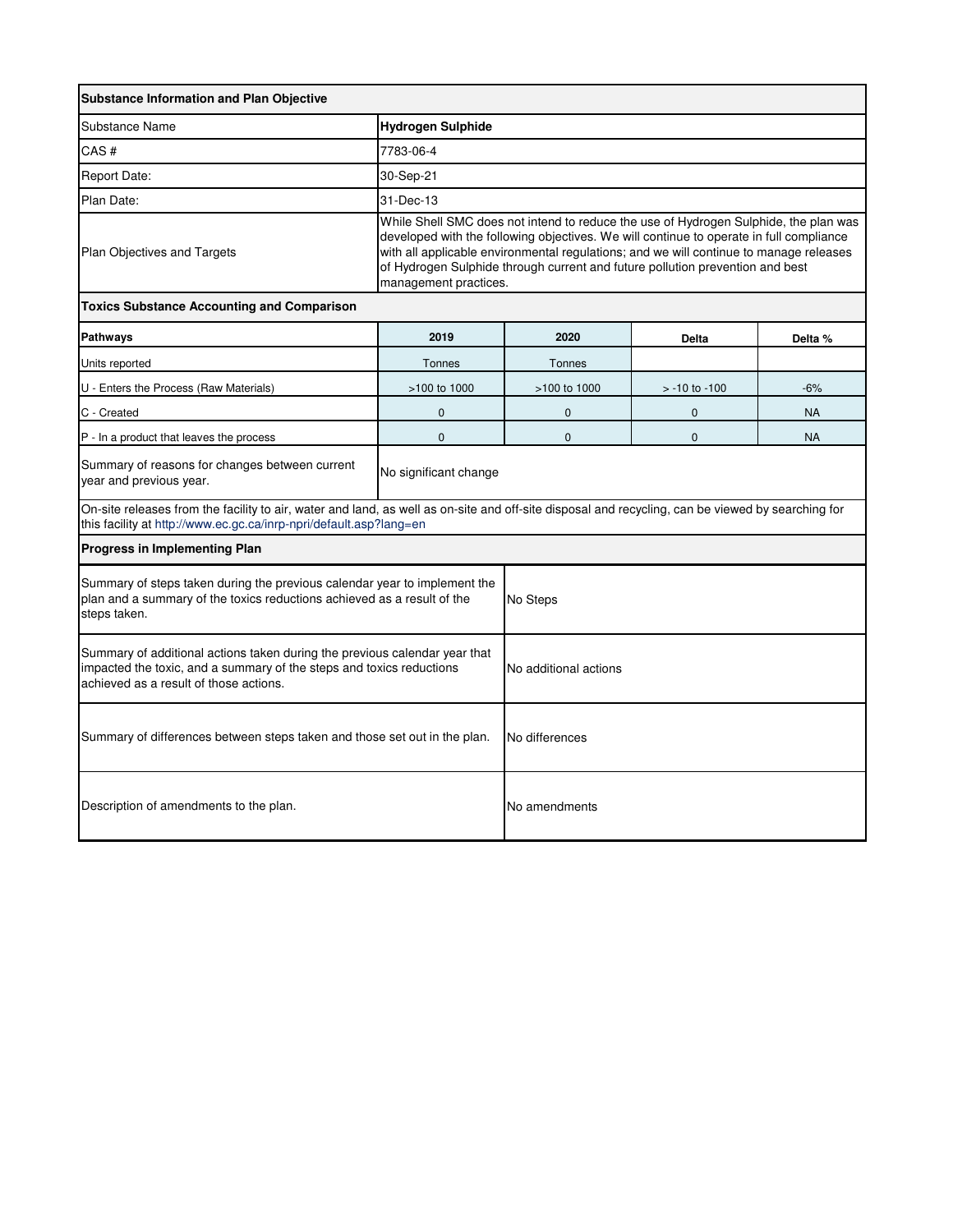| <b>Substance Information and Plan Objective</b>                                                                                                                                                                         |                                                                                                                                                                                                                                                                                                                                                                                                 |                       |                 |         |
|-------------------------------------------------------------------------------------------------------------------------------------------------------------------------------------------------------------------------|-------------------------------------------------------------------------------------------------------------------------------------------------------------------------------------------------------------------------------------------------------------------------------------------------------------------------------------------------------------------------------------------------|-----------------------|-----------------|---------|
| Substance Name                                                                                                                                                                                                          | <b>Isopropyl Alcohol</b>                                                                                                                                                                                                                                                                                                                                                                        |                       |                 |         |
| CAS#                                                                                                                                                                                                                    | 67-63-0                                                                                                                                                                                                                                                                                                                                                                                         |                       |                 |         |
| Report Date:                                                                                                                                                                                                            | 30-Sep-21                                                                                                                                                                                                                                                                                                                                                                                       |                       |                 |         |
| Plan Date:                                                                                                                                                                                                              | 31-Dec-13                                                                                                                                                                                                                                                                                                                                                                                       |                       |                 |         |
| <b>Plan Objectives and Targets</b>                                                                                                                                                                                      | While Shell SMC does not intend to reduce the use or creation of Isopropyl Alcohol, the<br>plan was developed with the following objectives. We will continue to operate in full<br>compliance with all applicable environmental regulations; and we will continue to<br>manage releases of Isopropyl Alcohol through current and future pollution prevention<br>and best management practices. |                       |                 |         |
| <b>Toxics Substance Accounting and Comparison</b>                                                                                                                                                                       |                                                                                                                                                                                                                                                                                                                                                                                                 |                       |                 |         |
| <b>Pathways</b>                                                                                                                                                                                                         | 2019                                                                                                                                                                                                                                                                                                                                                                                            | 2020                  | <b>Delta</b>    | Delta % |
| Units reported                                                                                                                                                                                                          | Tonnes                                                                                                                                                                                                                                                                                                                                                                                          | Tonnes                |                 |         |
| U - Enters the Process (Raw Materials)                                                                                                                                                                                  | $>1$ to 10                                                                                                                                                                                                                                                                                                                                                                                      | $>1$ to 10            | $>0$ to $-1$    | $-20%$  |
| C - Created                                                                                                                                                                                                             | >10,000 to 100,000                                                                                                                                                                                                                                                                                                                                                                              | >10,000 to 100,000    | >1000 to 10,000 | 10%     |
| P - In a product that leaves the process                                                                                                                                                                                | >10,000 to 100,000                                                                                                                                                                                                                                                                                                                                                                              | >10,000 to 100,000    | >1000 to 10,000 | 10%     |
| Summary of reasons for changes between current<br>year and previous year.                                                                                                                                               | Decreased amount entering the process                                                                                                                                                                                                                                                                                                                                                           |                       |                 |         |
| On-site releases from the facility to air, water and land, as well as on-site and off-site disposal and recycling, can be viewed by searching for<br>this facility at http://www.ec.gc.ca/inrp-npri/default.asp?lang=en |                                                                                                                                                                                                                                                                                                                                                                                                 |                       |                 |         |
| <b>Progress in Implementing Plan</b>                                                                                                                                                                                    |                                                                                                                                                                                                                                                                                                                                                                                                 |                       |                 |         |
| Summary of steps taken during the previous calendar year to implement the<br>plan and a summary of the toxics reductions achieved as a result of the<br>steps taken.                                                    |                                                                                                                                                                                                                                                                                                                                                                                                 | No Steps              |                 |         |
| Summary of additional actions taken during the previous calendar year that<br>impacted the toxic, and a summary of the steps and toxics reductions<br>achieved as a result of those actions.                            |                                                                                                                                                                                                                                                                                                                                                                                                 | No additional actions |                 |         |
| Summary of differences between steps taken and those set out in the plan.                                                                                                                                               |                                                                                                                                                                                                                                                                                                                                                                                                 | No differences        |                 |         |
| Description of amendments to the plan.                                                                                                                                                                                  |                                                                                                                                                                                                                                                                                                                                                                                                 | No amendments         |                 |         |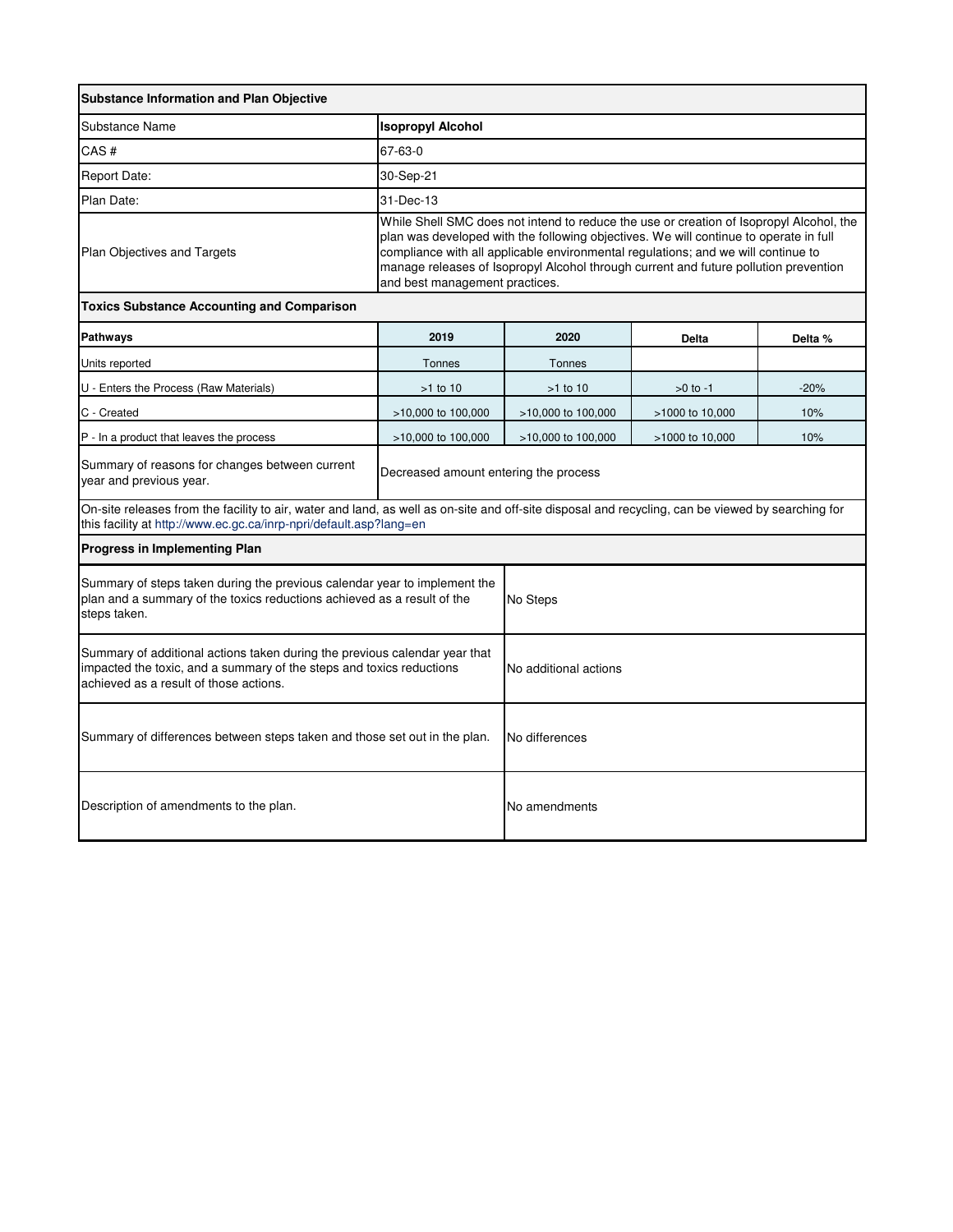| <b>Substance Information and Plan Objective</b>                                                                                                                                                                         |                                                                                                                                                                                                                                                                                                                                                                                 |                       |                        |           |
|-------------------------------------------------------------------------------------------------------------------------------------------------------------------------------------------------------------------------|---------------------------------------------------------------------------------------------------------------------------------------------------------------------------------------------------------------------------------------------------------------------------------------------------------------------------------------------------------------------------------|-----------------------|------------------------|-----------|
| Substance Name                                                                                                                                                                                                          | Propylene                                                                                                                                                                                                                                                                                                                                                                       |                       |                        |           |
| CAS#                                                                                                                                                                                                                    | 115-07-1                                                                                                                                                                                                                                                                                                                                                                        |                       |                        |           |
| Report Date:                                                                                                                                                                                                            | 30-Sep-21                                                                                                                                                                                                                                                                                                                                                                       |                       |                        |           |
| Plan Date:                                                                                                                                                                                                              | 31-Dec-13                                                                                                                                                                                                                                                                                                                                                                       |                       |                        |           |
| Plan Objectives and Targets                                                                                                                                                                                             | While Shell SMC does not intend to reduce the use or creation of Propylene, the plan<br>was developed with the following objectives. We will continue to operate in full<br>compliance with all applicable environmental regulations; and we will continue to<br>manage releases of Propylene through current and future pollution prevention and best<br>management practices. |                       |                        |           |
| <b>Toxics Substance Accounting and Comparison</b>                                                                                                                                                                       |                                                                                                                                                                                                                                                                                                                                                                                 |                       |                        |           |
| <b>Pathways</b>                                                                                                                                                                                                         | 2019                                                                                                                                                                                                                                                                                                                                                                            | 2020                  | <b>Delta</b>           | Delta %   |
| Units reported                                                                                                                                                                                                          | Tonnes                                                                                                                                                                                                                                                                                                                                                                          | Tonnes                |                        |           |
| U - Enters the Process (Raw Materials)                                                                                                                                                                                  | >10,000 to 100,000                                                                                                                                                                                                                                                                                                                                                              | >10,000 to 100,000    | $> -1000$ to $-10,000$ | $-38%$    |
| C - Created                                                                                                                                                                                                             | 0                                                                                                                                                                                                                                                                                                                                                                               | $\mathbf 0$           | 0                      | <b>NA</b> |
| P - In a product that leaves the process                                                                                                                                                                                | >100 to 1000                                                                                                                                                                                                                                                                                                                                                                    | >100 to 1000          | $> -10$ to $-100$      | $-13%$    |
| Summary of reasons for changes between current<br>year and previous year.                                                                                                                                               | Decreased amount entering process.                                                                                                                                                                                                                                                                                                                                              |                       |                        |           |
| On-site releases from the facility to air, water and land, as well as on-site and off-site disposal and recycling, can be viewed by searching for<br>this facility at http://www.ec.gc.ca/inrp-npri/default.asp?lang=en |                                                                                                                                                                                                                                                                                                                                                                                 |                       |                        |           |
| Progress in Implementing Plan                                                                                                                                                                                           |                                                                                                                                                                                                                                                                                                                                                                                 |                       |                        |           |
| Summary of steps taken during the previous calendar year to implement the<br>plan and a summary of the toxics reductions achieved as a result of the<br>steps taken.                                                    |                                                                                                                                                                                                                                                                                                                                                                                 | No Steps              |                        |           |
| Summary of additional actions taken during the previous calendar year that<br>impacted the toxic, and a summary of the steps and toxics reductions<br>achieved as a result of those actions.                            |                                                                                                                                                                                                                                                                                                                                                                                 | No additional actions |                        |           |
| Summary of differences between steps taken and those set out in the plan.                                                                                                                                               |                                                                                                                                                                                                                                                                                                                                                                                 | No differences        |                        |           |
| Description of amendments to the plan.                                                                                                                                                                                  |                                                                                                                                                                                                                                                                                                                                                                                 | No amendments         |                        |           |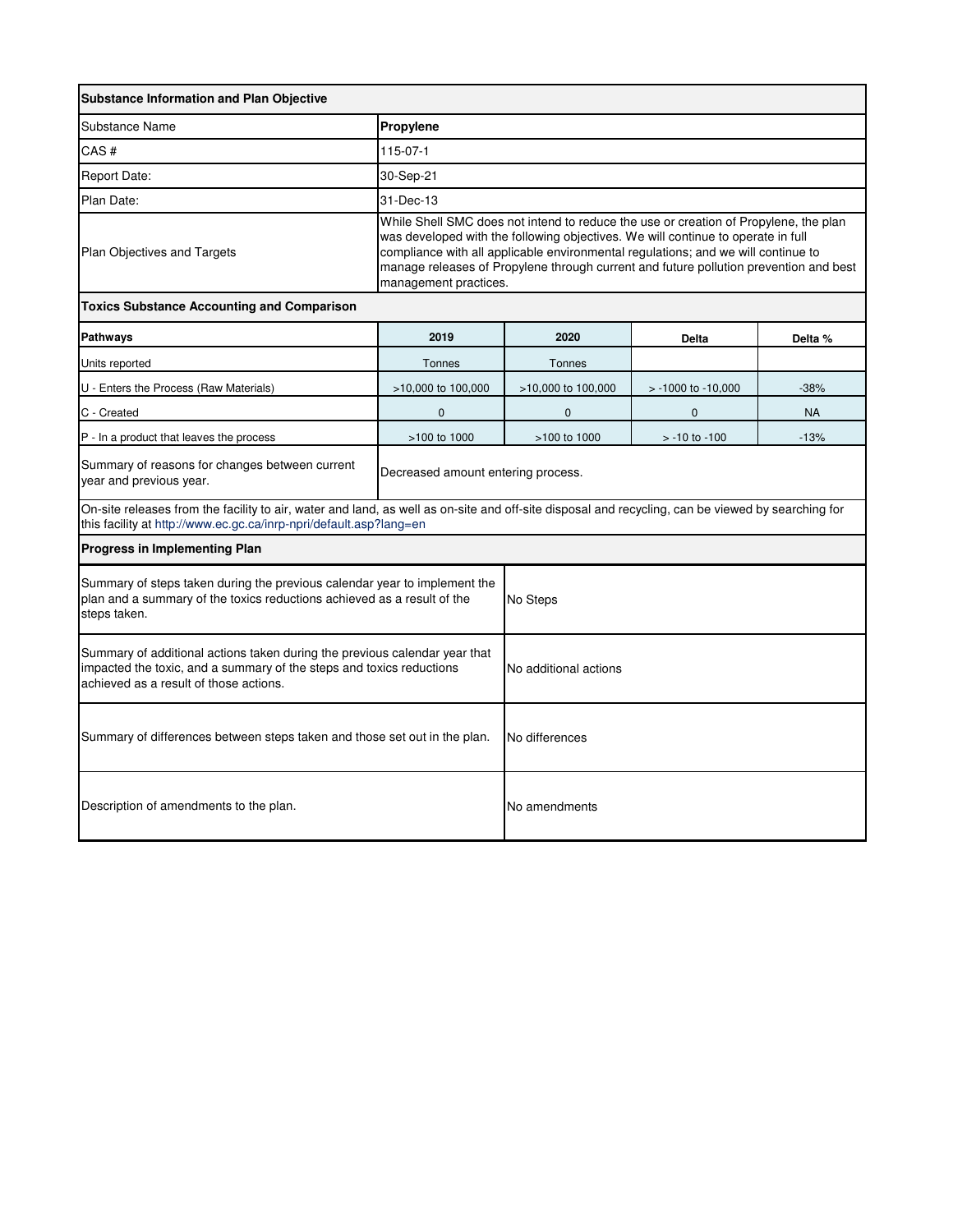| <b>Substance Information and Plan Objective</b>                                                                                                                                                                         |                                                                                                                                                                                                                                                                                                                                                                                             |                       |                   |           |
|-------------------------------------------------------------------------------------------------------------------------------------------------------------------------------------------------------------------------|---------------------------------------------------------------------------------------------------------------------------------------------------------------------------------------------------------------------------------------------------------------------------------------------------------------------------------------------------------------------------------------------|-----------------------|-------------------|-----------|
| Substance Name                                                                                                                                                                                                          | <b>Total Reduced Sulphur (as H2S)</b>                                                                                                                                                                                                                                                                                                                                                       |                       |                   |           |
| CAS#                                                                                                                                                                                                                    | <b>NA - M14</b>                                                                                                                                                                                                                                                                                                                                                                             |                       |                   |           |
| Report Date:                                                                                                                                                                                                            | 30-Sep-21                                                                                                                                                                                                                                                                                                                                                                                   |                       |                   |           |
| Plan Date:                                                                                                                                                                                                              | 31-Dec-13                                                                                                                                                                                                                                                                                                                                                                                   |                       |                   |           |
| Plan Objectives and Targets                                                                                                                                                                                             | While Shell SMC does not intend to reduce the use of Total Reduced Sulphur, the plan<br>was developed with the following objectives. We will continue to operate in full<br>compliance with all applicable environmental regulations; and we will continue to<br>manage releases of Total Reduced Sulphur through current and future pollution<br>prevention and best management practices. |                       |                   |           |
| <b>Toxics Substance Accounting and Comparison</b>                                                                                                                                                                       |                                                                                                                                                                                                                                                                                                                                                                                             |                       |                   |           |
| <b>Pathways</b>                                                                                                                                                                                                         | 2019                                                                                                                                                                                                                                                                                                                                                                                        | 2020                  | <b>Delta</b>      | Delta %   |
| Units reported                                                                                                                                                                                                          | Tonnes                                                                                                                                                                                                                                                                                                                                                                                      | Tonnes                |                   |           |
| U - Enters the Process (Raw Materials)                                                                                                                                                                                  | >100 to 1000                                                                                                                                                                                                                                                                                                                                                                                | >100 to 1000          | $> -10$ to $-100$ | $-6%$     |
| C - Created                                                                                                                                                                                                             | $\pmb{0}$                                                                                                                                                                                                                                                                                                                                                                                   | $\pmb{0}$             | $\pmb{0}$         | <b>NA</b> |
| P - In a product that leaves the process                                                                                                                                                                                | $\mathbf{0}$                                                                                                                                                                                                                                                                                                                                                                                | $\mathbf{0}$          | $\mathbf{0}$      | <b>NA</b> |
| Summary of reasons for changes between current<br>year and previous year.                                                                                                                                               | No significant change                                                                                                                                                                                                                                                                                                                                                                       |                       |                   |           |
| On-site releases from the facility to air, water and land, as well as on-site and off-site disposal and recycling, can be viewed by searching for<br>this facility at http://www.ec.gc.ca/inrp-npri/default.asp?lang=en |                                                                                                                                                                                                                                                                                                                                                                                             |                       |                   |           |
| <b>Progress in Implementing Plan</b>                                                                                                                                                                                    |                                                                                                                                                                                                                                                                                                                                                                                             |                       |                   |           |
| Summary of steps taken during the previous calendar year to implement the<br>plan and a summary of the toxics reductions achieved as a result of the<br>steps taken.                                                    |                                                                                                                                                                                                                                                                                                                                                                                             | No Steps              |                   |           |
| Summary of additional actions taken during the previous calendar year that<br>impacted the toxic, and a summary of the steps and toxics reductions<br>achieved as a result of those actions.                            |                                                                                                                                                                                                                                                                                                                                                                                             | No additional actions |                   |           |
| Summary of differences between steps taken and those set out in the plan.                                                                                                                                               |                                                                                                                                                                                                                                                                                                                                                                                             | No differences        |                   |           |
| Description of amendments to the plan.                                                                                                                                                                                  |                                                                                                                                                                                                                                                                                                                                                                                             | No amendments         |                   |           |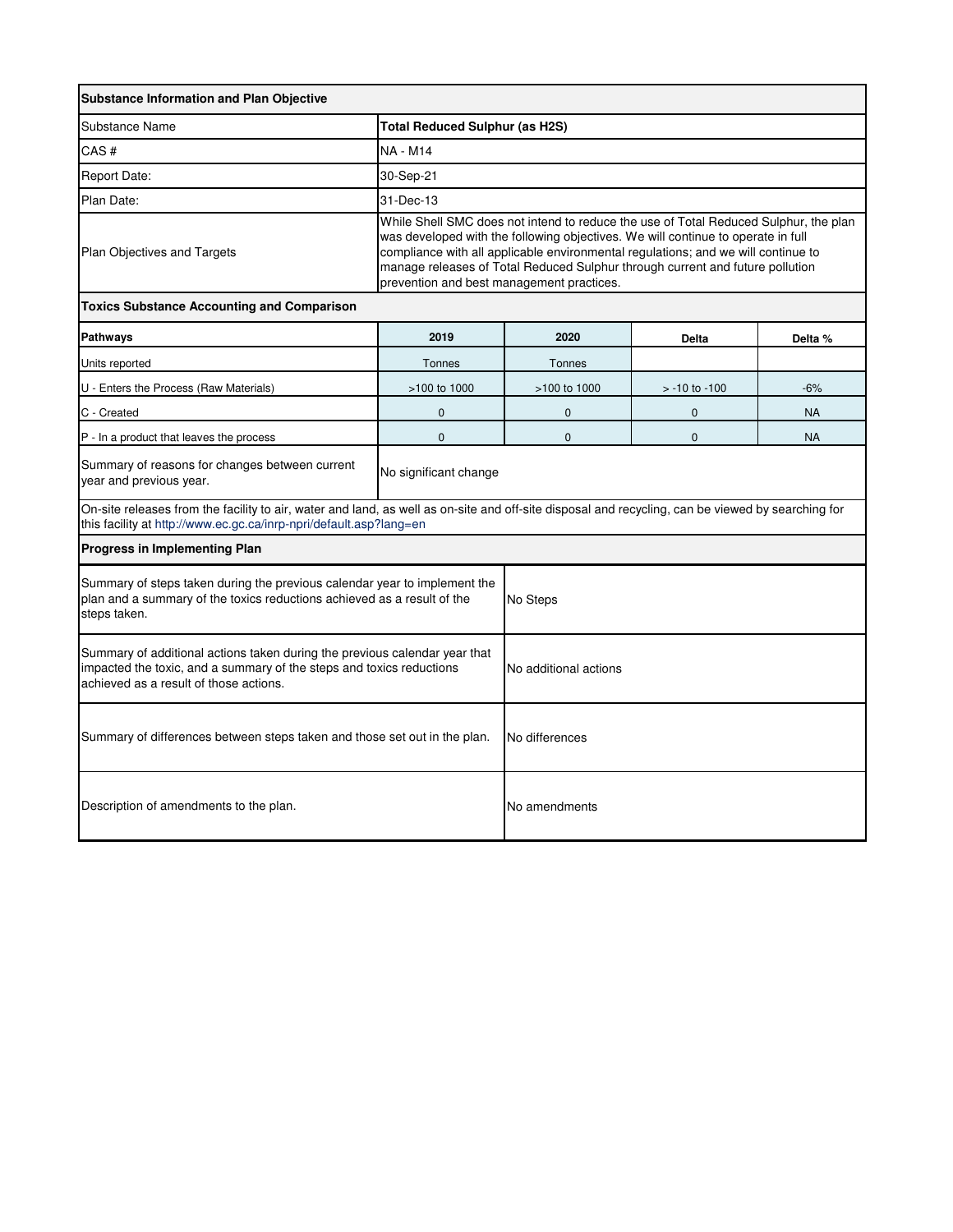| <b>Substance Information and Plan Objective</b>                                                                                                                                                                         |                                                                                                                                                                                                                                                                                                                                                                   |                                                 |                      |           |
|-------------------------------------------------------------------------------------------------------------------------------------------------------------------------------------------------------------------------|-------------------------------------------------------------------------------------------------------------------------------------------------------------------------------------------------------------------------------------------------------------------------------------------------------------------------------------------------------------------|-------------------------------------------------|----------------------|-----------|
| Substance Name                                                                                                                                                                                                          | <b>Fluorene</b>                                                                                                                                                                                                                                                                                                                                                   |                                                 |                      |           |
| CAS#                                                                                                                                                                                                                    | 86-73-7                                                                                                                                                                                                                                                                                                                                                           |                                                 |                      |           |
| Report Date:                                                                                                                                                                                                            | 30-Sep-21                                                                                                                                                                                                                                                                                                                                                         |                                                 |                      |           |
| Plan Date:                                                                                                                                                                                                              | 31-Dec-12                                                                                                                                                                                                                                                                                                                                                         |                                                 |                      |           |
| Plan Objectives and Targets                                                                                                                                                                                             | While Shell SMC does not intend to reduce the use of Fluorene, the plan was developed<br>with the following objectives. We will continue to operate in full compliance with all<br>applicable environmental regulations; and we will continue to manage releases of<br>Fluorene through current and future pollution prevention and best management<br>practices. |                                                 |                      |           |
| <b>Toxics Substance Accounting and Comparison</b>                                                                                                                                                                       |                                                                                                                                                                                                                                                                                                                                                                   |                                                 |                      |           |
| <b>Pathways</b>                                                                                                                                                                                                         | 2019                                                                                                                                                                                                                                                                                                                                                              | 2020                                            | <b>Delta</b>         | Delta %   |
| Units reported                                                                                                                                                                                                          | kg                                                                                                                                                                                                                                                                                                                                                                | kg                                              |                      |           |
| U - Enters the Process (Raw Materials)                                                                                                                                                                                  | >100,000 to 1,000,000                                                                                                                                                                                                                                                                                                                                             | >100,000 to 1,000,000                           | >-10,000 to -100,000 | $-6%$     |
| C - Created                                                                                                                                                                                                             | 0                                                                                                                                                                                                                                                                                                                                                                 | $\mathbf{0}$                                    | 0                    | <b>NA</b> |
| P - In a product that leaves the process                                                                                                                                                                                | >10,000 to 100,000                                                                                                                                                                                                                                                                                                                                                | >10,000 to 100,000                              | > -1000 to -10,000   | $-12%$    |
| Summary of reasons for changes between current<br>year and previous year.                                                                                                                                               |                                                                                                                                                                                                                                                                                                                                                                   | Decreased amount in product leaving the process |                      |           |
| On-site releases from the facility to air, water and land, as well as on-site and off-site disposal and recycling, can be viewed by searching for<br>this facility at http://www.ec.gc.ca/inrp-npri/default.asp?lang=en |                                                                                                                                                                                                                                                                                                                                                                   |                                                 |                      |           |
| Progress in Implementing Plan                                                                                                                                                                                           |                                                                                                                                                                                                                                                                                                                                                                   |                                                 |                      |           |
| Summary of steps taken during the previous calendar year to implement the<br>plan and a summary of the toxics reductions achieved as a result of the<br>steps taken.                                                    |                                                                                                                                                                                                                                                                                                                                                                   | No Steps                                        |                      |           |
| Summary of additional actions taken during the previous calendar year that<br>impacted the toxic, and a summary of the steps and toxics reductions<br>achieved as a result of those actions.                            |                                                                                                                                                                                                                                                                                                                                                                   | No additional actions                           |                      |           |
| Summary of differences between steps taken and those set out in the plan.                                                                                                                                               |                                                                                                                                                                                                                                                                                                                                                                   | No differences                                  |                      |           |
| Description of amendments to the plan.                                                                                                                                                                                  |                                                                                                                                                                                                                                                                                                                                                                   | No amendments                                   |                      |           |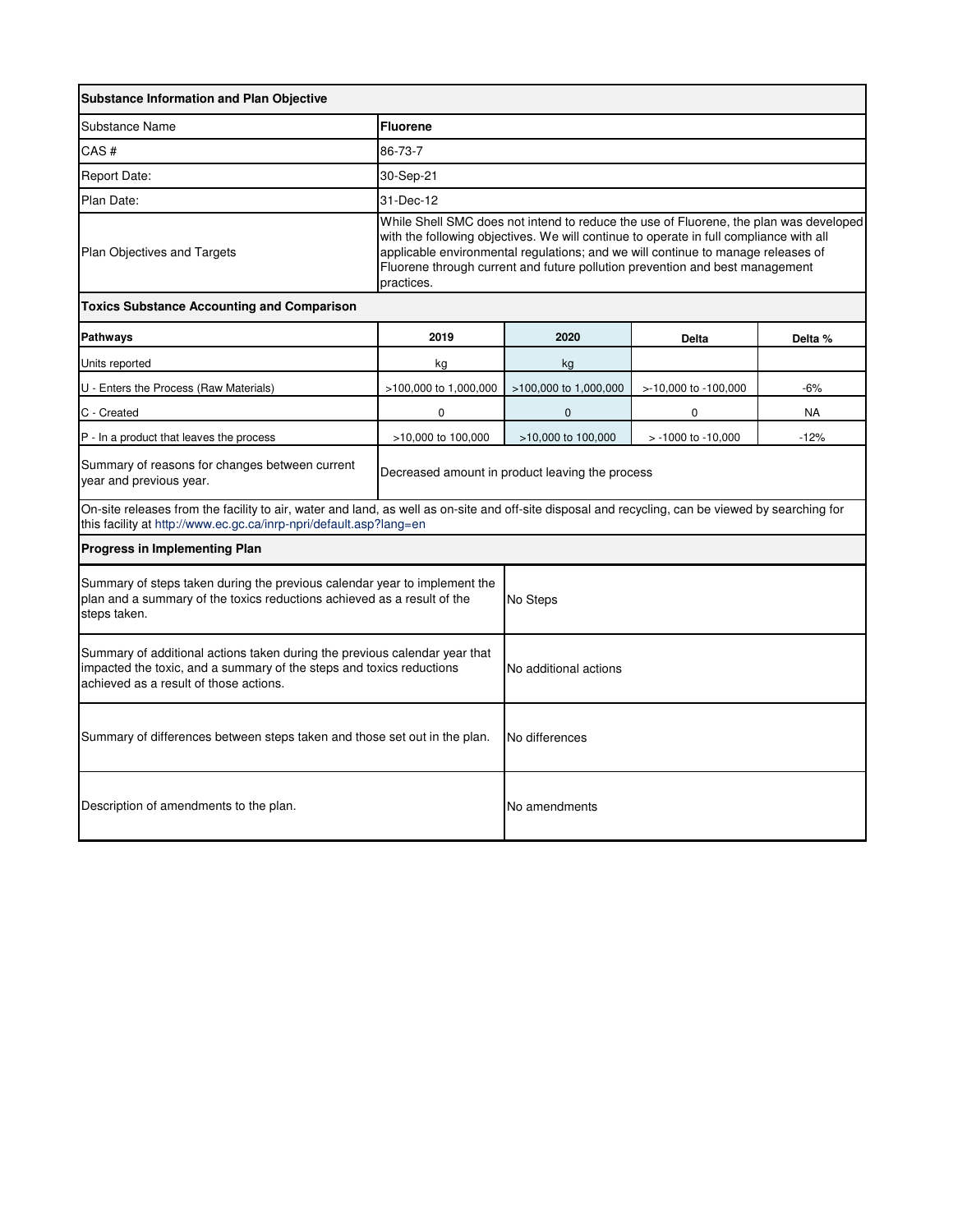| <b>Substance Information and Plan Objective</b>                                                                                                                                                                         |                                                                                                                                                                                                                                                                                                                                                                                                      |                       |              |           |  |
|-------------------------------------------------------------------------------------------------------------------------------------------------------------------------------------------------------------------------|------------------------------------------------------------------------------------------------------------------------------------------------------------------------------------------------------------------------------------------------------------------------------------------------------------------------------------------------------------------------------------------------------|-----------------------|--------------|-----------|--|
| Substance Name                                                                                                                                                                                                          | <b>Light Aliphatic Naphtha</b>                                                                                                                                                                                                                                                                                                                                                                       |                       |              |           |  |
| CAS#                                                                                                                                                                                                                    | 64742-89-8                                                                                                                                                                                                                                                                                                                                                                                           |                       |              |           |  |
| Report Date:                                                                                                                                                                                                            | 30-Sep-21                                                                                                                                                                                                                                                                                                                                                                                            |                       |              |           |  |
| Plan Date:                                                                                                                                                                                                              | 31-Dec-13                                                                                                                                                                                                                                                                                                                                                                                            |                       |              |           |  |
| <b>Plan Objectives and Targets</b>                                                                                                                                                                                      | While Shell SMC does not intend to reduce the creation of Light Aliphatic Naphtha, the<br>plan was developed with the following objectives. We will continue to operate in full<br>compliance with all applicable environmental regulations; and we will continue to<br>manage releases of Light Aliphatic Naphtha through current and future pollution<br>prevention and best management practices. |                       |              |           |  |
| <b>Toxics Substance Accounting and Comparison</b>                                                                                                                                                                       |                                                                                                                                                                                                                                                                                                                                                                                                      |                       |              |           |  |
| Pathways                                                                                                                                                                                                                | 2019                                                                                                                                                                                                                                                                                                                                                                                                 | 2020                  | <b>Delta</b> | Delta %   |  |
| Units reported                                                                                                                                                                                                          | Tonnes                                                                                                                                                                                                                                                                                                                                                                                               | Tonnes                |              |           |  |
| U - Enters the Process (Raw Materials)                                                                                                                                                                                  | $\mathbf 0$                                                                                                                                                                                                                                                                                                                                                                                          | $\mathbf 0$           | $\mathbf 0$  | <b>NA</b> |  |
| C - Created                                                                                                                                                                                                             | $>1$ to 10                                                                                                                                                                                                                                                                                                                                                                                           | $>1$ to 10            | $>0$ to 1    | 3%        |  |
| P - In a product that leaves the process                                                                                                                                                                                | 0                                                                                                                                                                                                                                                                                                                                                                                                    | $\mathbf 0$           | $\mathbf 0$  | <b>NA</b> |  |
| Summary of reasons for changes between current<br>year and previous year.                                                                                                                                               | No significant change                                                                                                                                                                                                                                                                                                                                                                                |                       |              |           |  |
| On-site releases from the facility to air, water and land, as well as on-site and off-site disposal and recycling, can be viewed by searching for<br>this facility at http://www.ec.gc.ca/inrp-npri/default.asp?lang=en |                                                                                                                                                                                                                                                                                                                                                                                                      |                       |              |           |  |
| Progress in Implementing Plan                                                                                                                                                                                           |                                                                                                                                                                                                                                                                                                                                                                                                      |                       |              |           |  |
| Summary of steps taken during the previous calendar year to implement the<br>plan and a summary of the toxics reductions achieved as a result of the<br>steps taken.                                                    |                                                                                                                                                                                                                                                                                                                                                                                                      | No Steps              |              |           |  |
| Summary of additional actions taken during the previous calendar year that<br>impacted the toxic, and a summary of the steps and toxics reductions<br>achieved as a result of those actions.                            |                                                                                                                                                                                                                                                                                                                                                                                                      | No additional actions |              |           |  |
| Summary of differences between steps taken and those set out in the plan.                                                                                                                                               |                                                                                                                                                                                                                                                                                                                                                                                                      | No differences        |              |           |  |
| Description of amendments to the plan.                                                                                                                                                                                  |                                                                                                                                                                                                                                                                                                                                                                                                      | No amendments         |              |           |  |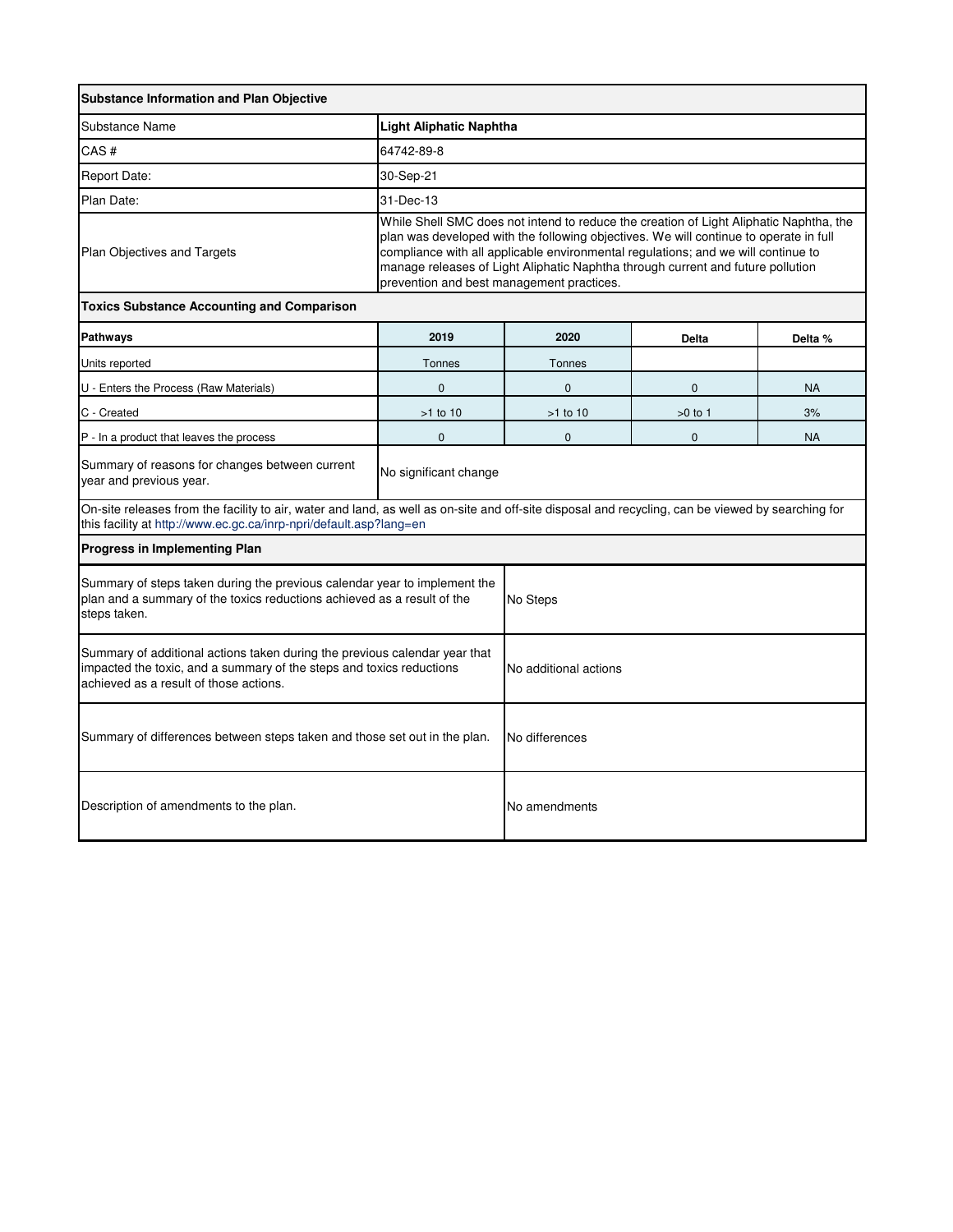| <b>Substance Information and Plan Objective</b>                                                                                                                                                                         |                                                                                                                                                                                                                                                                                                                                                                             |                       |                        |         |  |
|-------------------------------------------------------------------------------------------------------------------------------------------------------------------------------------------------------------------------|-----------------------------------------------------------------------------------------------------------------------------------------------------------------------------------------------------------------------------------------------------------------------------------------------------------------------------------------------------------------------------|-----------------------|------------------------|---------|--|
| Substance Name                                                                                                                                                                                                          | Propane                                                                                                                                                                                                                                                                                                                                                                     |                       |                        |         |  |
| CAS#                                                                                                                                                                                                                    | 74-98-6                                                                                                                                                                                                                                                                                                                                                                     |                       |                        |         |  |
| Report Date:                                                                                                                                                                                                            | 30-Sep-21                                                                                                                                                                                                                                                                                                                                                                   |                       |                        |         |  |
| Plan Date:                                                                                                                                                                                                              | 31-Dec-13                                                                                                                                                                                                                                                                                                                                                                   |                       |                        |         |  |
| <b>Plan Objectives and Targets</b>                                                                                                                                                                                      | While Shell SMC does not intend to reduce the use or creation of Propane, the plan was<br>developed with the following objectives. We will continue to operate in full compliance<br>with all applicable environmental regulations; and we will continue to manage releases<br>of Propane through current and future pollution prevention and best management<br>practices. |                       |                        |         |  |
| <b>Toxics Substance Accounting and Comparison</b>                                                                                                                                                                       |                                                                                                                                                                                                                                                                                                                                                                             |                       |                        |         |  |
| Pathways                                                                                                                                                                                                                | 2019                                                                                                                                                                                                                                                                                                                                                                        | 2020                  | <b>Delta</b>           | Delta % |  |
| Units reported                                                                                                                                                                                                          | Tonnes                                                                                                                                                                                                                                                                                                                                                                      | Tonnes                |                        |         |  |
| U - Enters the Process (Raw Materials)                                                                                                                                                                                  | >1000 to 10,000                                                                                                                                                                                                                                                                                                                                                             | >1000 to 10,000       | $> -1000$ to $-10,000$ | $-35%$  |  |
| C - Created                                                                                                                                                                                                             | >10,000 to 100,000                                                                                                                                                                                                                                                                                                                                                          | >10,000 to 100,000    | > -100 to -1000        | $-2%$   |  |
| P - In a product that leaves the process                                                                                                                                                                                | >10,000 to 100,000                                                                                                                                                                                                                                                                                                                                                          | >10,000 to 100,000    | $> -1000$ to $-10,000$ | $-12%$  |  |
| Summary of reasons for changes between current<br>year and previous year.                                                                                                                                               | Increased amount entering the process.                                                                                                                                                                                                                                                                                                                                      |                       |                        |         |  |
| On-site releases from the facility to air, water and land, as well as on-site and off-site disposal and recycling, can be viewed by searching for<br>this facility at http://www.ec.gc.ca/inrp-npri/default.asp?lang=en |                                                                                                                                                                                                                                                                                                                                                                             |                       |                        |         |  |
| <b>Progress in Implementing Plan</b>                                                                                                                                                                                    |                                                                                                                                                                                                                                                                                                                                                                             |                       |                        |         |  |
| Summary of steps taken during the previous calendar year to implement the<br>plan and a summary of the toxics reductions achieved as a result of the<br>steps taken.                                                    |                                                                                                                                                                                                                                                                                                                                                                             | No Steps              |                        |         |  |
| Summary of additional actions taken during the previous calendar year that<br>impacted the toxic, and a summary of the steps and toxics reductions<br>achieved as a result of those actions.                            |                                                                                                                                                                                                                                                                                                                                                                             | No additional actions |                        |         |  |
| Summary of differences between steps taken and those set out in the plan.                                                                                                                                               |                                                                                                                                                                                                                                                                                                                                                                             | No differences        |                        |         |  |
| Description of amendments to the plan.                                                                                                                                                                                  |                                                                                                                                                                                                                                                                                                                                                                             | No amendments         |                        |         |  |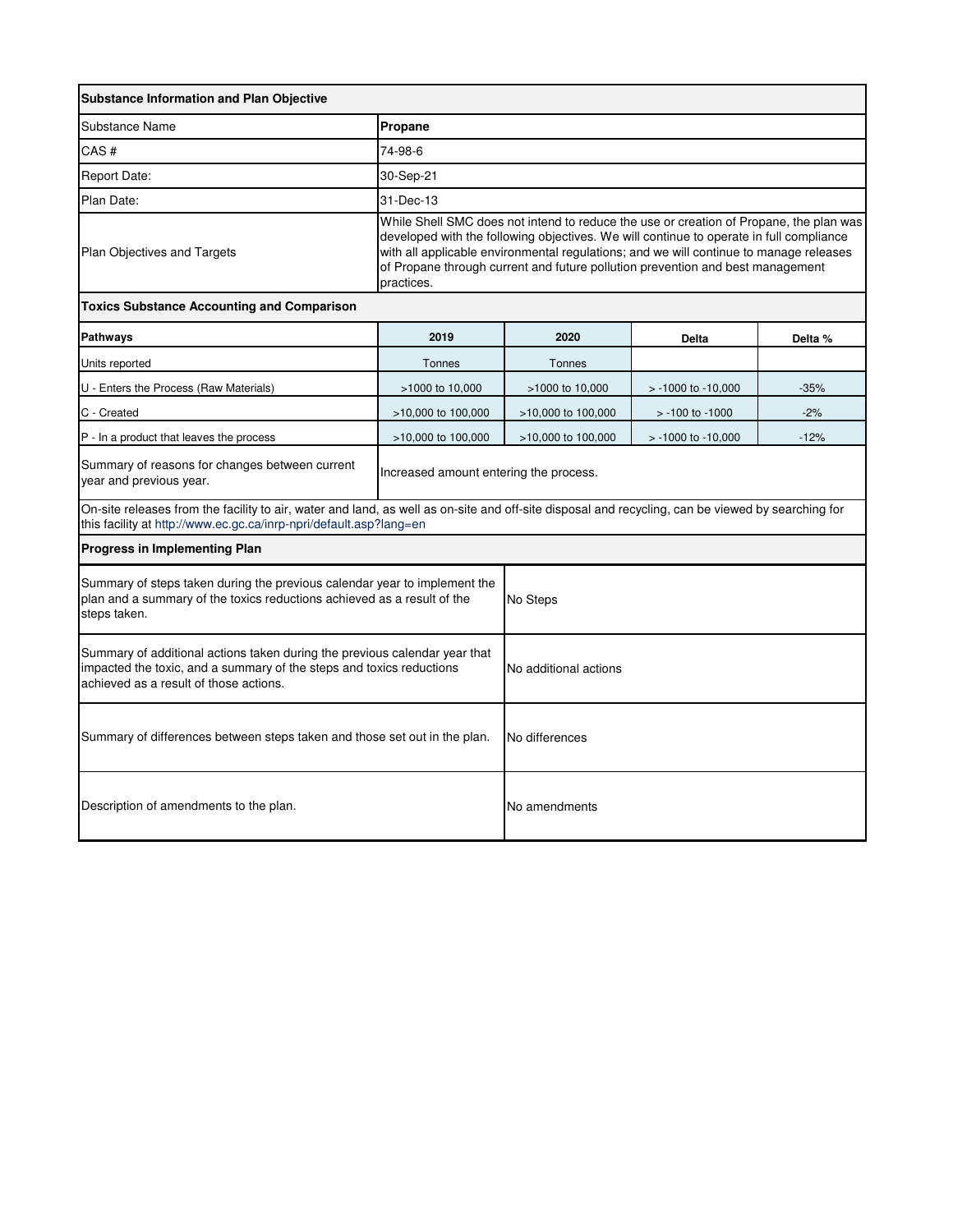| <b>Substance Information and Plan Objective</b>                                                                                                                                                                         |                                                                                                                                                                                                                                                                                                                                                                           |                       |                         |         |
|-------------------------------------------------------------------------------------------------------------------------------------------------------------------------------------------------------------------------|---------------------------------------------------------------------------------------------------------------------------------------------------------------------------------------------------------------------------------------------------------------------------------------------------------------------------------------------------------------------------|-----------------------|-------------------------|---------|
| Substance Name                                                                                                                                                                                                          | <b>Butane (all isomers)</b>                                                                                                                                                                                                                                                                                                                                               |                       |                         |         |
| CAS#                                                                                                                                                                                                                    | NA - 24                                                                                                                                                                                                                                                                                                                                                                   |                       |                         |         |
| Report Date:                                                                                                                                                                                                            | 30-Sep-21                                                                                                                                                                                                                                                                                                                                                                 |                       |                         |         |
| Plan Date:                                                                                                                                                                                                              | 31-Dec-13                                                                                                                                                                                                                                                                                                                                                                 |                       |                         |         |
| Plan Objectives and Targets                                                                                                                                                                                             | While Shell SMC does not intend to reduce the use or creation of Butane, the plan was<br>developed with the following objectives. We will continue to operate in full compliance<br>with all applicable environmental regulations; and we will continue to manage releases<br>of Butane through current and future pollution prevention and best management<br>practices. |                       |                         |         |
| <b>Toxics Substance Accounting and Comparison</b>                                                                                                                                                                       |                                                                                                                                                                                                                                                                                                                                                                           |                       |                         |         |
| Pathways                                                                                                                                                                                                                | 2019                                                                                                                                                                                                                                                                                                                                                                      | 2020                  | Delta                   | Delta % |
| Units reported                                                                                                                                                                                                          | Tonnes                                                                                                                                                                                                                                                                                                                                                                    | Tonnes                |                         |         |
| U - Enters the Process (Raw Materials)                                                                                                                                                                                  | >10,000 to 100,000                                                                                                                                                                                                                                                                                                                                                        | >10,000 to 100,000    | >1000 to 10,000         | 13%     |
| C - Created                                                                                                                                                                                                             | >100,000 to 1,000,000                                                                                                                                                                                                                                                                                                                                                     | >100,000 to 1,000,000 | >-10,000 to -100,000    | $-11%$  |
| P - In a product that leaves the process                                                                                                                                                                                | >100,000 to 1,000,000                                                                                                                                                                                                                                                                                                                                                     | >100,000 to 1,000,000 | $>10,000$ to $-100,000$ | -7%     |
| Summary of reasons for changes between current<br>year and previous year.                                                                                                                                               | Decreased amount created.                                                                                                                                                                                                                                                                                                                                                 |                       |                         |         |
| On-site releases from the facility to air, water and land, as well as on-site and off-site disposal and recycling, can be viewed by searching for<br>this facility at http://www.ec.gc.ca/inrp-npri/default.asp?lang=en |                                                                                                                                                                                                                                                                                                                                                                           |                       |                         |         |
| <b>Progress in Implementing Plan</b>                                                                                                                                                                                    |                                                                                                                                                                                                                                                                                                                                                                           |                       |                         |         |
| Summary of steps taken during the previous calendar year to implement the<br>plan and a summary of the toxics reductions achieved as a result of the<br>steps taken.                                                    |                                                                                                                                                                                                                                                                                                                                                                           | No Steps              |                         |         |
| Summary of additional actions taken during the previous calendar year that<br>impacted the toxic, and a summary of the steps and toxics reductions<br>achieved as a result of those actions.                            |                                                                                                                                                                                                                                                                                                                                                                           | No additional actions |                         |         |
| Summary of differences between steps taken and those set out in the plan.                                                                                                                                               |                                                                                                                                                                                                                                                                                                                                                                           | No differences        |                         |         |
| Description of amendments to the plan.                                                                                                                                                                                  |                                                                                                                                                                                                                                                                                                                                                                           | No amendments         |                         |         |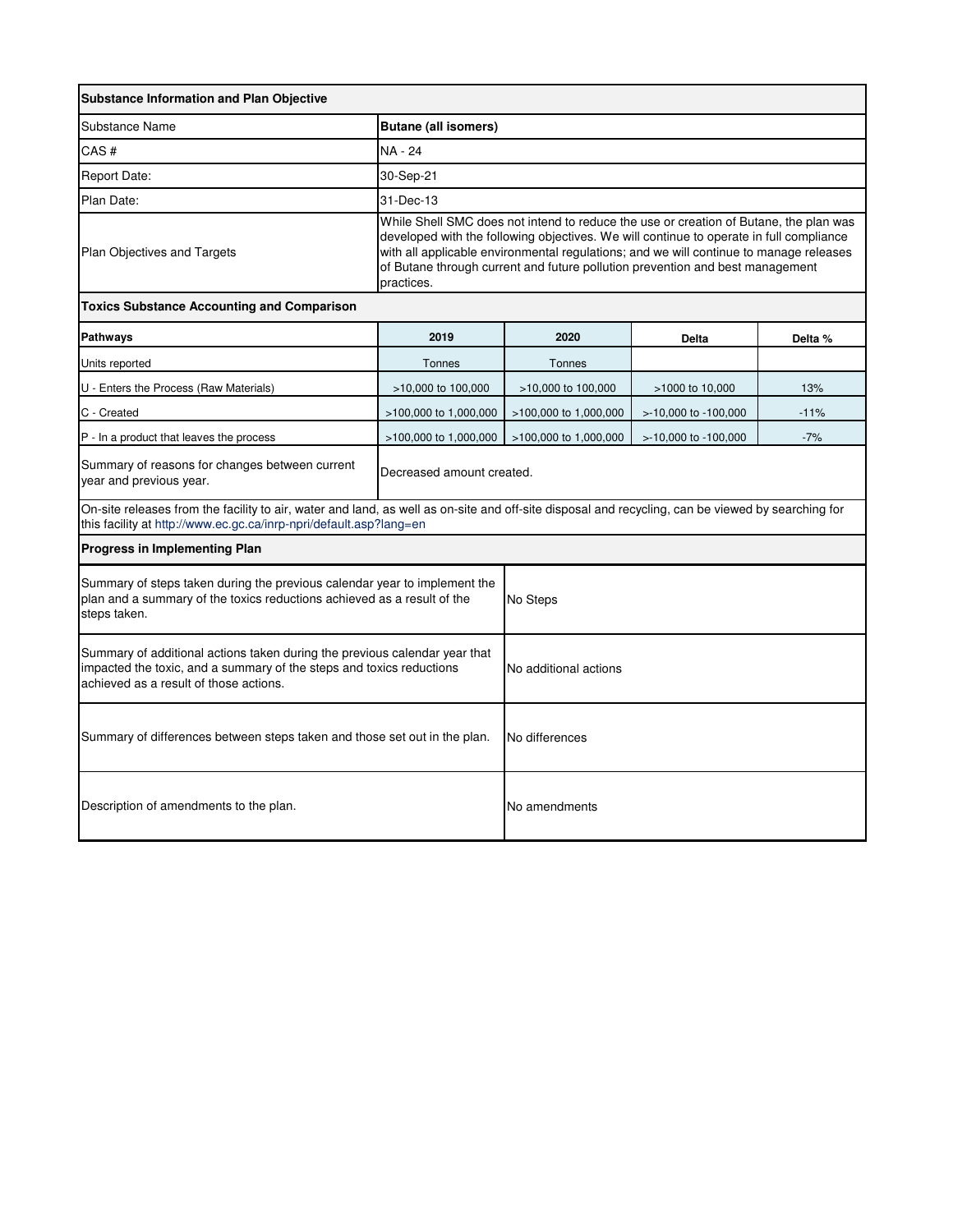| <b>Substance Information and Plan Objective</b>                                                                                                                                                                         |                                                                                                                                                                                                                                                                                                                                                                           |                       |              |           |
|-------------------------------------------------------------------------------------------------------------------------------------------------------------------------------------------------------------------------|---------------------------------------------------------------------------------------------------------------------------------------------------------------------------------------------------------------------------------------------------------------------------------------------------------------------------------------------------------------------------|-----------------------|--------------|-----------|
| Substance Name                                                                                                                                                                                                          | <b>Butene (all isomers)</b>                                                                                                                                                                                                                                                                                                                                               |                       |              |           |
| CAS#                                                                                                                                                                                                                    | 25167-67-3                                                                                                                                                                                                                                                                                                                                                                |                       |              |           |
| Report Date:                                                                                                                                                                                                            | 30-Sep-21                                                                                                                                                                                                                                                                                                                                                                 |                       |              |           |
| Plan Date:                                                                                                                                                                                                              | 31-Dec-13                                                                                                                                                                                                                                                                                                                                                                 |                       |              |           |
| <b>Plan Objectives and Targets</b>                                                                                                                                                                                      | While Shell SMC does not intend to reduce the use or creation of Butene, the plan was<br>developed with the following objectives. We will continue to operate in full compliance<br>with all applicable environmental regulations; and we will continue to manage releases<br>of Butene through current and future pollution prevention and best management<br>practices. |                       |              |           |
| <b>Toxics Substance Accounting and Comparison</b>                                                                                                                                                                       |                                                                                                                                                                                                                                                                                                                                                                           |                       |              |           |
| <b>Pathways</b>                                                                                                                                                                                                         | 2019                                                                                                                                                                                                                                                                                                                                                                      | 2020                  | <b>Delta</b> | Delta %   |
| Units reported                                                                                                                                                                                                          | Tonnes                                                                                                                                                                                                                                                                                                                                                                    | Tonnes                |              |           |
| U - Enters the Process (Raw Materials)                                                                                                                                                                                  | $\mathbf{0}$                                                                                                                                                                                                                                                                                                                                                              | $\mathbf{0}$          | $\mathbf{0}$ | <b>NA</b> |
| C - Created                                                                                                                                                                                                             | >10,000 to 100,000                                                                                                                                                                                                                                                                                                                                                        | >10,000 to 100,000    | >100 to 1000 | 1%        |
| P - In a product that leaves the process                                                                                                                                                                                | >10,000 to 100,000                                                                                                                                                                                                                                                                                                                                                        | >10,000 to 100,000    | >100 to 1000 | 1%        |
| Summary of reasons for changes between current<br>year and previous year.                                                                                                                                               | No significant change                                                                                                                                                                                                                                                                                                                                                     |                       |              |           |
| On-site releases from the facility to air, water and land, as well as on-site and off-site disposal and recycling, can be viewed by searching for<br>this facility at http://www.ec.gc.ca/inrp-npri/default.asp?lang=en |                                                                                                                                                                                                                                                                                                                                                                           |                       |              |           |
| Progress in Implementing Plan                                                                                                                                                                                           |                                                                                                                                                                                                                                                                                                                                                                           |                       |              |           |
| Summary of steps taken during the previous calendar year to implement the<br>plan and a summary of the toxics reductions achieved as a result of the<br>steps taken.                                                    |                                                                                                                                                                                                                                                                                                                                                                           | No Steps              |              |           |
| Summary of additional actions taken during the previous calendar year that<br>impacted the toxic, and a summary of the steps and toxics reductions<br>achieved as a result of those actions.                            |                                                                                                                                                                                                                                                                                                                                                                           | No additional actions |              |           |
| Summary of differences between steps taken and those set out in the plan.                                                                                                                                               |                                                                                                                                                                                                                                                                                                                                                                           | No differences        |              |           |
| Description of amendments to the plan.                                                                                                                                                                                  |                                                                                                                                                                                                                                                                                                                                                                           | No amendments         |              |           |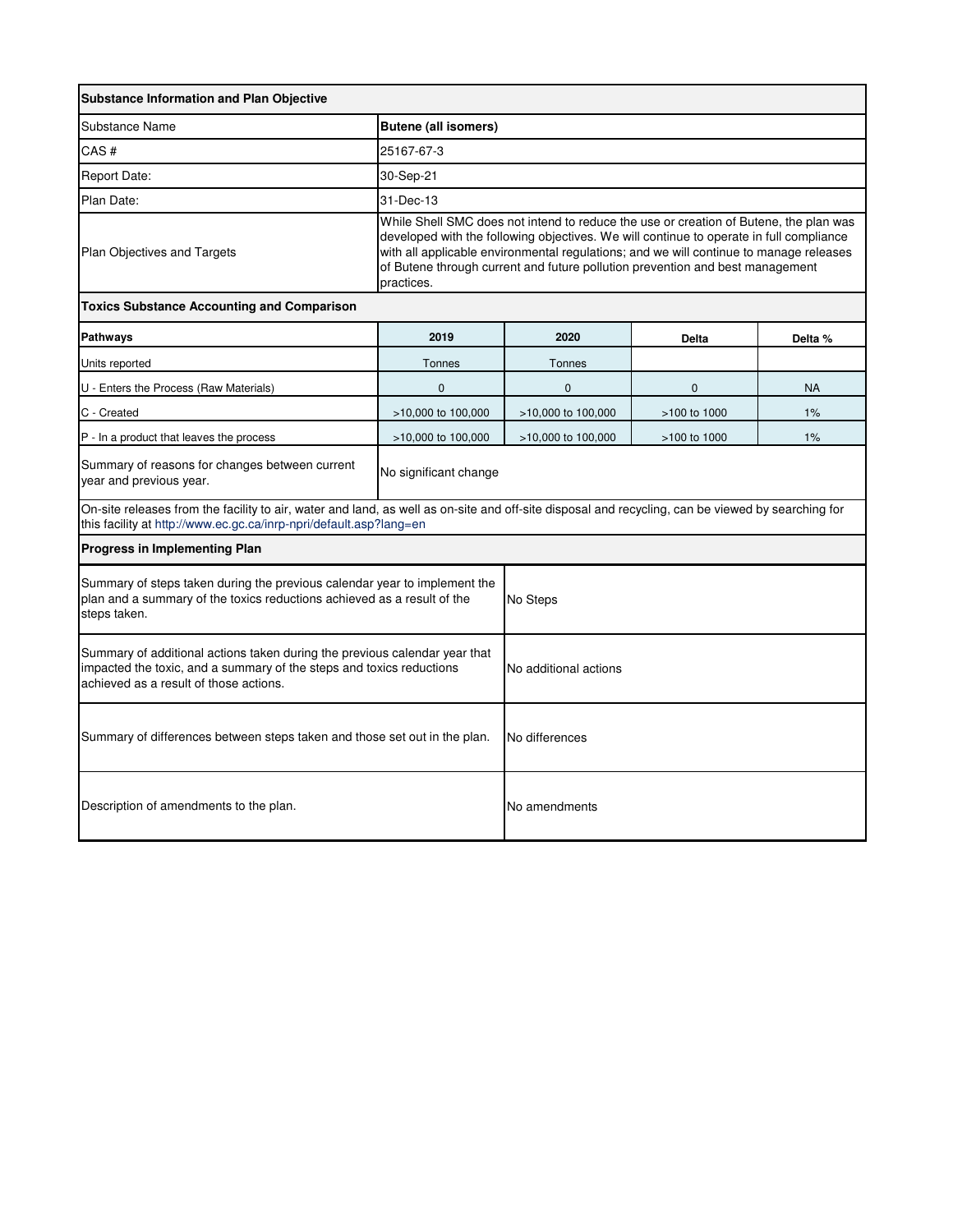| <b>Substance Information and Plan Objective</b>                                                                                                                                                                         |                                                                                                                                                                                                                                                                                                                                                                             |                                                              |                        |         |
|-------------------------------------------------------------------------------------------------------------------------------------------------------------------------------------------------------------------------|-----------------------------------------------------------------------------------------------------------------------------------------------------------------------------------------------------------------------------------------------------------------------------------------------------------------------------------------------------------------------------|--------------------------------------------------------------|------------------------|---------|
| Substance Name                                                                                                                                                                                                          | Heptane (all isomers)                                                                                                                                                                                                                                                                                                                                                       |                                                              |                        |         |
| CAS#                                                                                                                                                                                                                    | NA - 31                                                                                                                                                                                                                                                                                                                                                                     |                                                              |                        |         |
| Report Date:                                                                                                                                                                                                            | 30-Sep-21                                                                                                                                                                                                                                                                                                                                                                   |                                                              |                        |         |
| Plan Date:                                                                                                                                                                                                              | 31-Dec-13                                                                                                                                                                                                                                                                                                                                                                   |                                                              |                        |         |
| <b>Plan Objectives and Targets</b>                                                                                                                                                                                      | While Shell SMC does not intend to reduce the use or creation of Heptane, the plan was<br>developed with the following objectives. We will continue to operate in full compliance<br>with all applicable environmental regulations; and we will continue to manage releases<br>of Heptane through current and future pollution prevention and best management<br>practices. |                                                              |                        |         |
| <b>Toxics Substance Accounting and Comparison</b>                                                                                                                                                                       |                                                                                                                                                                                                                                                                                                                                                                             |                                                              |                        |         |
| <b>Pathways</b>                                                                                                                                                                                                         | 2019                                                                                                                                                                                                                                                                                                                                                                        | 2020                                                         | <b>Delta</b>           | Delta % |
| Units reported                                                                                                                                                                                                          | Tonnes                                                                                                                                                                                                                                                                                                                                                                      | Tonnes                                                       |                        |         |
| U - Enters the Process (Raw Materials)                                                                                                                                                                                  | >1000 to 10,000                                                                                                                                                                                                                                                                                                                                                             | >1000 to 10,000                                              | $> -1000$ to $-10,000$ | $-12%$  |
| C - Created                                                                                                                                                                                                             | >1000 to 10,000                                                                                                                                                                                                                                                                                                                                                             | >1000 to 10,000                                              | > -100 to -1000        | $-10%$  |
| P - In a product that leaves the process                                                                                                                                                                                | >10,000 to 100,000                                                                                                                                                                                                                                                                                                                                                          | >10,000 to 100,000                                           | $> -1000$ to $-10,000$ | $-11%$  |
| Summary of reasons for changes between current<br>year and previous year.                                                                                                                                               |                                                                                                                                                                                                                                                                                                                                                                             | Decreased amount entering process, and contained in products |                        |         |
| On-site releases from the facility to air, water and land, as well as on-site and off-site disposal and recycling, can be viewed by searching for<br>this facility at http://www.ec.gc.ca/inrp-npri/default.asp?lang=en |                                                                                                                                                                                                                                                                                                                                                                             |                                                              |                        |         |
| Progress in Implementing Plan                                                                                                                                                                                           |                                                                                                                                                                                                                                                                                                                                                                             |                                                              |                        |         |
| Summary of steps taken during the previous calendar year to implement the<br>plan and a summary of the toxics reductions achieved as a result of the<br>steps taken.                                                    |                                                                                                                                                                                                                                                                                                                                                                             | No Steps                                                     |                        |         |
| Summary of additional actions taken during the previous calendar year that<br>impacted the toxic, and a summary of the steps and toxics reductions<br>achieved as a result of those actions.                            |                                                                                                                                                                                                                                                                                                                                                                             | No additional actions                                        |                        |         |
| Summary of differences between steps taken and those set out in the plan.                                                                                                                                               |                                                                                                                                                                                                                                                                                                                                                                             | No differences                                               |                        |         |
| Description of amendments to the plan.                                                                                                                                                                                  |                                                                                                                                                                                                                                                                                                                                                                             | No amendments                                                |                        |         |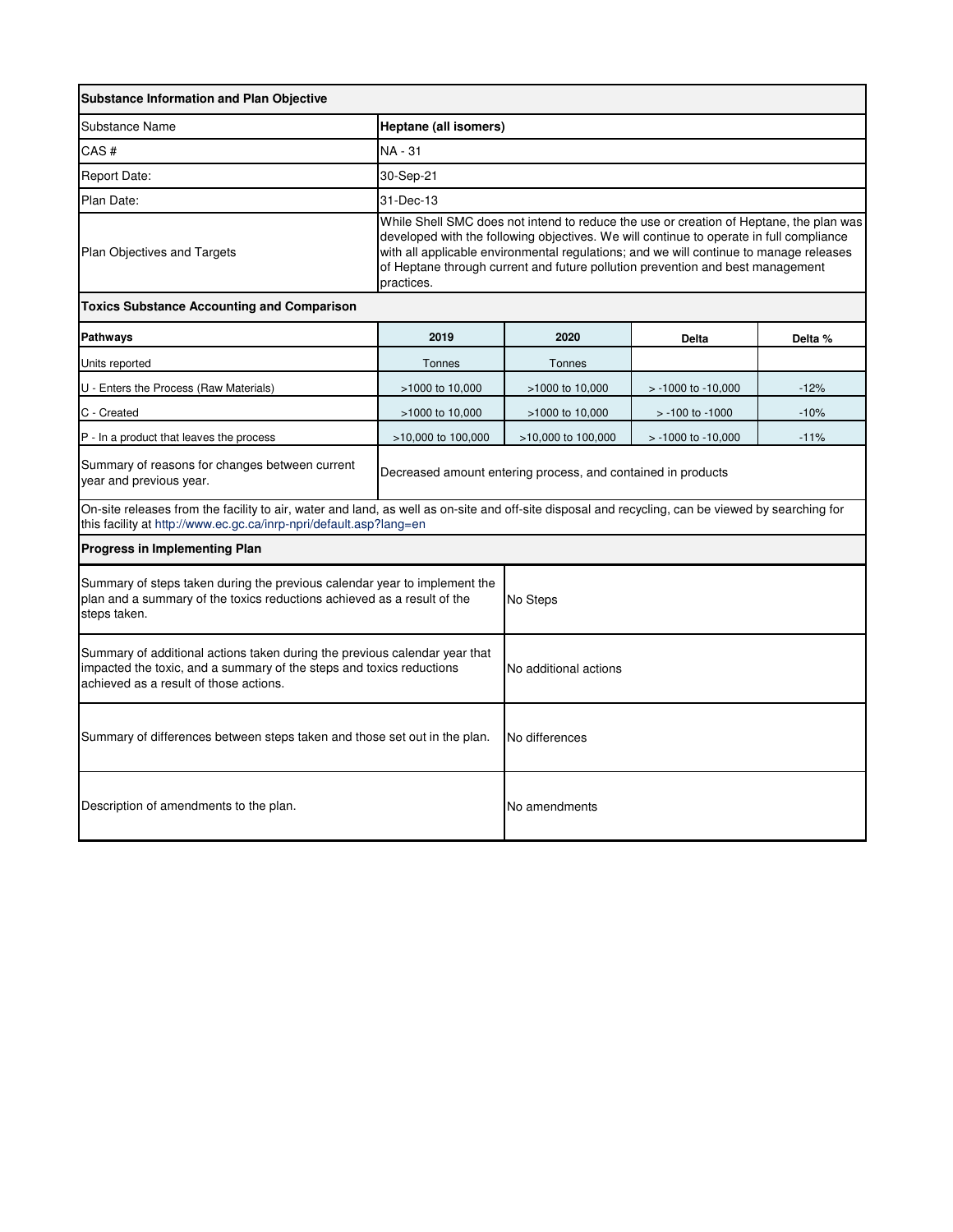| <b>Substance Information and Plan Objective</b>                                                                                                                                                                         |                                                                                                                                                                                                                                                                                                                                                                           |                                                               |                        |         |
|-------------------------------------------------------------------------------------------------------------------------------------------------------------------------------------------------------------------------|---------------------------------------------------------------------------------------------------------------------------------------------------------------------------------------------------------------------------------------------------------------------------------------------------------------------------------------------------------------------------|---------------------------------------------------------------|------------------------|---------|
| Substance Name                                                                                                                                                                                                          | Octane (all isomers)                                                                                                                                                                                                                                                                                                                                                      |                                                               |                        |         |
| CAS#                                                                                                                                                                                                                    | NA - 34                                                                                                                                                                                                                                                                                                                                                                   |                                                               |                        |         |
| Report Date:                                                                                                                                                                                                            | 30-Sep-21                                                                                                                                                                                                                                                                                                                                                                 |                                                               |                        |         |
| Plan Date:                                                                                                                                                                                                              | 31-Dec-13                                                                                                                                                                                                                                                                                                                                                                 |                                                               |                        |         |
| <b>Plan Objectives and Targets</b>                                                                                                                                                                                      | While Shell SMC does not intend to reduce the use or creation of Octane, the plan was<br>developed with the following objectives. We will continue to operate in full compliance<br>with all applicable environmental regulations; and we will continue to manage releases<br>of Octane through current and future pollution prevention and best management<br>practices. |                                                               |                        |         |
| <b>Toxics Substance Accounting and Comparison</b>                                                                                                                                                                       |                                                                                                                                                                                                                                                                                                                                                                           |                                                               |                        |         |
| <b>Pathways</b>                                                                                                                                                                                                         | 2019                                                                                                                                                                                                                                                                                                                                                                      | 2020                                                          | <b>Delta</b>           | Delta % |
| Units reported                                                                                                                                                                                                          | Tonnes                                                                                                                                                                                                                                                                                                                                                                    | Tonnes                                                        |                        |         |
| U - Enters the Process (Raw Materials)                                                                                                                                                                                  | >10,000 to 100,000                                                                                                                                                                                                                                                                                                                                                        | >10,000 to 100,000                                            | > -100 to -1000        | $-6%$   |
| C - Created                                                                                                                                                                                                             | >10,000 to 100,000                                                                                                                                                                                                                                                                                                                                                        | >10,000 to 100,000                                            | $> -1000$ to $-10,000$ | $-12%$  |
| P - In a product that leaves the process                                                                                                                                                                                | >10,000 to 100,000                                                                                                                                                                                                                                                                                                                                                        | >10,000 to 100,000                                            | $> -1000$ to $-10,000$ | $-10%$  |
| Summary of reasons for changes between current<br>year and previous year.                                                                                                                                               |                                                                                                                                                                                                                                                                                                                                                                           | Decreased amount created in process and contained in products |                        |         |
| On-site releases from the facility to air, water and land, as well as on-site and off-site disposal and recycling, can be viewed by searching for<br>this facility at http://www.ec.gc.ca/inrp-npri/default.asp?lang=en |                                                                                                                                                                                                                                                                                                                                                                           |                                                               |                        |         |
| Progress in Implementing Plan                                                                                                                                                                                           |                                                                                                                                                                                                                                                                                                                                                                           |                                                               |                        |         |
| Summary of steps taken during the previous calendar year to implement the<br>plan and a summary of the toxics reductions achieved as a result of the<br>steps taken.                                                    |                                                                                                                                                                                                                                                                                                                                                                           | No Steps                                                      |                        |         |
| Summary of additional actions taken during the previous calendar year that<br>impacted the toxic, and a summary of the steps and toxics reductions<br>achieved as a result of those actions.                            |                                                                                                                                                                                                                                                                                                                                                                           | No additional actions                                         |                        |         |
| Summary of differences between steps taken and those set out in the plan.                                                                                                                                               |                                                                                                                                                                                                                                                                                                                                                                           | No differences                                                |                        |         |
| Description of amendments to the plan.                                                                                                                                                                                  |                                                                                                                                                                                                                                                                                                                                                                           | No amendments                                                 |                        |         |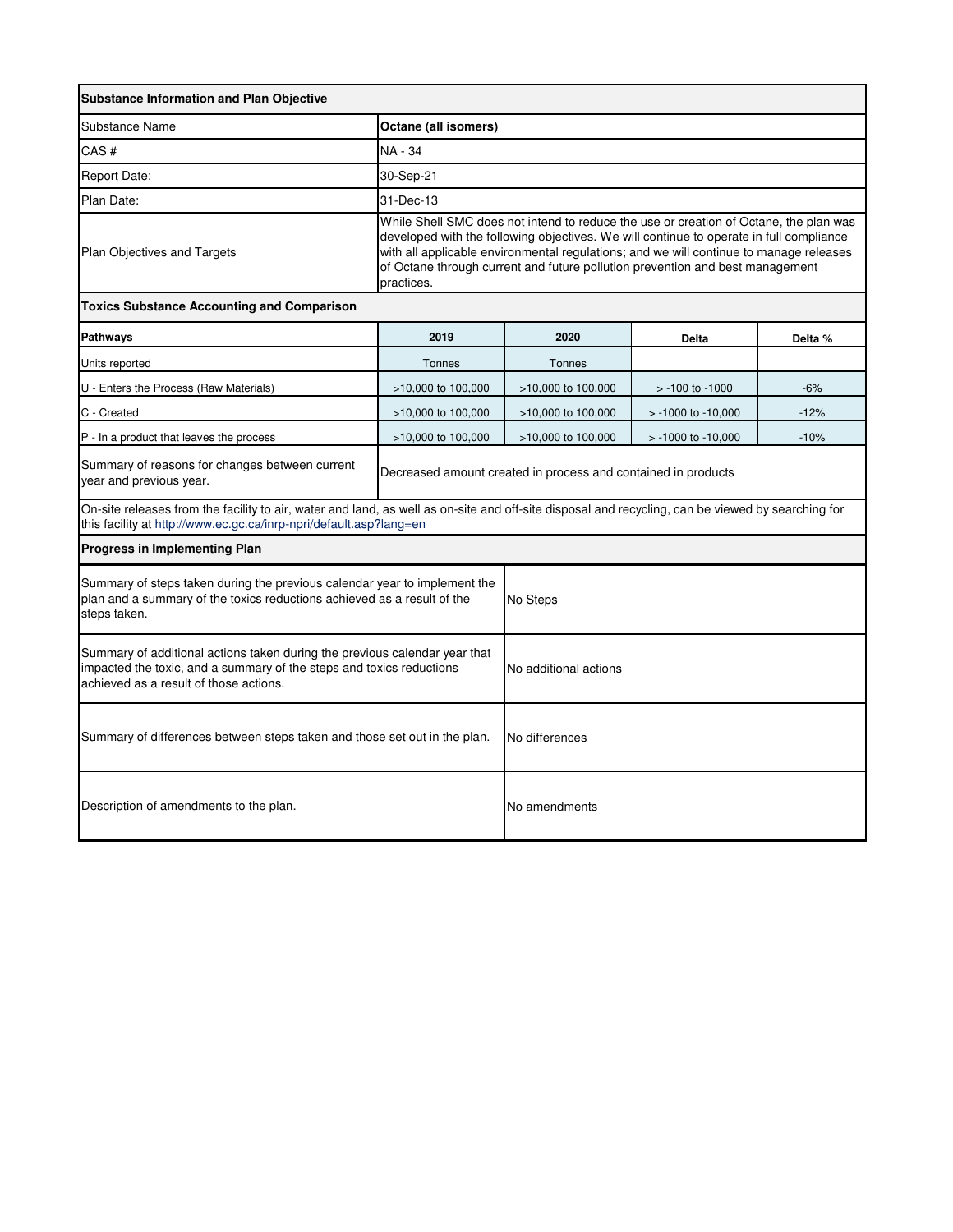| <b>Substance Information and Plan Objective</b>                                                                                                                                                                         |                                                                                                                                                                                                                                                                                                                                                                             |                       |                 |         |
|-------------------------------------------------------------------------------------------------------------------------------------------------------------------------------------------------------------------------|-----------------------------------------------------------------------------------------------------------------------------------------------------------------------------------------------------------------------------------------------------------------------------------------------------------------------------------------------------------------------------|-----------------------|-----------------|---------|
| Substance Name                                                                                                                                                                                                          | Pentane (all isomers)                                                                                                                                                                                                                                                                                                                                                       |                       |                 |         |
| CAS#                                                                                                                                                                                                                    | NA - 35                                                                                                                                                                                                                                                                                                                                                                     |                       |                 |         |
| Report Date:                                                                                                                                                                                                            | 30-Sep-21                                                                                                                                                                                                                                                                                                                                                                   |                       |                 |         |
| Plan Date:                                                                                                                                                                                                              | 31-Dec-13                                                                                                                                                                                                                                                                                                                                                                   |                       |                 |         |
| Plan Objectives and Targets                                                                                                                                                                                             | While Shell SMC does not intend to reduce the use or creation of Pentane, the plan was<br>developed with the following objectives. We will continue to operate in full compliance<br>with all applicable environmental regulations; and we will continue to manage releases<br>of Pentane through current and future pollution prevention and best management<br>practices. |                       |                 |         |
| <b>Toxics Substance Accounting and Comparison</b>                                                                                                                                                                       |                                                                                                                                                                                                                                                                                                                                                                             |                       |                 |         |
| Pathways                                                                                                                                                                                                                | 2019                                                                                                                                                                                                                                                                                                                                                                        | 2020                  | <b>Delta</b>    | Delta % |
| Units reported                                                                                                                                                                                                          | Tonnes                                                                                                                                                                                                                                                                                                                                                                      | Tonnes                |                 |         |
| U - Enters the Process (Raw Materials)                                                                                                                                                                                  | >100 to 1000                                                                                                                                                                                                                                                                                                                                                                | >100 to 1000          | >10 to 100      | 25%     |
| C - Created                                                                                                                                                                                                             | >1000 to 10,000                                                                                                                                                                                                                                                                                                                                                             | >1000 to 10,000       | >1000 to 10,000 | 35%     |
| P - In a product that leaves the process                                                                                                                                                                                | >1000 to 10,000                                                                                                                                                                                                                                                                                                                                                             | >1000 to 10,000       | >1000 to 10,000 | 44%     |
| Summary of reasons for changes between current<br>year and previous year.                                                                                                                                               | Increased amount created in process                                                                                                                                                                                                                                                                                                                                         |                       |                 |         |
| On-site releases from the facility to air, water and land, as well as on-site and off-site disposal and recycling, can be viewed by searching for<br>this facility at http://www.ec.gc.ca/inrp-npri/default.asp?lang=en |                                                                                                                                                                                                                                                                                                                                                                             |                       |                 |         |
| <b>Progress in Implementing Plan</b>                                                                                                                                                                                    |                                                                                                                                                                                                                                                                                                                                                                             |                       |                 |         |
| Summary of steps taken during the previous calendar year to implement the<br>plan and a summary of the toxics reductions achieved as a result of the<br>steps taken.                                                    |                                                                                                                                                                                                                                                                                                                                                                             | No Steps              |                 |         |
| Summary of additional actions taken during the previous calendar year that<br>impacted the toxic, and a summary of the steps and toxics reductions<br>achieved as a result of those actions.                            |                                                                                                                                                                                                                                                                                                                                                                             | No additional actions |                 |         |
| Summary of differences between steps taken and those set out in the plan.                                                                                                                                               |                                                                                                                                                                                                                                                                                                                                                                             | No differences        |                 |         |
| Description of amendments to the plan.                                                                                                                                                                                  |                                                                                                                                                                                                                                                                                                                                                                             | No amendments         |                 |         |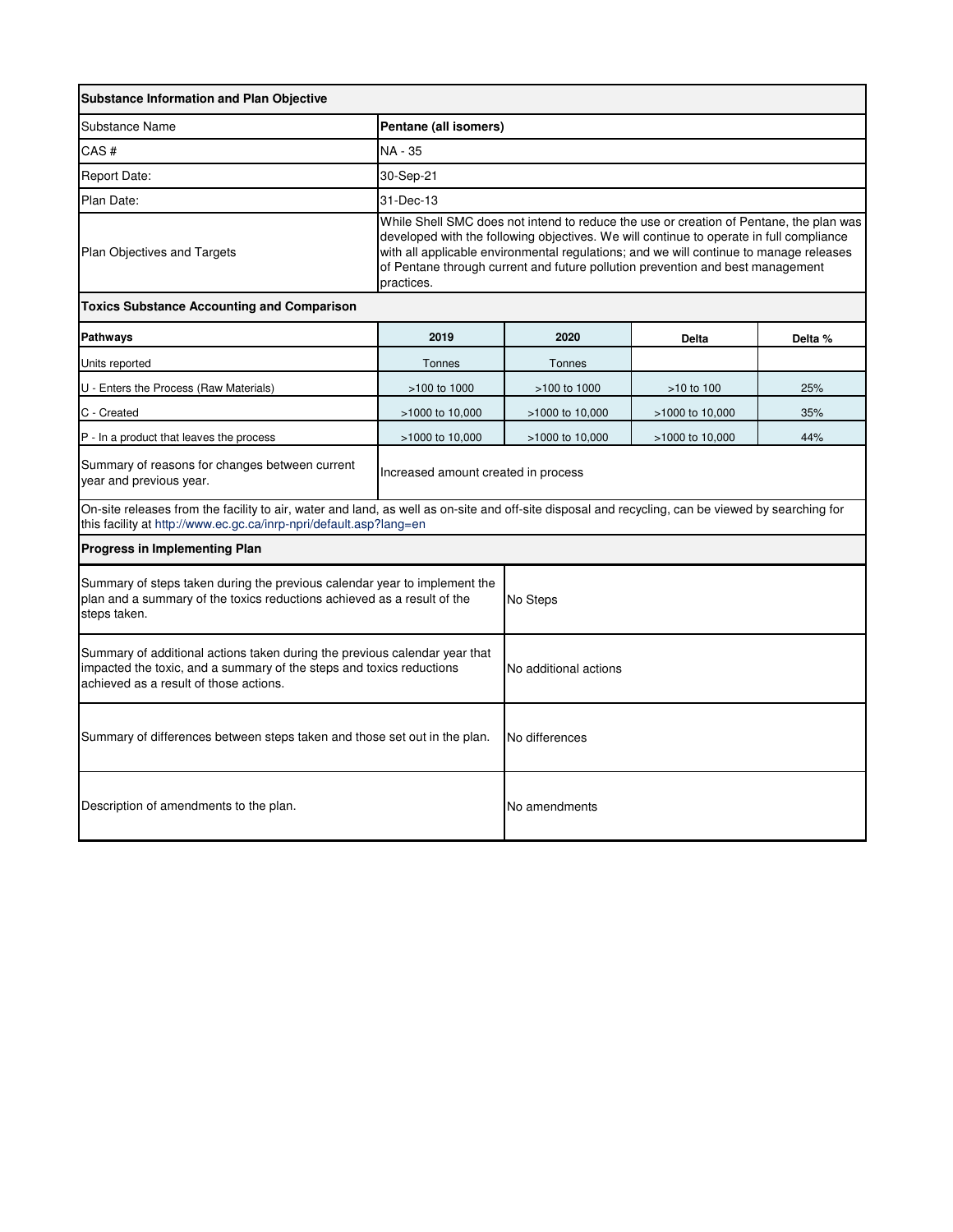| <b>Substance Information and Plan Objective</b>                                                                                                                                                                         |                                                                                                                                                                                                                                                                                                                                                                      |                       |              |           |
|-------------------------------------------------------------------------------------------------------------------------------------------------------------------------------------------------------------------------|----------------------------------------------------------------------------------------------------------------------------------------------------------------------------------------------------------------------------------------------------------------------------------------------------------------------------------------------------------------------|-----------------------|--------------|-----------|
| Substance Name                                                                                                                                                                                                          | Pentene (all isomers)                                                                                                                                                                                                                                                                                                                                                |                       |              |           |
| CAS#                                                                                                                                                                                                                    | NA - 36                                                                                                                                                                                                                                                                                                                                                              |                       |              |           |
| Report Date:                                                                                                                                                                                                            | 30-Sep-21                                                                                                                                                                                                                                                                                                                                                            |                       |              |           |
| Plan Date:                                                                                                                                                                                                              | 31-Dec-13                                                                                                                                                                                                                                                                                                                                                            |                       |              |           |
| <b>Plan Objectives and Targets</b>                                                                                                                                                                                      | While Shell SMC does not intend to reduce the creation of Pentene, the plan was<br>developed with the following objectives. We will continue to operate in full compliance<br>with all applicable environmental regulations; and we will continue to manage releases<br>of Pentene through current and future pollution prevention and best management<br>practices. |                       |              |           |
| <b>Toxics Substance Accounting and Comparison</b>                                                                                                                                                                       |                                                                                                                                                                                                                                                                                                                                                                      |                       |              |           |
| Pathways                                                                                                                                                                                                                | 2019                                                                                                                                                                                                                                                                                                                                                                 | 2020                  | <b>Delta</b> | Delta %   |
| Units reported                                                                                                                                                                                                          | Tonnes                                                                                                                                                                                                                                                                                                                                                               | Tonnes                |              |           |
| U - Enters the Process (Raw Materials)                                                                                                                                                                                  | $\Omega$                                                                                                                                                                                                                                                                                                                                                             | $\mathbf 0$           | $\mathbf 0$  | <b>NA</b> |
| C - Created                                                                                                                                                                                                             | $>1$ to 10                                                                                                                                                                                                                                                                                                                                                           | $>1$ to 10            | $>0$ to 1    | 1%        |
| P - In a product that leaves the process                                                                                                                                                                                | $\mathbf 0$                                                                                                                                                                                                                                                                                                                                                          | $\mathbf 0$           | $\mathbf{0}$ | <b>NA</b> |
| Summary of reasons for changes between current<br>year and previous year.                                                                                                                                               | Insignificant changes                                                                                                                                                                                                                                                                                                                                                |                       |              |           |
| On-site releases from the facility to air, water and land, as well as on-site and off-site disposal and recycling, can be viewed by searching for<br>this facility at http://www.ec.gc.ca/inrp-npri/default.asp?lang=en |                                                                                                                                                                                                                                                                                                                                                                      |                       |              |           |
| <b>Progress in Implementing Plan</b>                                                                                                                                                                                    |                                                                                                                                                                                                                                                                                                                                                                      |                       |              |           |
| Summary of steps taken during the previous calendar year to implement the<br>plan and a summary of the toxics reductions achieved as a result of the<br>steps taken.                                                    |                                                                                                                                                                                                                                                                                                                                                                      | No Steps              |              |           |
| Summary of additional actions taken during the previous calendar year that<br>impacted the toxic, and a summary of the steps and toxics reductions<br>achieved as a result of those actions.                            |                                                                                                                                                                                                                                                                                                                                                                      | No additional actions |              |           |
| Summary of differences between steps taken and those set out in the plan.                                                                                                                                               |                                                                                                                                                                                                                                                                                                                                                                      | No differences        |              |           |
| Description of amendments to the plan.                                                                                                                                                                                  |                                                                                                                                                                                                                                                                                                                                                                      | No amendments         |              |           |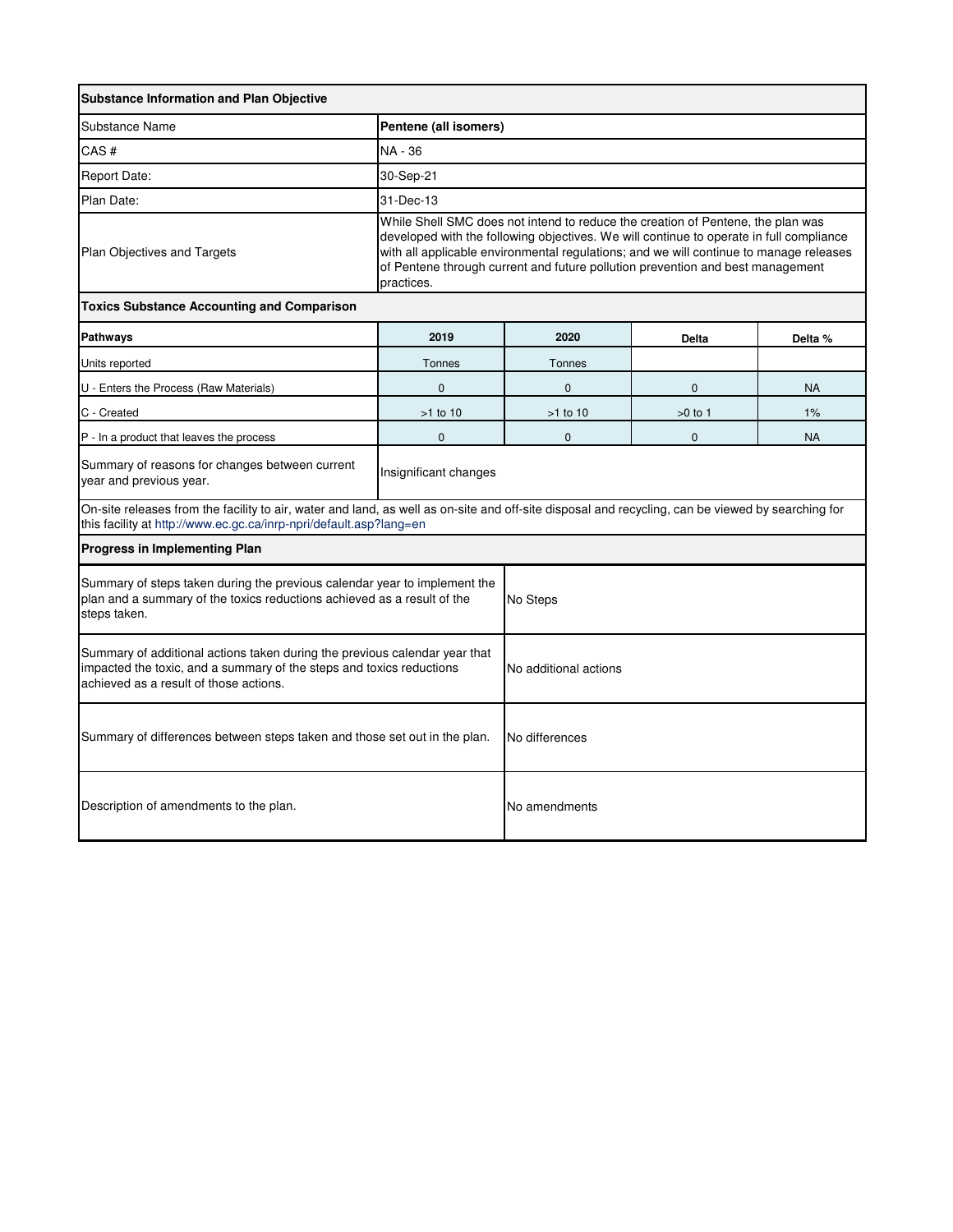| <b>Substance Information and Plan Objective</b>                                                                                                                                                                         |                                                                                                                                                                                                                                                                                                                                                                      |                       |              |           |  |
|-------------------------------------------------------------------------------------------------------------------------------------------------------------------------------------------------------------------------|----------------------------------------------------------------------------------------------------------------------------------------------------------------------------------------------------------------------------------------------------------------------------------------------------------------------------------------------------------------------|-----------------------|--------------|-----------|--|
| Substance Name                                                                                                                                                                                                          | <b>Acetone</b>                                                                                                                                                                                                                                                                                                                                                       |                       |              |           |  |
| CAS#                                                                                                                                                                                                                    | 67-64-1                                                                                                                                                                                                                                                                                                                                                              |                       |              |           |  |
| Report Date:                                                                                                                                                                                                            | 30-Sep-21                                                                                                                                                                                                                                                                                                                                                            |                       |              |           |  |
| Plan Date:                                                                                                                                                                                                              | 31-Dec-13                                                                                                                                                                                                                                                                                                                                                            |                       |              |           |  |
| Plan Objectives and Targets                                                                                                                                                                                             | While Shell SMC does not intend to reduce the creation of Acetone, the plan was<br>developed with the following objectives. We will continue to operate in full compliance<br>with all applicable environmental regulations; and we will continue to manage releases<br>of Acetone through current and future pollution prevention and best management<br>practices. |                       |              |           |  |
| <b>Toxics Substance Accounting and Comparison</b>                                                                                                                                                                       |                                                                                                                                                                                                                                                                                                                                                                      |                       |              |           |  |
| <b>Pathways</b>                                                                                                                                                                                                         | 2019                                                                                                                                                                                                                                                                                                                                                                 | 2020                  | <b>Delta</b> | Delta %   |  |
| Units reported                                                                                                                                                                                                          | Tonnes                                                                                                                                                                                                                                                                                                                                                               | Tonnes                |              |           |  |
| U - Enters the Process (Raw Materials)                                                                                                                                                                                  | $\mathbf 0$                                                                                                                                                                                                                                                                                                                                                          | $\mathbf 0$           | $\mathbf 0$  | <b>NA</b> |  |
| C - Created                                                                                                                                                                                                             | $>0$ to 1                                                                                                                                                                                                                                                                                                                                                            | $>0$ to 1             | $>0$ to -1   | 0%        |  |
| P - In a product that leaves the process                                                                                                                                                                                | $\mathbf 0$                                                                                                                                                                                                                                                                                                                                                          | $\mathbf 0$           | $\mathbf{0}$ | <b>NA</b> |  |
| Summary of reasons for changes between current<br>year and previous year.                                                                                                                                               | No significant changes                                                                                                                                                                                                                                                                                                                                               |                       |              |           |  |
| On-site releases from the facility to air, water and land, as well as on-site and off-site disposal and recycling, can be viewed by searching for<br>this facility at http://www.ec.gc.ca/inrp-npri/default.asp?lang=en |                                                                                                                                                                                                                                                                                                                                                                      |                       |              |           |  |
| Progress in Implementing Plan                                                                                                                                                                                           |                                                                                                                                                                                                                                                                                                                                                                      |                       |              |           |  |
| Summary of steps taken during the previous calendar year to implement the<br>plan and a summary of the toxics reductions achieved as a result of the<br>steps taken.                                                    |                                                                                                                                                                                                                                                                                                                                                                      | No Steps              |              |           |  |
| Summary of additional actions taken during the previous calendar year that<br>impacted the toxic, and a summary of the steps and toxics reductions<br>achieved as a result of those actions.                            |                                                                                                                                                                                                                                                                                                                                                                      | No additional actions |              |           |  |
| Summary of differences between steps taken and those set out in the plan.                                                                                                                                               |                                                                                                                                                                                                                                                                                                                                                                      | No differences        |              |           |  |
| Description of amendments to the plan.                                                                                                                                                                                  |                                                                                                                                                                                                                                                                                                                                                                      | No amendments         |              |           |  |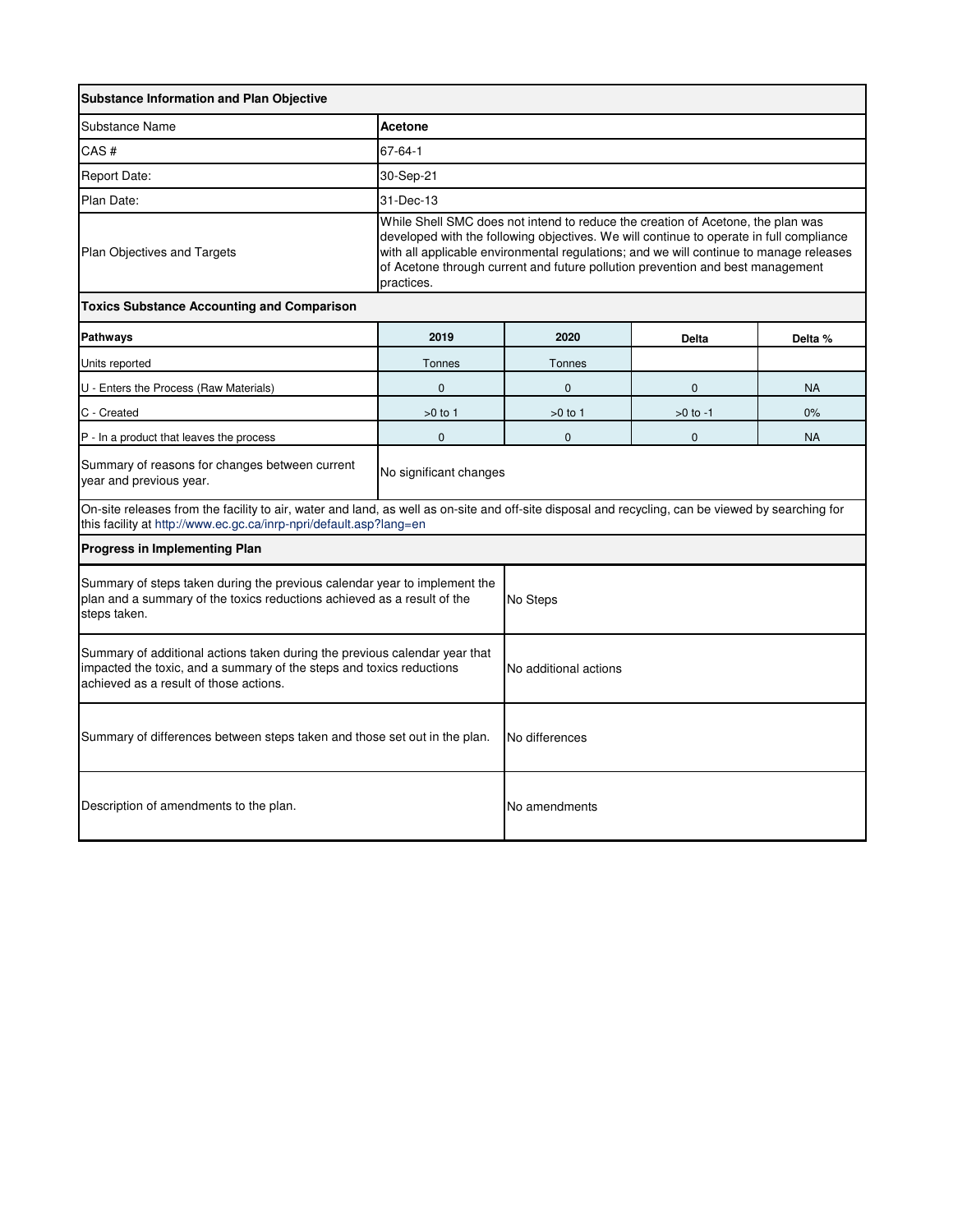| <b>Substance Information and Plan Objective</b>                                                                                                                                                                         |                                                                                                                                                                                                                                                                                                                                                                                                        |                       |                   |           |  |
|-------------------------------------------------------------------------------------------------------------------------------------------------------------------------------------------------------------------------|--------------------------------------------------------------------------------------------------------------------------------------------------------------------------------------------------------------------------------------------------------------------------------------------------------------------------------------------------------------------------------------------------------|-----------------------|-------------------|-----------|--|
| Substance Name                                                                                                                                                                                                          | <b>Total Particulate Matter</b>                                                                                                                                                                                                                                                                                                                                                                        |                       |                   |           |  |
| CAS#                                                                                                                                                                                                                    | <b>NA - M08</b>                                                                                                                                                                                                                                                                                                                                                                                        |                       |                   |           |  |
| Report Date:                                                                                                                                                                                                            | 30-Sep-21                                                                                                                                                                                                                                                                                                                                                                                              |                       |                   |           |  |
| Plan Date:                                                                                                                                                                                                              | 31-Dec-13                                                                                                                                                                                                                                                                                                                                                                                              |                       |                   |           |  |
| <b>Plan Objectives and Targets</b>                                                                                                                                                                                      | While Shell SMC does not intend to reduce the creation of Total Particulate Matter, the<br>plan was developed with the following objectives. We will continue to operate in full<br>compliance with all applicable environmental regulations; and we will continue to<br>manage releases of Total Particulate Matter through current and future pollution<br>prevention and best management practices. |                       |                   |           |  |
| <b>Toxics Substance Accounting and Comparison</b>                                                                                                                                                                       |                                                                                                                                                                                                                                                                                                                                                                                                        |                       |                   |           |  |
| <b>Pathways</b>                                                                                                                                                                                                         | 2019                                                                                                                                                                                                                                                                                                                                                                                                   | 2020                  | <b>Delta</b>      | Delta %   |  |
| Units reported                                                                                                                                                                                                          | Tonnes                                                                                                                                                                                                                                                                                                                                                                                                 | Tonnes                |                   |           |  |
| U - Enters the Process (Raw Materials)                                                                                                                                                                                  | $\mathbf 0$                                                                                                                                                                                                                                                                                                                                                                                            | $\mathbf 0$           | $\mathbf 0$       | <b>NA</b> |  |
| C - Created                                                                                                                                                                                                             | >100 to 1000                                                                                                                                                                                                                                                                                                                                                                                           | >100 to 1000          | $> -10$ to $-100$ | $-28%$    |  |
| P - In a product that leaves the process                                                                                                                                                                                | $\mathbf 0$                                                                                                                                                                                                                                                                                                                                                                                            | $\mathbf{0}$          | $\mathbf{0}$      | <b>NA</b> |  |
| Summary of reasons for changes between current<br>year and previous year.                                                                                                                                               | Decreased amount created in process                                                                                                                                                                                                                                                                                                                                                                    |                       |                   |           |  |
| On-site releases from the facility to air, water and land, as well as on-site and off-site disposal and recycling, can be viewed by searching for<br>this facility at http://www.ec.gc.ca/inrp-npri/default.asp?lang=en |                                                                                                                                                                                                                                                                                                                                                                                                        |                       |                   |           |  |
| <b>Progress in Implementing Plan</b>                                                                                                                                                                                    |                                                                                                                                                                                                                                                                                                                                                                                                        |                       |                   |           |  |
| Summary of steps taken during the previous calendar year to implement the<br>plan and a summary of the toxics reductions achieved as a result of the<br>steps taken.                                                    |                                                                                                                                                                                                                                                                                                                                                                                                        | No Steps              |                   |           |  |
| Summary of additional actions taken during the previous calendar year that<br>impacted the toxic, and a summary of the steps and toxics reductions<br>achieved as a result of those actions.                            |                                                                                                                                                                                                                                                                                                                                                                                                        | No additional actions |                   |           |  |
| Summary of differences between steps taken and those set out in the plan.                                                                                                                                               |                                                                                                                                                                                                                                                                                                                                                                                                        | No differences        |                   |           |  |
| Description of amendments to the plan.                                                                                                                                                                                  |                                                                                                                                                                                                                                                                                                                                                                                                        | No amendments         |                   |           |  |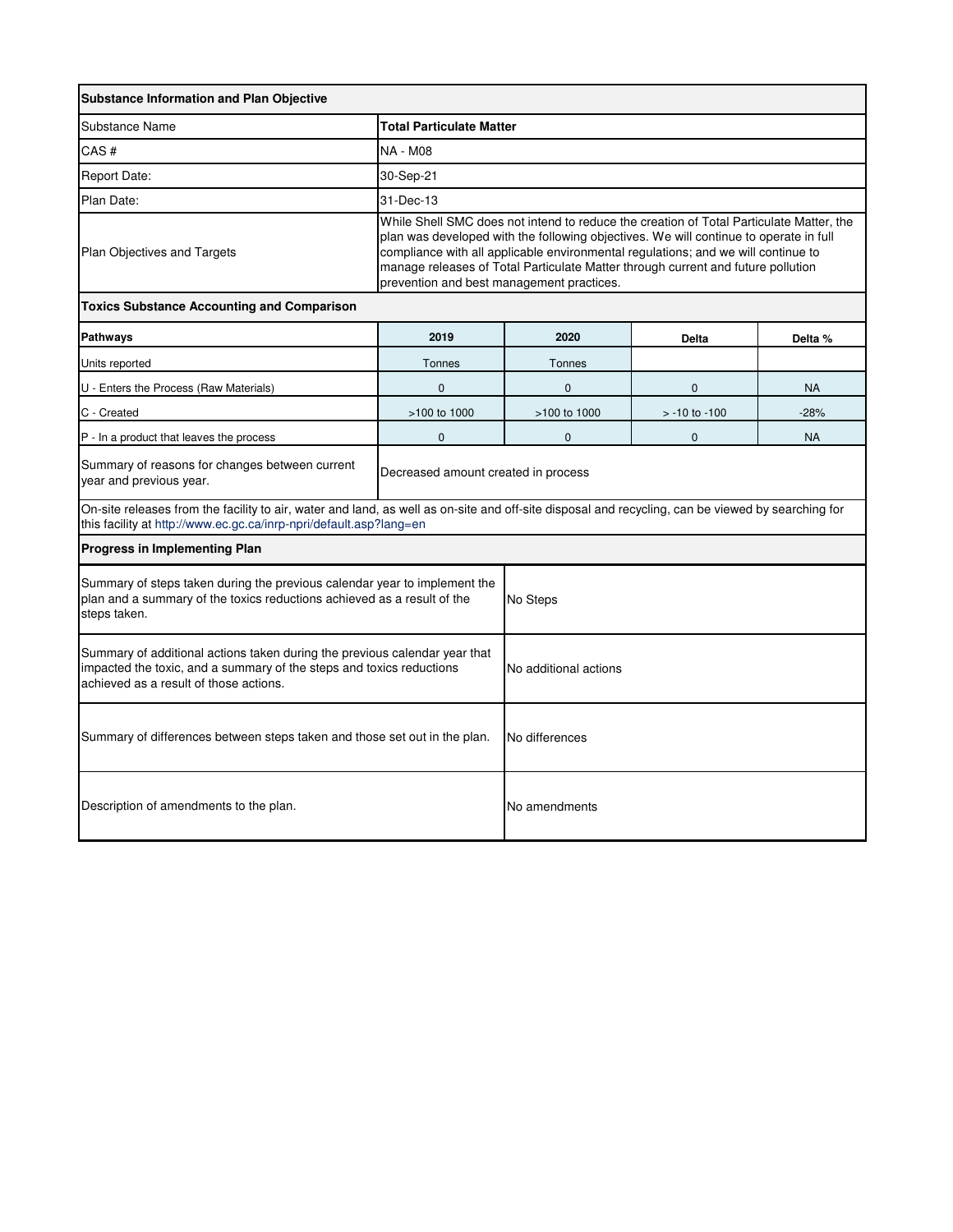| <b>Substance Information and Plan Objective</b>                                                                                                                                                                         |                                                                                                                                                                                                                                                                                                                                                                |                       |                   |           |  |
|-------------------------------------------------------------------------------------------------------------------------------------------------------------------------------------------------------------------------|----------------------------------------------------------------------------------------------------------------------------------------------------------------------------------------------------------------------------------------------------------------------------------------------------------------------------------------------------------------|-----------------------|-------------------|-----------|--|
| Substance Name                                                                                                                                                                                                          | <b>PM10 - Particulate Matter</b>                                                                                                                                                                                                                                                                                                                               |                       |                   |           |  |
| CAS#                                                                                                                                                                                                                    | <b>NA - M09</b>                                                                                                                                                                                                                                                                                                                                                |                       |                   |           |  |
| Report Date:                                                                                                                                                                                                            | 30-Sep-21                                                                                                                                                                                                                                                                                                                                                      |                       |                   |           |  |
| Plan Date:                                                                                                                                                                                                              | 31-Dec-13                                                                                                                                                                                                                                                                                                                                                      |                       |                   |           |  |
| Plan Objectives and Targets                                                                                                                                                                                             | While Shell SMC does not intend to reduce the creation of PM10, the plan was<br>developed with the following objectives. We will continue to operate in full compliance<br>with all applicable environmental regulations; and we will continue to manage releases<br>of PM10 through current and future pollution prevention and best management<br>practices. |                       |                   |           |  |
| <b>Toxics Substance Accounting and Comparison</b>                                                                                                                                                                       |                                                                                                                                                                                                                                                                                                                                                                |                       |                   |           |  |
| <b>Pathways</b>                                                                                                                                                                                                         | 2019                                                                                                                                                                                                                                                                                                                                                           | 2020                  | <b>Delta</b>      | Delta %   |  |
| Units reported                                                                                                                                                                                                          | Tonnes                                                                                                                                                                                                                                                                                                                                                         | Tonnes                |                   |           |  |
| U - Enters the Process (Raw Materials)                                                                                                                                                                                  | $\mathbf 0$                                                                                                                                                                                                                                                                                                                                                    | $\mathbf 0$           | $\mathbf 0$       | <b>NA</b> |  |
| C - Created                                                                                                                                                                                                             | >100 to 1000                                                                                                                                                                                                                                                                                                                                                   | >100 to 1000          | $> -10$ to $-100$ | $-28%$    |  |
| P - In a product that leaves the process                                                                                                                                                                                | $\mathbf 0$                                                                                                                                                                                                                                                                                                                                                    | $\mathbf{0}$          | $\mathbf{0}$      | <b>NA</b> |  |
| Summary of reasons for changes between current<br>year and previous year.                                                                                                                                               | Decreased amount created in process                                                                                                                                                                                                                                                                                                                            |                       |                   |           |  |
| On-site releases from the facility to air, water and land, as well as on-site and off-site disposal and recycling, can be viewed by searching for<br>this facility at http://www.ec.gc.ca/inrp-npri/default.asp?lang=en |                                                                                                                                                                                                                                                                                                                                                                |                       |                   |           |  |
| <b>Progress in Implementing Plan</b>                                                                                                                                                                                    |                                                                                                                                                                                                                                                                                                                                                                |                       |                   |           |  |
| Summary of steps taken during the previous calendar year to implement the<br>plan and a summary of the toxics reductions achieved as a result of the<br>steps taken.                                                    |                                                                                                                                                                                                                                                                                                                                                                | No Steps              |                   |           |  |
| Summary of additional actions taken during the previous calendar year that<br>impacted the toxic, and a summary of the steps and toxics reductions<br>achieved as a result of those actions.                            |                                                                                                                                                                                                                                                                                                                                                                | No additional actions |                   |           |  |
| Summary of differences between steps taken and those set out in the plan.                                                                                                                                               |                                                                                                                                                                                                                                                                                                                                                                | No differences        |                   |           |  |
| Description of amendments to the plan.                                                                                                                                                                                  |                                                                                                                                                                                                                                                                                                                                                                | No amendments         |                   |           |  |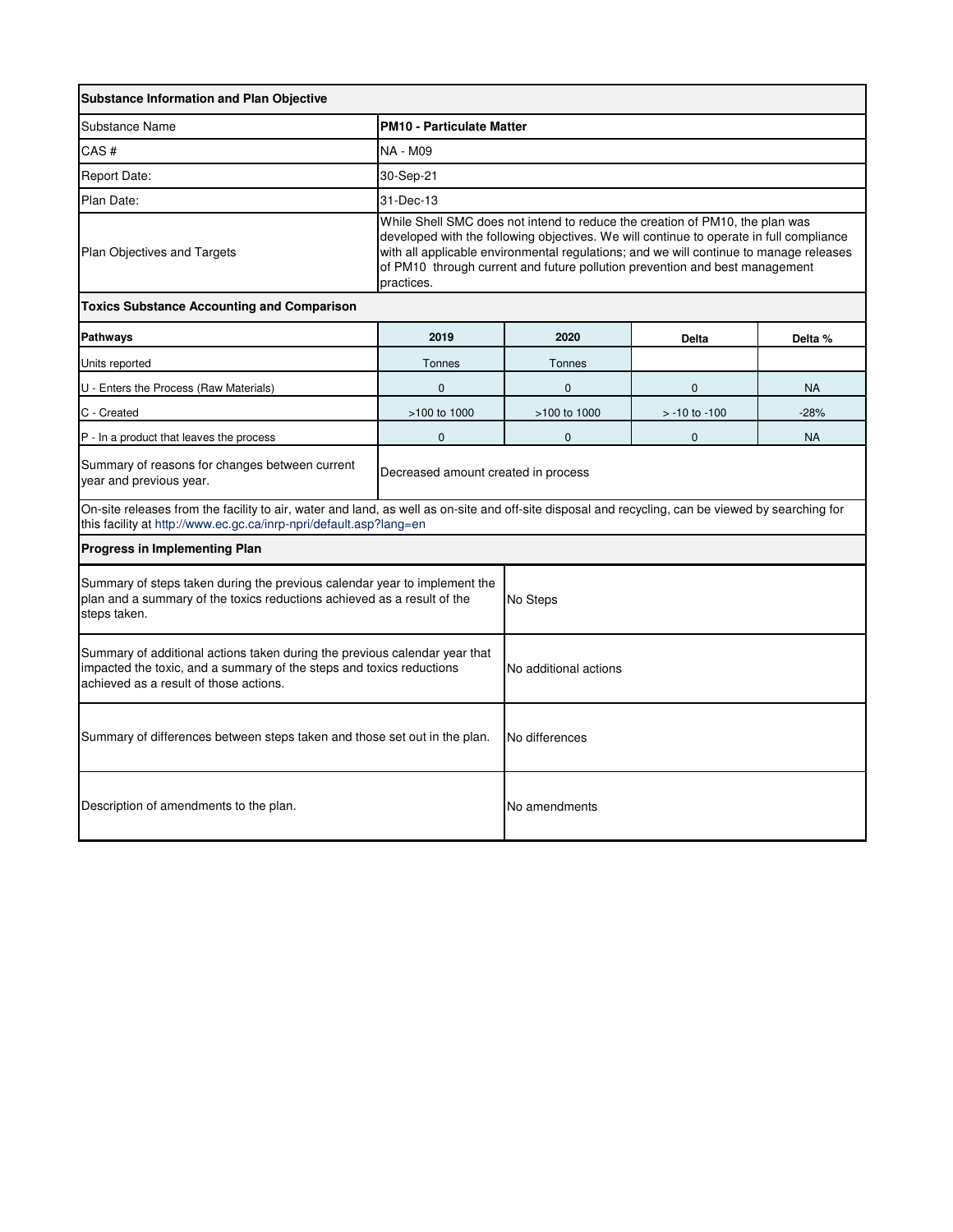| <b>Substance Information and Plan Objective</b>                                                                                                                                                                         |                                                                                                                                                                                                                                                                                                                                                                  |                       |                   |           |  |
|-------------------------------------------------------------------------------------------------------------------------------------------------------------------------------------------------------------------------|------------------------------------------------------------------------------------------------------------------------------------------------------------------------------------------------------------------------------------------------------------------------------------------------------------------------------------------------------------------|-----------------------|-------------------|-----------|--|
| Substance Name                                                                                                                                                                                                          | <b>PM2.5 - Particulate Matter</b>                                                                                                                                                                                                                                                                                                                                |                       |                   |           |  |
| CAS#                                                                                                                                                                                                                    | NA - M010                                                                                                                                                                                                                                                                                                                                                        |                       |                   |           |  |
| Report Date:                                                                                                                                                                                                            | 30-Sep-21                                                                                                                                                                                                                                                                                                                                                        |                       |                   |           |  |
| Plan Date:                                                                                                                                                                                                              | 31-Dec-13                                                                                                                                                                                                                                                                                                                                                        |                       |                   |           |  |
| Plan Objectives and Targets                                                                                                                                                                                             | While Shell SMC does not intend to reduce the creation of PM2.5, the plan was<br>developed with the following objectives. We will continue to operate in full compliance<br>with all applicable environmental regulations; and we will continue to manage releases<br>of PM2.5 through current and future pollution prevention and best management<br>practices. |                       |                   |           |  |
| <b>Toxics Substance Accounting and Comparison</b>                                                                                                                                                                       |                                                                                                                                                                                                                                                                                                                                                                  |                       |                   |           |  |
| <b>Pathways</b>                                                                                                                                                                                                         | 2019                                                                                                                                                                                                                                                                                                                                                             | 2020                  | <b>Delta</b>      | Delta %   |  |
| Units reported                                                                                                                                                                                                          | Tonnes                                                                                                                                                                                                                                                                                                                                                           | Tonnes                |                   |           |  |
| U - Enters the Process (Raw Materials)                                                                                                                                                                                  | $\mathbf 0$                                                                                                                                                                                                                                                                                                                                                      | $\mathbf{0}$          | $\mathbf{0}$      | <b>NA</b> |  |
| C - Created                                                                                                                                                                                                             | >10 to 100                                                                                                                                                                                                                                                                                                                                                       | >10 to 100            | $> -10$ to $-100$ | $-27%$    |  |
| P - In a product that leaves the process                                                                                                                                                                                | $\mathbf 0$                                                                                                                                                                                                                                                                                                                                                      | $\mathbf 0$           | $\mathbf 0$       | <b>NA</b> |  |
| Summary of reasons for changes between current<br>year and previous year.                                                                                                                                               | Decreased amount created in process                                                                                                                                                                                                                                                                                                                              |                       |                   |           |  |
| On-site releases from the facility to air, water and land, as well as on-site and off-site disposal and recycling, can be viewed by searching for<br>this facility at http://www.ec.gc.ca/inrp-npri/default.asp?lang=en |                                                                                                                                                                                                                                                                                                                                                                  |                       |                   |           |  |
| Progress in Implementing Plan                                                                                                                                                                                           |                                                                                                                                                                                                                                                                                                                                                                  |                       |                   |           |  |
| Summary of steps taken during the previous calendar year to implement the<br>plan and a summary of the toxics reductions achieved as a result of the<br>steps taken.                                                    |                                                                                                                                                                                                                                                                                                                                                                  | No Steps              |                   |           |  |
| Summary of additional actions taken during the previous calendar year that<br>impacted the toxic, and a summary of the steps and toxics reductions<br>achieved as a result of those actions.                            |                                                                                                                                                                                                                                                                                                                                                                  | No additional actions |                   |           |  |
| Summary of differences between steps taken and those set out in the plan.                                                                                                                                               |                                                                                                                                                                                                                                                                                                                                                                  | No differences        |                   |           |  |
| Description of amendments to the plan.                                                                                                                                                                                  |                                                                                                                                                                                                                                                                                                                                                                  | No amendments         |                   |           |  |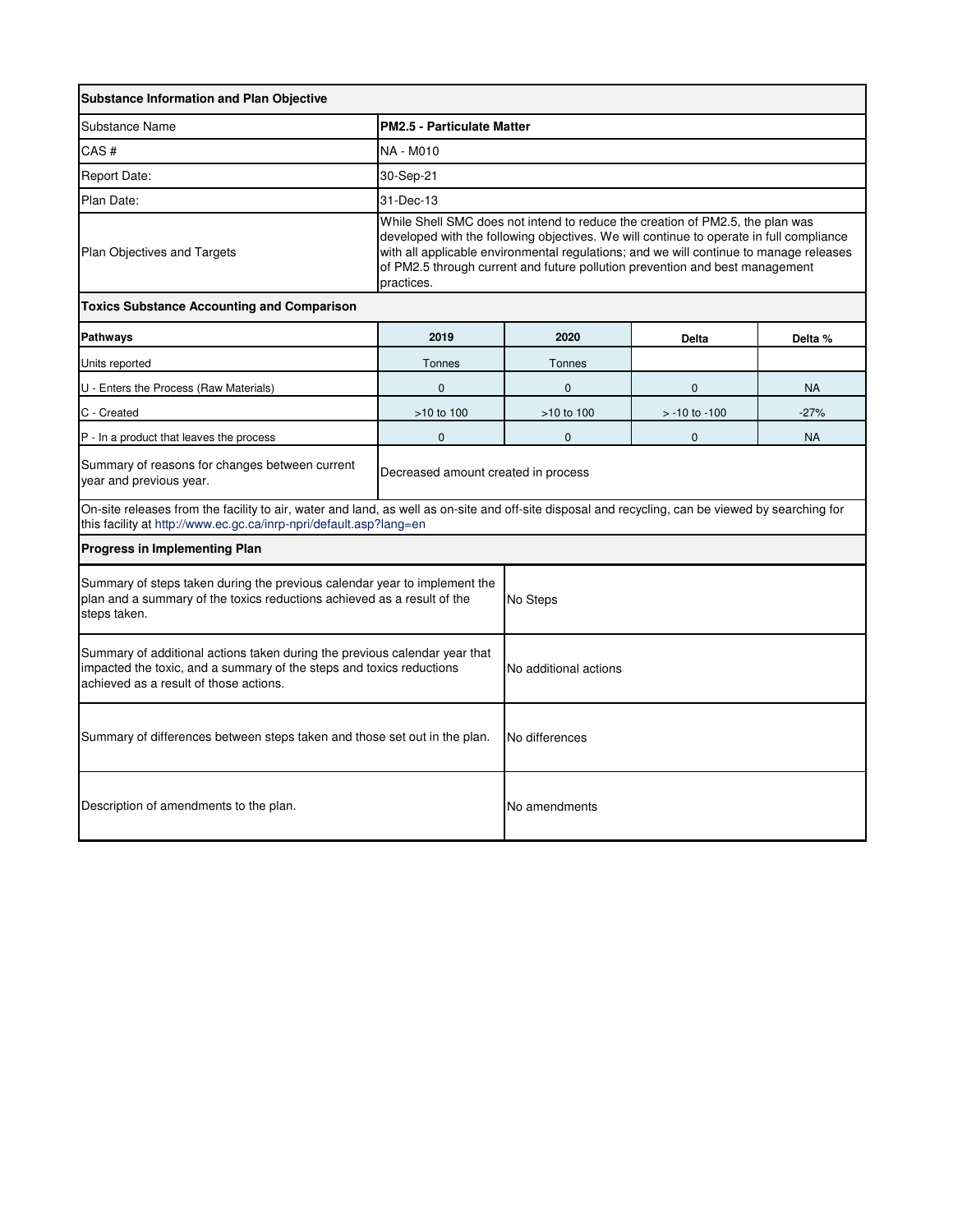| <b>Substance Information and Plan Objective</b>                                                                                                                                                                         |                                                                                                                                                                                                                                                                                                                                                                                      |                       |                   |           |
|-------------------------------------------------------------------------------------------------------------------------------------------------------------------------------------------------------------------------|--------------------------------------------------------------------------------------------------------------------------------------------------------------------------------------------------------------------------------------------------------------------------------------------------------------------------------------------------------------------------------------|-----------------------|-------------------|-----------|
| Substance Name                                                                                                                                                                                                          | Nitrogen Oxides (as NO2)                                                                                                                                                                                                                                                                                                                                                             |                       |                   |           |
| CAS#                                                                                                                                                                                                                    | 11104-93-1                                                                                                                                                                                                                                                                                                                                                                           |                       |                   |           |
| Report Date:                                                                                                                                                                                                            | 30-Sep-21                                                                                                                                                                                                                                                                                                                                                                            |                       |                   |           |
| Plan Date:                                                                                                                                                                                                              | 31-Dec-13                                                                                                                                                                                                                                                                                                                                                                            |                       |                   |           |
| Plan Objectives and Targets                                                                                                                                                                                             | While Shell SMC does not intend to reduce the creation of Nitrogen Oxides, the plan<br>was developed with the following objectives. We will continue to operate in full<br>compliance with all applicable environmental regulations; and we will continue to<br>manage releases of Nitrogen Oxides through current and future pollution prevention and<br>best management practices. |                       |                   |           |
| <b>Toxics Substance Accounting and Comparison</b>                                                                                                                                                                       |                                                                                                                                                                                                                                                                                                                                                                                      |                       |                   |           |
| <b>Pathways</b>                                                                                                                                                                                                         | 2019                                                                                                                                                                                                                                                                                                                                                                                 | 2020                  | <b>Delta</b>      | Delta %   |
| Units reported                                                                                                                                                                                                          | Tonnes                                                                                                                                                                                                                                                                                                                                                                               | Tonnes                |                   |           |
| U - Enters the Process (Raw Materials)                                                                                                                                                                                  | $\mathbf 0$                                                                                                                                                                                                                                                                                                                                                                          | $\mathbf 0$           | $\mathbf 0$       | <b>NA</b> |
| C - Created                                                                                                                                                                                                             | >100 to 1000                                                                                                                                                                                                                                                                                                                                                                         | >100 to 1000          | $> -10$ to $-100$ | $-10%$    |
| P - In a product that leaves the process                                                                                                                                                                                | $\mathbf 0$                                                                                                                                                                                                                                                                                                                                                                          | $\mathbf{0}$          | $\mathbf{0}$      | <b>NA</b> |
| Summary of reasons for changes between current<br>year and previous year.                                                                                                                                               | No significant changes                                                                                                                                                                                                                                                                                                                                                               |                       |                   |           |
| On-site releases from the facility to air, water and land, as well as on-site and off-site disposal and recycling, can be viewed by searching for<br>this facility at http://www.ec.gc.ca/inrp-npri/default.asp?lang=en |                                                                                                                                                                                                                                                                                                                                                                                      |                       |                   |           |
| <b>Progress in Implementing Plan</b>                                                                                                                                                                                    |                                                                                                                                                                                                                                                                                                                                                                                      |                       |                   |           |
| Summary of steps taken during the previous calendar year to implement the<br>plan and a summary of the toxics reductions achieved as a result of the<br>steps taken.                                                    |                                                                                                                                                                                                                                                                                                                                                                                      | No Steps              |                   |           |
| Summary of additional actions taken during the previous calendar year that<br>impacted the toxic, and a summary of the steps and toxics reductions<br>achieved as a result of those actions.                            |                                                                                                                                                                                                                                                                                                                                                                                      | No additional actions |                   |           |
| Summary of differences between steps taken and those set out in the plan.                                                                                                                                               |                                                                                                                                                                                                                                                                                                                                                                                      | No differences        |                   |           |
| Description of amendments to the plan.                                                                                                                                                                                  |                                                                                                                                                                                                                                                                                                                                                                                      | No amendments         |                   |           |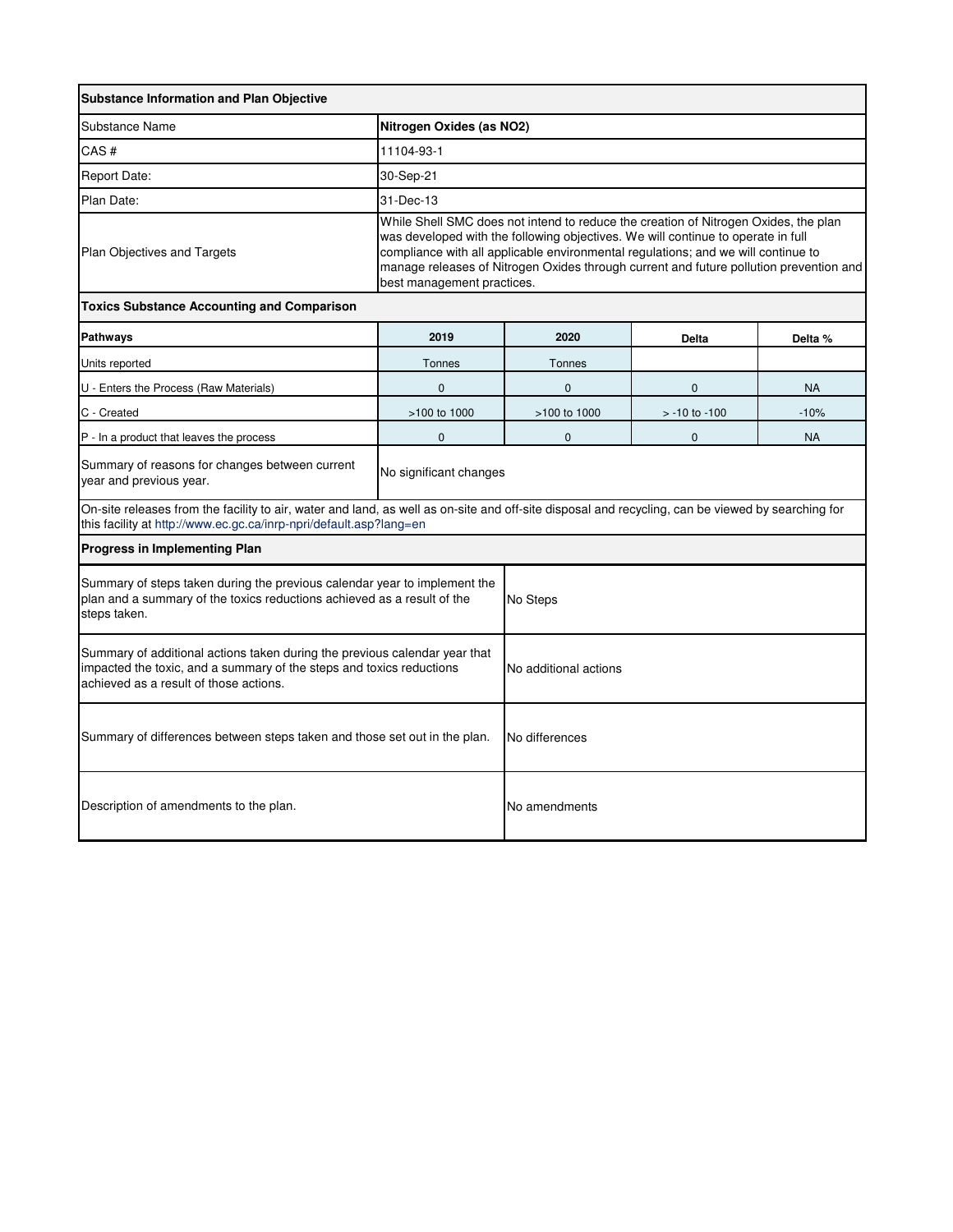| <b>Substance Information and Plan Objective</b>                                                                                                                                                                         |                                                                                                                                                                                                                                                                                                                                                                                      |                       |              |           |
|-------------------------------------------------------------------------------------------------------------------------------------------------------------------------------------------------------------------------|--------------------------------------------------------------------------------------------------------------------------------------------------------------------------------------------------------------------------------------------------------------------------------------------------------------------------------------------------------------------------------------|-----------------------|--------------|-----------|
| Substance Name                                                                                                                                                                                                          | <b>Sulphur Dioxide</b>                                                                                                                                                                                                                                                                                                                                                               |                       |              |           |
| CAS#                                                                                                                                                                                                                    | 7446-09-5                                                                                                                                                                                                                                                                                                                                                                            |                       |              |           |
| Report Date:                                                                                                                                                                                                            | 30-Sep-21                                                                                                                                                                                                                                                                                                                                                                            |                       |              |           |
| Plan Date:                                                                                                                                                                                                              | 31-Dec-13                                                                                                                                                                                                                                                                                                                                                                            |                       |              |           |
| <b>Plan Objectives and Targets</b>                                                                                                                                                                                      | While Shell SMC does not intend to reduce the creation of Sulphur Dioxide, the plan<br>was developed with the following objectives. We will continue to operate in full<br>compliance with all applicable environmental regulations; and we will continue to<br>manage releases of Sulphur Dioxide through current and future pollution prevention and<br>best management practices. |                       |              |           |
| <b>Toxics Substance Accounting and Comparison</b>                                                                                                                                                                       |                                                                                                                                                                                                                                                                                                                                                                                      |                       |              |           |
| <b>Pathways</b>                                                                                                                                                                                                         | 2019                                                                                                                                                                                                                                                                                                                                                                                 | 2020                  | <b>Delta</b> | Delta %   |
| Units reported                                                                                                                                                                                                          | Tonnes                                                                                                                                                                                                                                                                                                                                                                               | Tonnes                |              |           |
| U - Enters the Process (Raw Materials)                                                                                                                                                                                  | $\mathbf 0$                                                                                                                                                                                                                                                                                                                                                                          | $\mathbf 0$           | $\mathbf 0$  | <b>NA</b> |
| C - Created                                                                                                                                                                                                             | >1000 to 10,000                                                                                                                                                                                                                                                                                                                                                                      | >1000 to 10,000       | >10 to 100   | 4%        |
| P - In a product that leaves the process                                                                                                                                                                                | $\mathbf 0$                                                                                                                                                                                                                                                                                                                                                                          | $\mathbf{0}$          | $\mathbf{0}$ | <b>NA</b> |
| Summary of reasons for changes between current<br>year and previous year.                                                                                                                                               | No significant changes                                                                                                                                                                                                                                                                                                                                                               |                       |              |           |
| On-site releases from the facility to air, water and land, as well as on-site and off-site disposal and recycling, can be viewed by searching for<br>this facility at http://www.ec.gc.ca/inrp-npri/default.asp?lang=en |                                                                                                                                                                                                                                                                                                                                                                                      |                       |              |           |
| <b>Progress in Implementing Plan</b>                                                                                                                                                                                    |                                                                                                                                                                                                                                                                                                                                                                                      |                       |              |           |
| Summary of steps taken during the previous calendar year to implement the<br>plan and a summary of the toxics reductions achieved as a result of the<br>steps taken.                                                    |                                                                                                                                                                                                                                                                                                                                                                                      | No Steps              |              |           |
| Summary of additional actions taken during the previous calendar year that<br>impacted the toxic, and a summary of the steps and toxics reductions<br>achieved as a result of those actions.                            |                                                                                                                                                                                                                                                                                                                                                                                      | No additional actions |              |           |
| Summary of differences between steps taken and those set out in the plan.                                                                                                                                               |                                                                                                                                                                                                                                                                                                                                                                                      | No differences        |              |           |
| Description of amendments to the plan.                                                                                                                                                                                  |                                                                                                                                                                                                                                                                                                                                                                                      | No amendments         |              |           |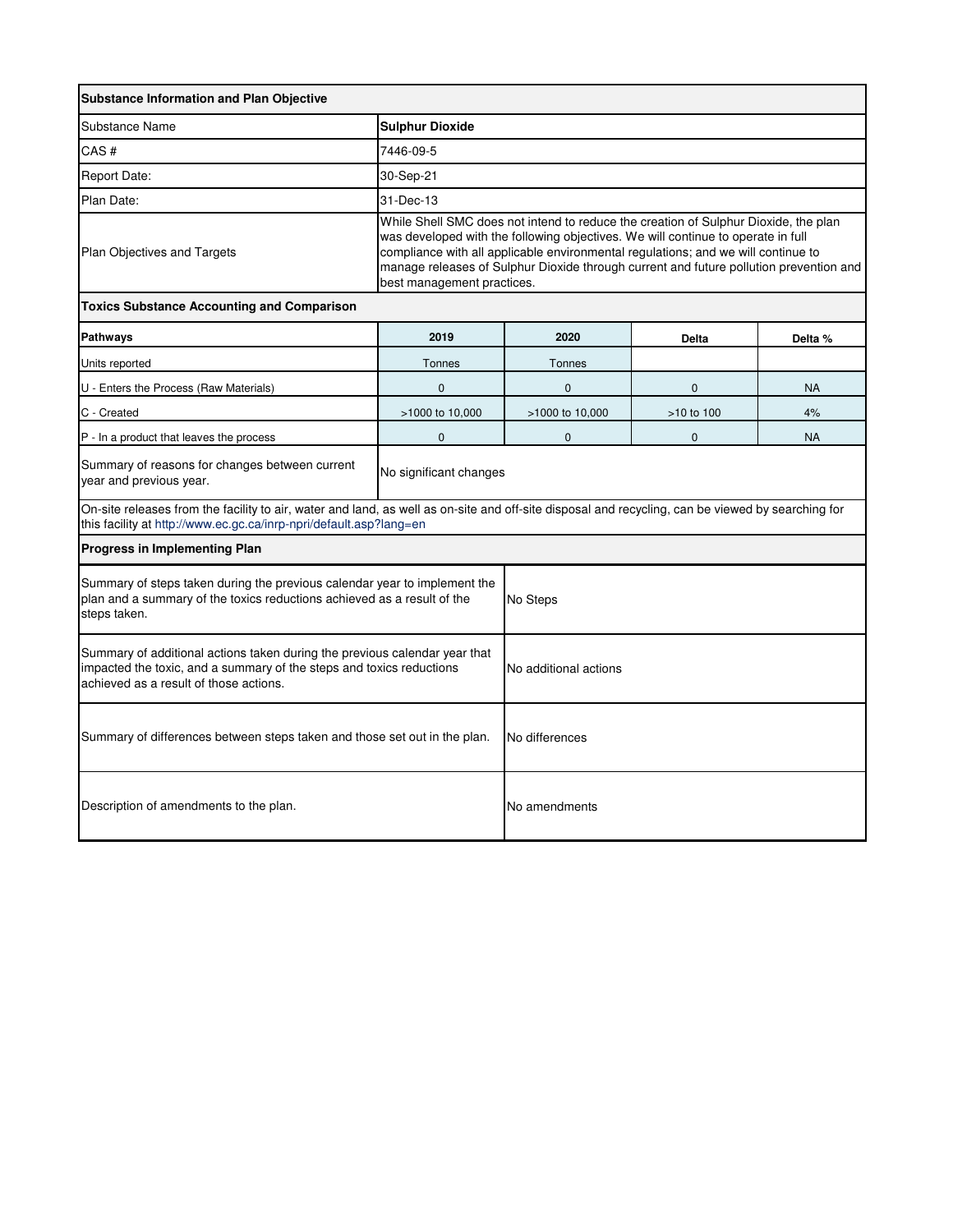| <b>Substance Information and Plan Objective</b>                                                                                                                                                                         |                                                                                                                                                                                                                                                                                                                                                                                      |                       |                   |           |
|-------------------------------------------------------------------------------------------------------------------------------------------------------------------------------------------------------------------------|--------------------------------------------------------------------------------------------------------------------------------------------------------------------------------------------------------------------------------------------------------------------------------------------------------------------------------------------------------------------------------------|-----------------------|-------------------|-----------|
| Substance Name                                                                                                                                                                                                          | <b>Carbon Monoxide</b>                                                                                                                                                                                                                                                                                                                                                               |                       |                   |           |
| CAS#                                                                                                                                                                                                                    | 630-08-0                                                                                                                                                                                                                                                                                                                                                                             |                       |                   |           |
| Report Date:                                                                                                                                                                                                            | 30-Sep-21                                                                                                                                                                                                                                                                                                                                                                            |                       |                   |           |
| Plan Date:                                                                                                                                                                                                              | 31-Dec-13                                                                                                                                                                                                                                                                                                                                                                            |                       |                   |           |
| Plan Objectives and Targets                                                                                                                                                                                             | While Shell SMC does not intend to reduce the creation of Carbon Monoxide, the plan<br>was developed with the following objectives. We will continue to operate in full<br>compliance with all applicable environmental regulations; and we will continue to<br>manage releases of Carbon Monoxide through current and future pollution prevention<br>and best management practices. |                       |                   |           |
| <b>Toxics Substance Accounting and Comparison</b>                                                                                                                                                                       |                                                                                                                                                                                                                                                                                                                                                                                      |                       |                   |           |
| <b>Pathways</b>                                                                                                                                                                                                         | 2019                                                                                                                                                                                                                                                                                                                                                                                 | 2020                  | <b>Delta</b>      | Delta %   |
| Units reported                                                                                                                                                                                                          | Tonnes                                                                                                                                                                                                                                                                                                                                                                               | Tonnes                |                   |           |
| U - Enters the Process (Raw Materials)                                                                                                                                                                                  | $\mathbf 0$                                                                                                                                                                                                                                                                                                                                                                          | $\mathbf 0$           | $\mathbf 0$       | <b>NA</b> |
| C - Created                                                                                                                                                                                                             | >100 to 1000                                                                                                                                                                                                                                                                                                                                                                         | >100 to 1000          | $> -10$ to $-100$ | $-4%$     |
| P - In a product that leaves the process                                                                                                                                                                                | $\mathbf 0$                                                                                                                                                                                                                                                                                                                                                                          | $\mathbf{0}$          | $\mathbf{0}$      | <b>NA</b> |
| Summary of reasons for changes between current<br>year and previous year.                                                                                                                                               | No significant changes                                                                                                                                                                                                                                                                                                                                                               |                       |                   |           |
| On-site releases from the facility to air, water and land, as well as on-site and off-site disposal and recycling, can be viewed by searching for<br>this facility at http://www.ec.gc.ca/inrp-npri/default.asp?lang=en |                                                                                                                                                                                                                                                                                                                                                                                      |                       |                   |           |
| <b>Progress in Implementing Plan</b>                                                                                                                                                                                    |                                                                                                                                                                                                                                                                                                                                                                                      |                       |                   |           |
| Summary of steps taken during the previous calendar year to implement the<br>plan and a summary of the toxics reductions achieved as a result of the<br>steps taken.                                                    |                                                                                                                                                                                                                                                                                                                                                                                      | No Steps              |                   |           |
| Summary of additional actions taken during the previous calendar year that<br>impacted the toxic, and a summary of the steps and toxics reductions<br>achieved as a result of those actions.                            |                                                                                                                                                                                                                                                                                                                                                                                      | No additional actions |                   |           |
| Summary of differences between steps taken and those set out in the plan.                                                                                                                                               |                                                                                                                                                                                                                                                                                                                                                                                      | No differences        |                   |           |
| Description of amendments to the plan.                                                                                                                                                                                  |                                                                                                                                                                                                                                                                                                                                                                                      | No amendments         |                   |           |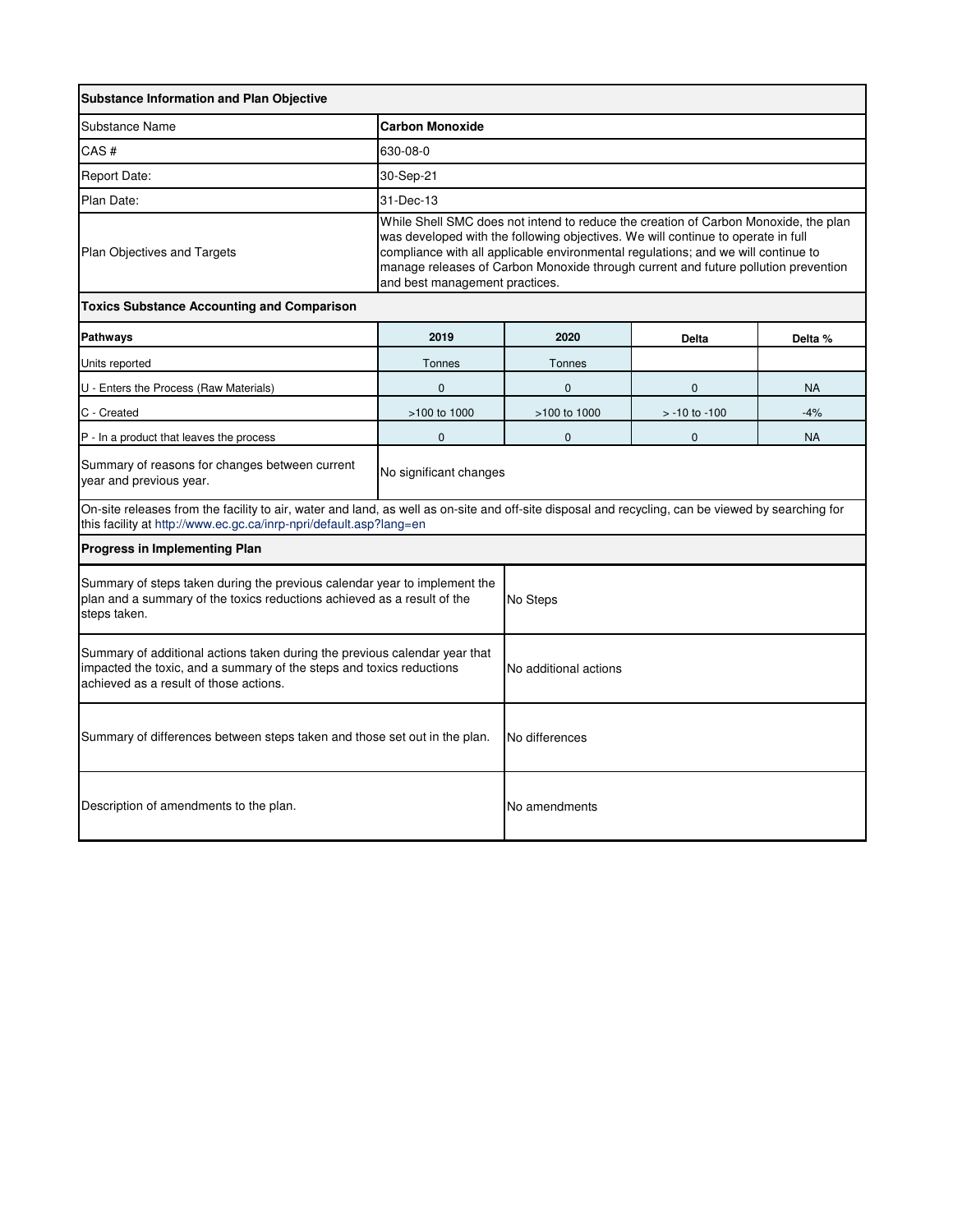| Substance Name                                                                                                                                                                                                                                                                                       | <b>VOCs</b>                                                                                                                                                                                                                                                                                                                                               |                |          |           |
|------------------------------------------------------------------------------------------------------------------------------------------------------------------------------------------------------------------------------------------------------------------------------------------------------|-----------------------------------------------------------------------------------------------------------------------------------------------------------------------------------------------------------------------------------------------------------------------------------------------------------------------------------------------------------|----------------|----------|-----------|
| CAS#                                                                                                                                                                                                                                                                                                 | <b>NA - M16</b>                                                                                                                                                                                                                                                                                                                                           |                |          |           |
| Report Date:                                                                                                                                                                                                                                                                                         | 30-Sep-21                                                                                                                                                                                                                                                                                                                                                 |                |          |           |
| Plan Date:                                                                                                                                                                                                                                                                                           | 31-Dec-13                                                                                                                                                                                                                                                                                                                                                 |                |          |           |
| Plan Objectives and Targets                                                                                                                                                                                                                                                                          | While Shell SMC does not intend to reduce the use of VOCs, the plan was<br>developed with the following objectives. We will continue to operate in full<br>compliance with all applicable environmental regulations; and we will continue to<br>manage releases of VOCs through current and future pollution prevention and best<br>management practices. |                |          |           |
| <b>Toxics Substance Accounting and Comparison</b>                                                                                                                                                                                                                                                    |                                                                                                                                                                                                                                                                                                                                                           |                |          |           |
| <b>Pathways</b>                                                                                                                                                                                                                                                                                      | 2019                                                                                                                                                                                                                                                                                                                                                      | 2020           | Delta    | Delta %   |
| Units reported                                                                                                                                                                                                                                                                                       | Tonnes                                                                                                                                                                                                                                                                                                                                                    | Tonnes         |          |           |
| U - Enters the Process (Raw Materials)                                                                                                                                                                                                                                                               | $\Omega$                                                                                                                                                                                                                                                                                                                                                  | $\Omega$       | $\Omega$ | <b>NA</b> |
| C - Created                                                                                                                                                                                                                                                                                          | >100 to 1000                                                                                                                                                                                                                                                                                                                                              | >100 to 1000   | >1 to 10 | 1%        |
| P - In a product that leaves the process                                                                                                                                                                                                                                                             | $\Omega$                                                                                                                                                                                                                                                                                                                                                  | $\Omega$       |          | <b>NA</b> |
|                                                                                                                                                                                                                                                                                                      |                                                                                                                                                                                                                                                                                                                                                           |                |          |           |
| Summary of reasons for changes between current<br>year and previous year.<br>On-site releases from the facility to air, water and land, as well as on-site and off-site disposal and recycling, can be viewed by searching<br>for this facility at http://www.ec.gc.ca/inrp-npri/default.asp?lang=en | Insignificant changes                                                                                                                                                                                                                                                                                                                                     |                |          |           |
| <b>Progress in Implementing Plan</b>                                                                                                                                                                                                                                                                 |                                                                                                                                                                                                                                                                                                                                                           |                |          |           |
| Summary of steps taken during the previous calendar year to implement the<br>plan and a summary of the toxics reductions achieved as a result of the steps<br>taken.                                                                                                                                 |                                                                                                                                                                                                                                                                                                                                                           | No Steps       |          |           |
| Summary of additional actions taken during the previous calendar year that<br>impacted the toxic, and a summary of the steps and toxics reductions achieved No additional actions<br>as a result of those actions.                                                                                   |                                                                                                                                                                                                                                                                                                                                                           |                |          |           |
| Summary of differences between steps taken and those set out in the plan.                                                                                                                                                                                                                            |                                                                                                                                                                                                                                                                                                                                                           | No differences |          |           |